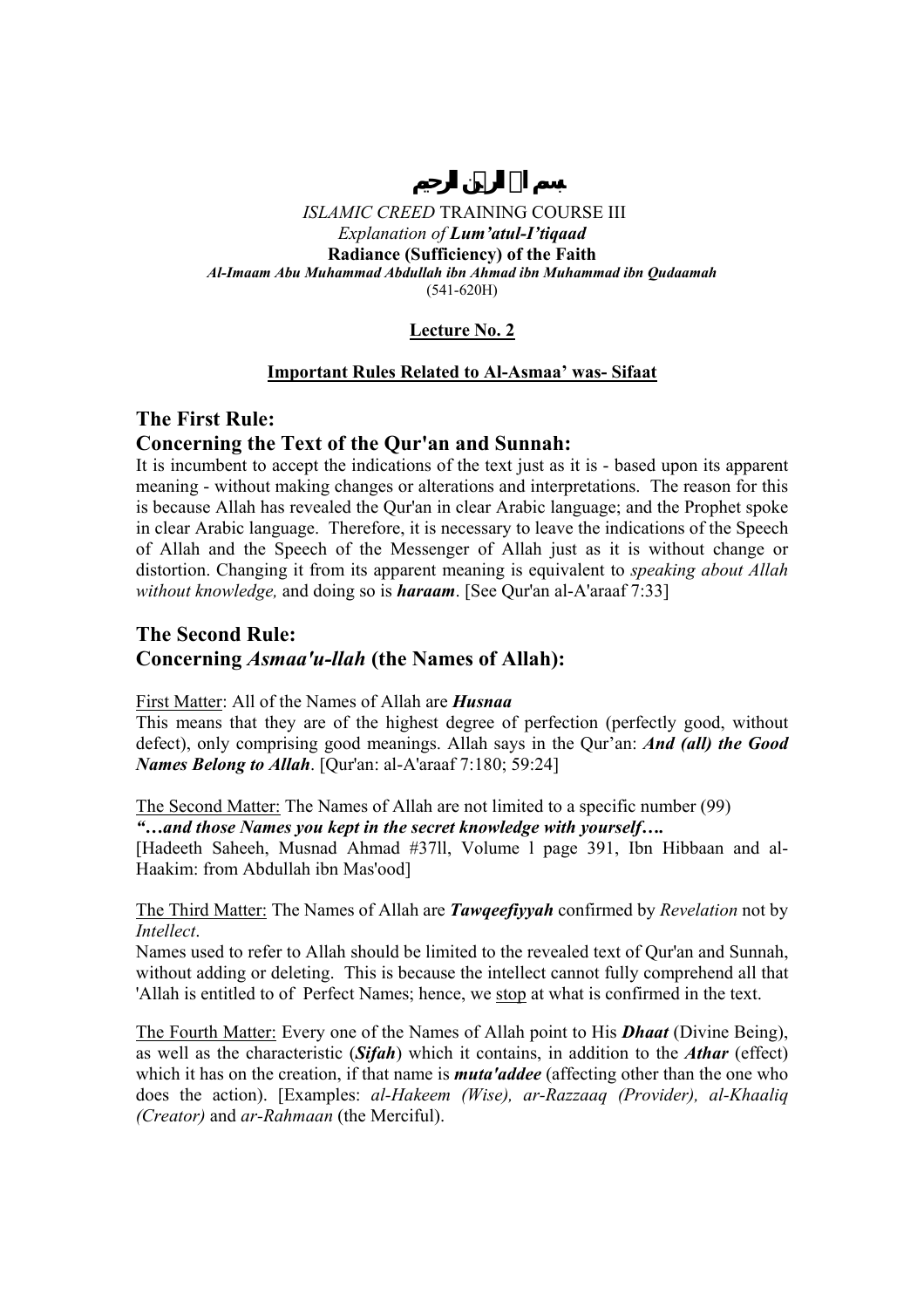# **The Third Rule: Concerning** *Sifaatu-llah* **(the Characteristics/Qualities of Allah):**

The First Matter: The Characteristics of Allah are all *'Ulyaa* (Sublime,Exalted, Lofty); qualities of perfection and praise, without any defect of any type whatsoever. Examples are: *al*-*Hayyaat* (Life), *al*-*Ilm* (Knowledge), *al*-*Qudrah* (Power), *as*-*Sam'* (Hearing), *al*-*Basar* (Sight), *al*-*Hikmah* (Wisdom), *ar*-*Rahmah* (Mercy), *al*-'*Uloo* (Highness), etc. Allah says: *The highest descriptions (characteristics) belong to Allah*. [an-Nahl 16:60]. Allah is perfect, therefore his *sifaat* have to be perfect.

Characteristics which are imperfect can never be attributed to Allah. While characteristics which can be both perfect and imperfect can only be applicable to Allah in their perfect sense. [See: al-Anfaal 8:30; at-Taariq 86:15,16; an-Nisaa' 4:142]

The Second Matter: The *Sifaat* of Allah are divided into *Thubooteeyah* (that which is affirmed) and *Salbeeyah* (that which is negated).

- (A) We affirm whatever Allah and His Messenger has affirmed for Him, and in a way that is fitting for the Majesty of Allah: Such as Life, Knowledge and Power.
- (B) We negate from Allah whatever He and His Messenger has negated, such as: Injustice, Sleep, Ignorance and Death. In the case of negation, it is necessary to also confirm the *opposite* (of what is being negated) in the most perfect sense, since negation (*Nafyee)* in and off itself does not indicate perfection, until and unless it points to the affirmation of the perfect opposite. An example of this is the saying of Allah: *Allah is not unjust to anyone.* [al-Kahf 18:49]

The Third Matter: The Affirmed Characteristics (*as-Sifaat ath-Thubooteeyah) are further divided into Dhaateeyah* (His Person/Self) *Fi'leeyah* (His Actions):

- (A) *Dhaateeyah:* Those characteristics which Allah was always described by, and will always be described with: such as hearing and sight.
- (B) *Fi'leeyah:* Those characteristics which are connected to His Will; if He wills He does it, and if He does not will, He does not do it: such as *al-Istiwaa'* (Ascending above the *Arsh*), *al-Majee'* (Coming) and *an*-*Nuzool* (Descending).

The Fourth Matter: Every characteristic of Allah, may be considered with three questions:

- (1) Is this characteristic real (*haqeeqeeyah*), and why?
- (2) Is it permissible to explain the how (*takyeef*) of it, and why?
- (3) Can it be similar to the characteristics of the creatures, and why?

# **The Fourth Rule:**

# **How to refute** *al-Mu'attilah* **(Negators of** *Asmaa* **and** *Sifaat* **of Allah):**

Those who negate, reject or distort any of the Name or Characteristics of Allah are also called *al-Mu'awwilah.* We say to them: (a) Their opinion is contrary to the apparent text; (b) contrary to the way of the *Salaf* (Early Generations of the Muslims); and (c) it is not based upon any authentic evidence…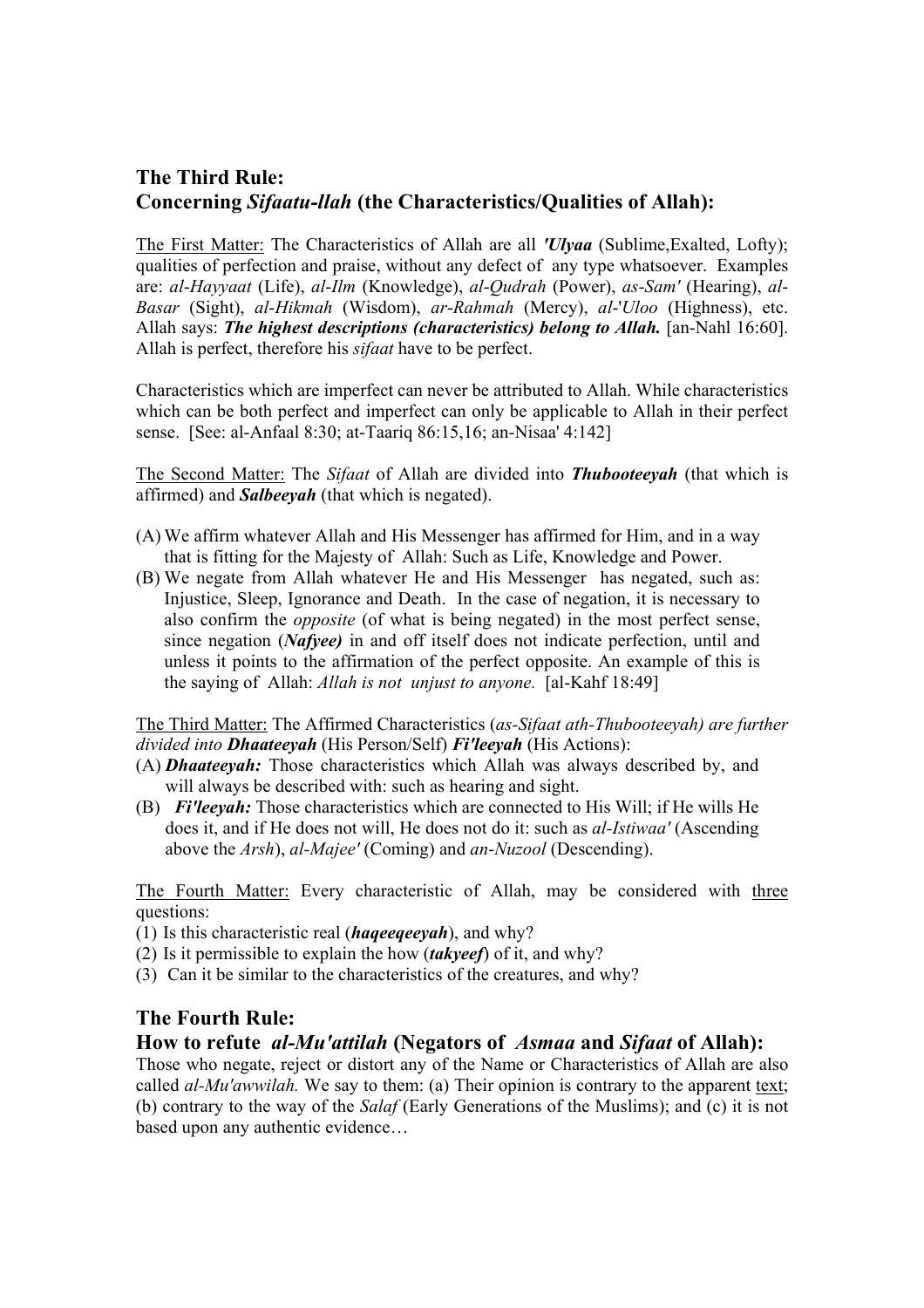## **Lecture No. 3**

### **Introduction of the Author (Ibn Qudaamah)**

**[1]** All praise is due to Allah, the One praised by every tongue, the One worshipped at every time. There is no place that is free of His knowledge, nor does one affair preoccupy Him over another. He is far beyond any equals and rivals, as well as being free [of need] of a wife or children. His rule is executed over all of His servants. No intellect can derive an example of Him with its pondering, nor can any heart attempt to depict Him [in one's imagination].

> *There is nothing equal to Him (in comparison), and He is the All-Hearing, the All-Seeing.* [*42:11*]

To Him belong the best of Names and the most exalted Characteristics.

*The Most Gracious (Ar-Rahmaan) rose over the Throne (in a manner That suits His Majesty). To Him belongs all that is in the heavens And all that is on the earth, and all that is between them, and all that is under the soil. And if you speak aloud, then verily, He Knows the secret and that which is yet more hidden. Allah! None Has the right to be worshipped except He. To Him belong the best of Names.* [20:5-8]

His *knowledge* encompasses everything. He subjugates all creatures by His *Honor/Power* and *Rule*. And His *knowledge* and *mercy* encompasses everything.

> *He (Allah) knows what happens to them (His creatures) in this world, And what will happen to them (in the Hereafter) but they will never Encompass Him by their knowledge.* [20:110]

He (Allah) is described with that which He has described Himself with in His Noble Book (Al-Qur'an), and with that He is described with on the tongue of His Noble Prophet.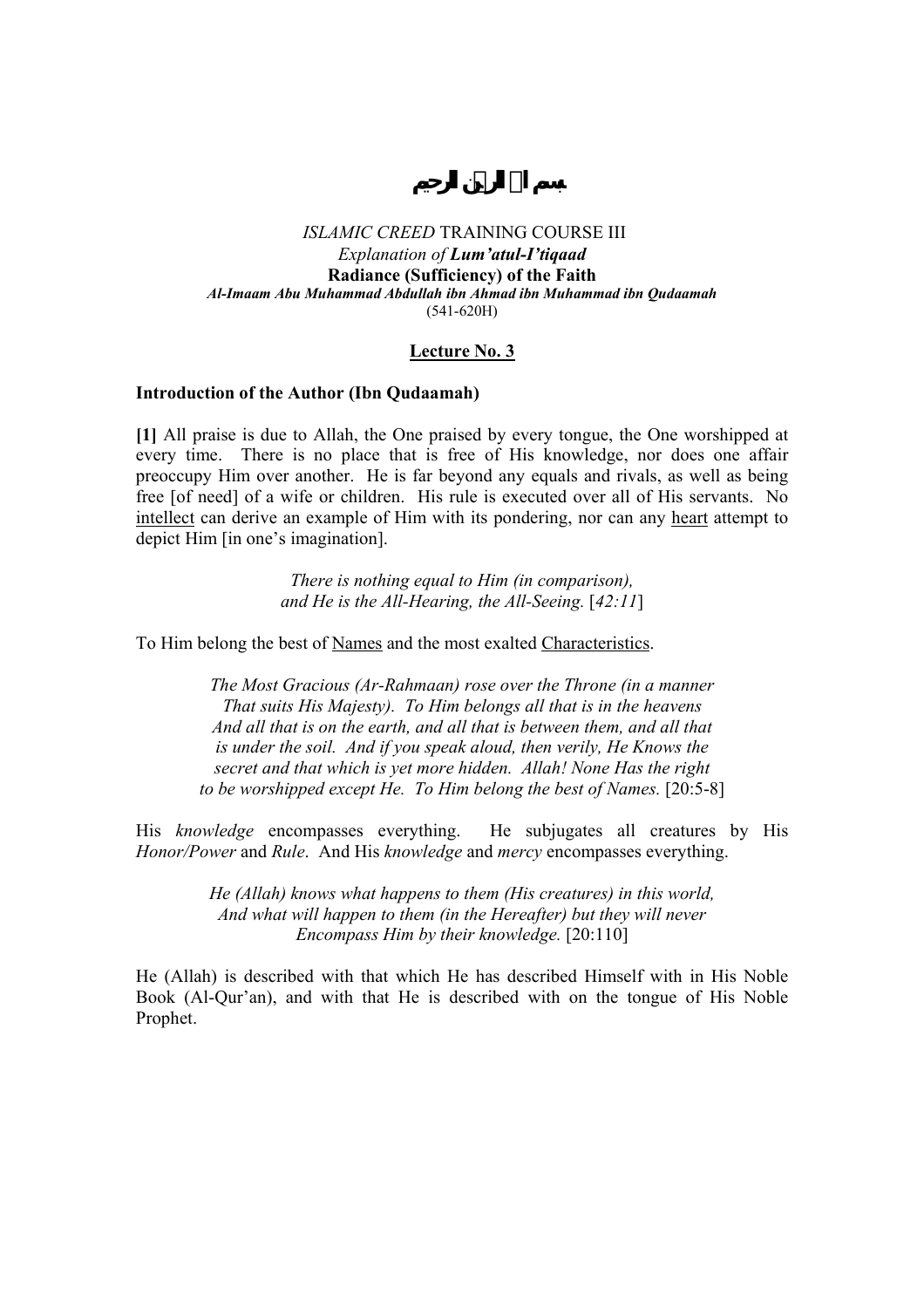#### **Willing Submission and Full Acceptance of the Aayaat and Ahaadeeth of Sifaat**

**[2]** We are obligated to believe or have faith in everything that has come to us in the Qur'an, or authentically reported from *al*-*Mustafaa* (the Prophet Muhammad) alaihis-Salaam – concerning the *sifaat* (characteristics) of *ar*-*Rahmaan* (Allah); we must believe in it, and receive it with willing submission and total acceptance. We must avoid opening up these matters for **ar-Radd** (outright rejection), *at-Ta'weel* (false interpretation), *at-Tashbeeh* (comparison/resemblance) and *at-Tamtheel* (making examples for Allah). As for what appears *dubious* from that (whatever is difficult to understand), then we are obligated to *affirm its wording* and to abandon opposing its *literal meaning*. We refer the precise knowledge of it to the One (Allah) who stated it, and we entrust it to the one (the Prophet) who transmitted it - following the example of those who are firmly grounded in knowledge *(ar-Raasikoon fi-l-Ilm)*, those whom Allah has praised in His Clear Book with His words:

*And those who are firmly grounded with knowledge say: 'We believe in it (the Qur'an); the whole of it (clear and unclear verses) are from our Lord.* [3:7]

And He (Allah) says, blaming/criticizing those who seek to give false interpretation (*Ta'weel*) to the unclear verses of His revelation:

> *As for those in whose hearts there is a deviation, they follow that which is Not entirely clear thereof, seeking fitnah (mischief) and seeking for its Ta'weel (hidden meanings). But, no one knows its hidden meanings except Allah.* [3:7]

Thus Allah has placed the aspect of *Ta'weel* (seeking after the hidden meanings to give false interpretations) as a sign of deviation. And He has placed it at the level of seeking after *fitnah*  (mischief), by criticizing it. Then He places a barrier between them and that which they aspire and he cuts off their ambitions from what they seek after, by saying:

*But no one knows its hidden meanings except Allah.* [3:7]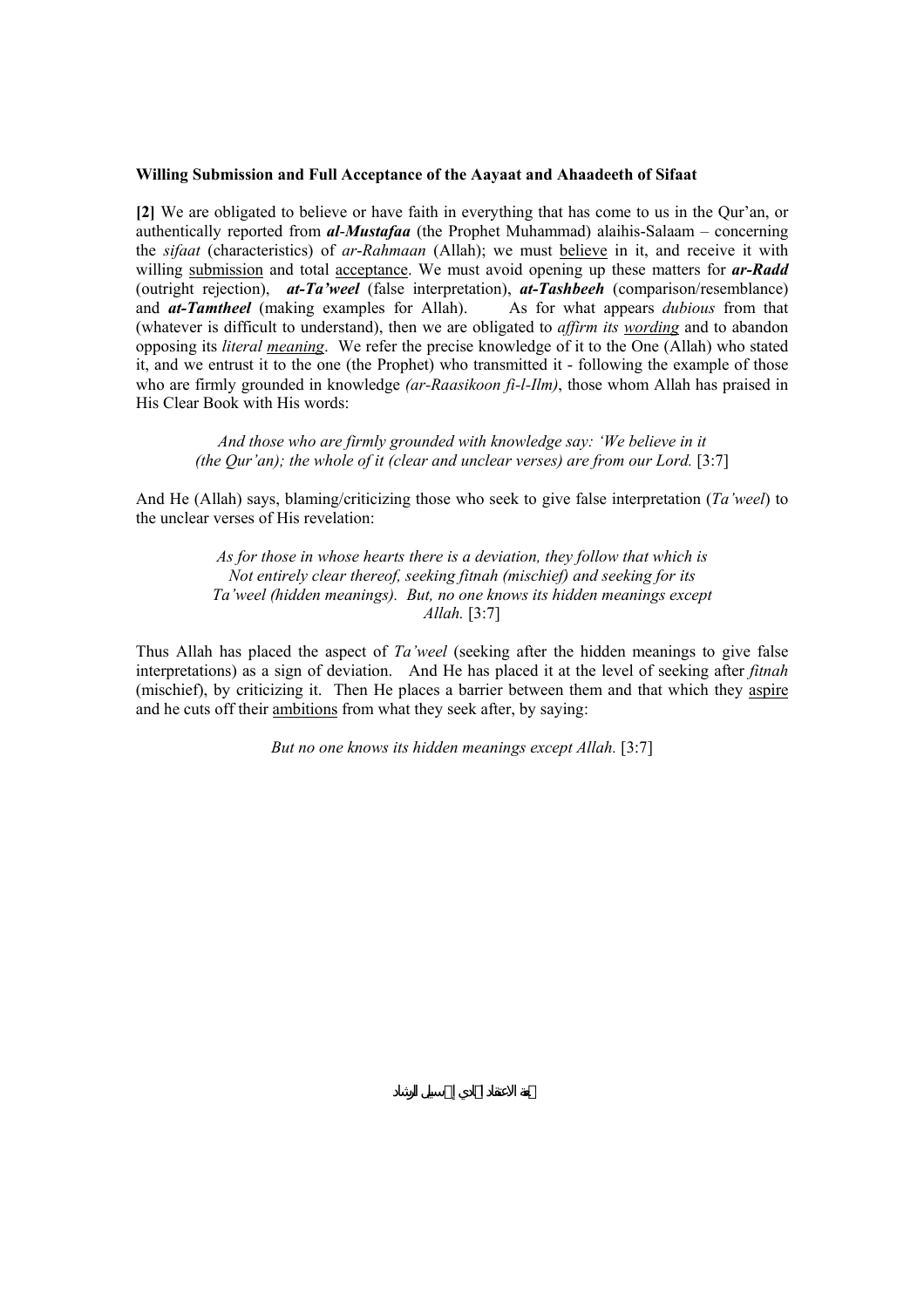## **Lecture No. 4**

### **Words from the** *Imaams* **of the** *Salaf* **Pertaining to as-***Sifaat*

**[3]** al-Imaam Abu Abdullah Ahmad ibn Muhammad ibn Hanbal (radiyallahu anhu) said – concerning the saying of the Prophet: *Verily, Allah descends to the heaven of this world (the lowest heaven)* and his saying: *Verily, Allah will be seen at the time of Resurrection,* and other hadeeth similar to these: We belief in it and testify to the truthfulness of it – without explaining the *how* of it, and without giving it any meaning [which is contrary to its obvious literal meaning]; nor do we reject anything of it [from Qur'an or Sunnah]. We know [with certainty] that what the Messenger of Allah has come to us with is *Haqq* (Truth). We do not reject or refute anything from the Messenger of Allah, nor do we describe Allah with more than what He has described Himself with, without any limits or boundaries. *There is nothing similar or comparable (equal) to Him, and He the All-Hearing, All-Seeing.* [42:11]

We say as He said, and describe Him with what He has described Himself with, without going beyound the bounds (of what He has said). The descriptions of those who (attempt) to describe Him [with other than what He has described Himself] can never achieve their objective.

We believe in the whole of the Qur'an – *Muhkmu-hu* (the clear and decisive) *Mutashaabihu-hu*  (unclear - which can have more than one possible meaning). We do not reject any of His attributes due to its *appearing to us* as ugly or repulsive. Nor do we pass over the Qur'an and Hadeeth [seeking knowledge or understanding or the *Sifaat* of Allah elsewhere]. Nor do we know the *how* of the *Kunh* (reality, core, true nature) of [His *Sifaat*] except that we confirm the truthfulness of the Messenger of Allah and affirm whatever came in the Qur'an.

**[4]** al-Imaam Abu Abdullah Muhammad ibn Idrees ash-Shaafi'ee (radiyallahu anhu) said: I believe in Allah, and in what has come from Allah (al-Qur'an), in accordance with (the meaning) that Allah *intended*. And I believe in the Messenger of Allah, and in what has come from the Messenger of Allah, in accordance with (the meaning) that was *intended* by the Messenger of Allah.

**[5]** This was the way pursued by *as*-*Salaf* (Early Generations) as well as the Imaams of *al-Khalaf* (Later Generations) (radiyallahu anhum) – all them being in aggreement with *al-Iqraar* (Acknowledgement/Admission) *al-Imraar* (Passing over it /Taking it on Face-Value) *al-Ithbaath* (Confirmation) of every *Sifah* (characteristic of Allah) which came in the Book of Allah and the *Sunnah* of the Messenger of Allah – without resorting to *Ta'weel* (interpretations).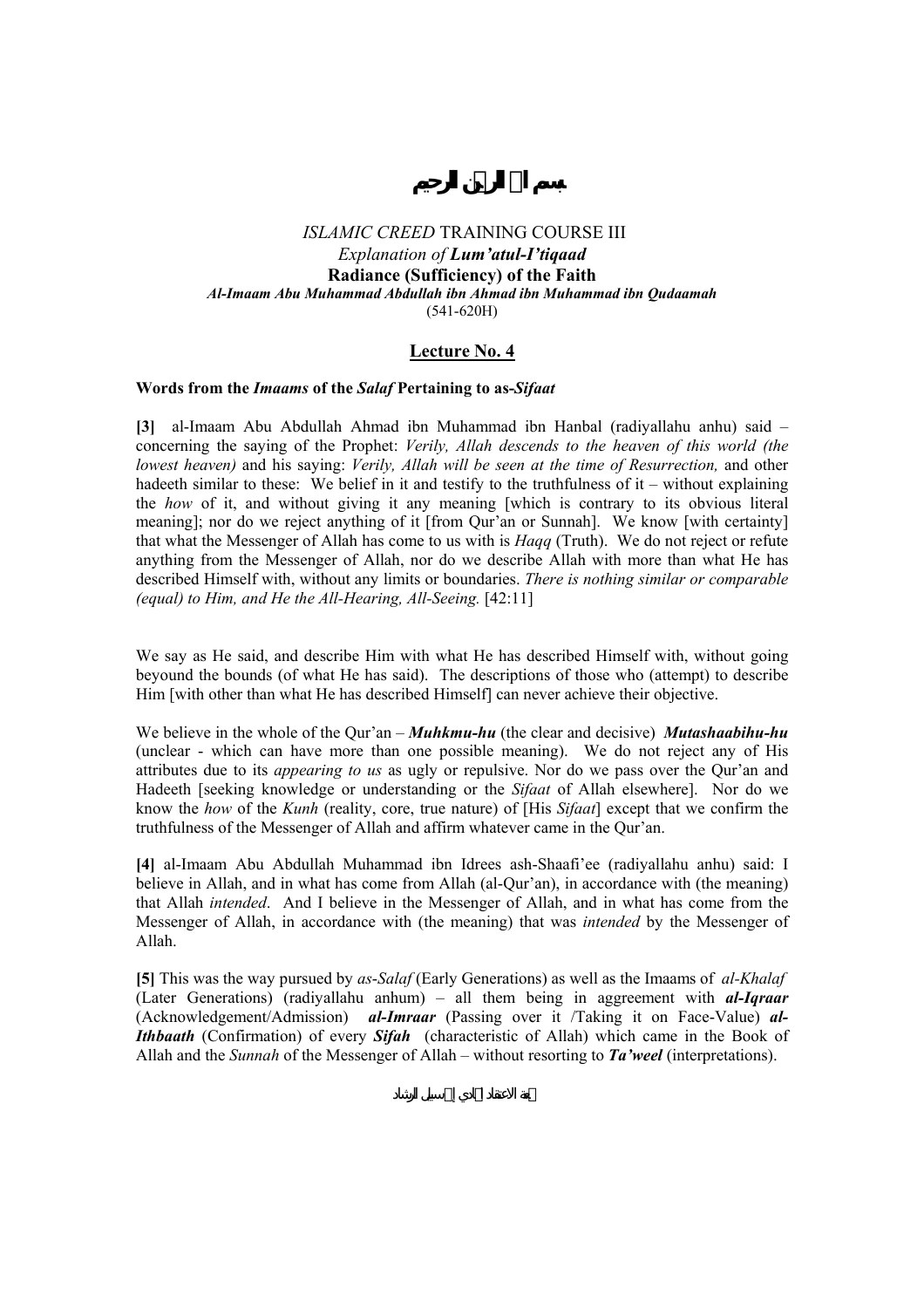## **Lecture No. 5**

#### **Encouragement to Follow the** *Sunnah* **and Warning against** *Bid'ah*

**[6]** We have been commanded to follow their *Way* (the Prophet and his companions), and to be guided by their *example*. We have been warned of the newly invented matters and we have been informed that they are from among the things that lead astray. The Prophet said: *Stick to my Sunnah and the Sunnah of the rightly-guided Khaleefahs (who will) come after me. Bite onto it (the Sunnah) with your molar teeth and beware of newly invented matters. For indeed, every newly invented matter is an innovation and every innovation is a misguidance.* [Ahmad, Abu Daawood, at-Tirmidhee, Ibn Maajah…]

**[7] Abdullah ibn Mas'od** [d. 32H] said: *Follow (strictly the Sunnah, without addition or subtraction), and do not innovate (in the religion)! Verily, you have been sufficed [with the perfection/completion of the Deen in the era of those before you].* [Ad-Daarimee, al-Baihaqee…]

**[8] Umar ibn Abdul-Azeez** [d. 101H] said something with the meaning: *Stop where the people have stopped! For, indeed, they stopped (where they stopped) based upon knowledge; and based upon penetrating insight they refrained [from going beyond the Sunnah]; they were more capable) of uncovering [any good, benefit…], and more deserving of any extra (virtues or merits) if it were there [outside of the Sunnah]. If you say: It was introduced after them, then (know) that no one has innovated it except one who opposed their guidance and desired not their way (Sunnah). For they have certainly described (of the Deen) with that which satisfies and gratifies, and spoken about (the Deen) with that which is sufficient. Hence, whatever is above [more than] them is simply muhassir [excessiveness and tiredness without any benefit], while whatever is below [less than] them is muqassir (falling short). Indeed, some of the people have fallen short of them, and consequently were far removed [from the Sunnah], while others went beyond them and hence fell into extremism and transgressing the bounds. Indeed, they (the companions) were between these two [deviations], upon hudan (guidance) mustaqeem (straight and upright).* 

**[9] al-Imaam Abu 'Amr al-Awzaa'ee** [d. 157H] said: *It is incumbent upon you to adhere to the Aathaar as-Salaf (way of the companions and those who followed them in righteousness), even if the people avoid you and reject you (for that). And beware of Aaraa' ar-Rijaal (baseless opinions of men), even if they beautify it, and make it attractive for you with their speech.*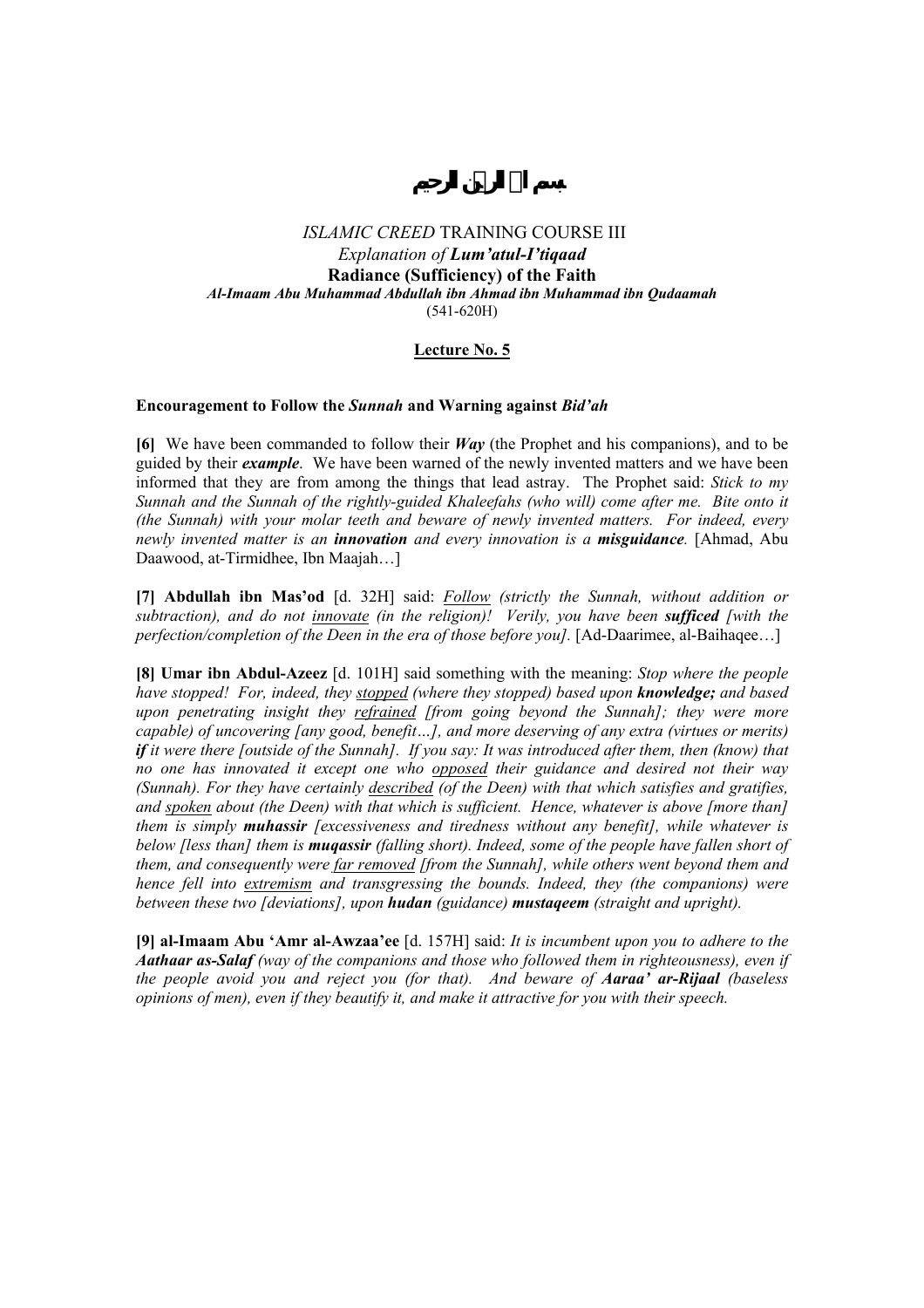[10] **Muhammad ibn Abdur-Rahmaan al-Adramee**<sup>1</sup> [al-adhramee][3<sup>rd</sup> Century Hijrah] said to a man <sup>2</sup> who was speaking of an innovation<sup>3</sup> and calling the people to it: *Did the Messenger of Allah, Abu Bakr, Umar, Uthmaan and Alee have knowledge of it, or did they not have knowledge of it?* He said: They did not have knowledge of it. **Al-Adhramee** said: *So, something which they had no knowledge of, you know?* The man said: They I say that they did know it! **Al-Adhramee**  said: *Was it possible that it sufficed them not to speak about it nor invite others to it, or was it not possible for them?* The man said: Of course it was sufficient for them [not to speak of it or call others to it]. **Al-Adhramee** then said: *So, something which was sufficient for the Messenger of Allah and his Khaleefahs is not sufficient for you?* So, the man discontinued (this innovation and calling to it). The *Khaleefah*<sup>4</sup> - who was present (for the debate) – supplicated saying: *May Allah not suffice whoever is not satisfied with what they (the Messenger of Allah and his companions) found sufficient.* 

**[11]** Likewise, May Allah not suffice *whoever* is not sufficed by what sufficed the *Messenger* of Allah and his *companions* and *those who followed them* in righteousness, and the *Imaams* who came after them, as well as *those firmly grounded in knowledge* – who all found sufficiency in *at-Tilaawah* (recitation) of the verses pertaining to *as***-***Sifaat* (Allah's Divine Characteristics and Qualities) and reading the reports (from *Hadeeth*) concerning them, and *al-Imraar* (passing over the text, accepting it on face-value), just as they were transmitted [without re-interpreting them].

### **Questions:**

 $\overline{a}$ 

What is the meaning of the statement of **Ibn Mas'ood**: ..*Verily, you have been sufficed*? Is it possible that there be some merit or virtue outside of the *Sunnah?* Explain*.*  Explain the saying of **Umar ibn Abdul-Azeez**: *Indeed, they (companions) were between these two [deviations], upon hudan (guidance) mustaqeem (straight and upright).*  What does **Imaaam al-Awzaa'ee** mean when he says: *Beware of the opinions of men,* [even if they beautify it, and make it attractive for you with their speech]? What was the method used by **al-Adraamee** to refute the innovator in his time? What was the innovation that he refuted?

<sup>&</sup>lt;sup>1</sup>Abu Abdur-Rahmaan Abdullah ibn Muhammad ibn Ishaaq al-Adh-ramee.

<sup>&</sup>lt;sup>2</sup>Ahmad ibn Farj al-Basree al-Jahmee.

<sup>&</sup>lt;sup>3</sup>The false belief that the Qur'an is created.

<sup>4</sup> Al-Waathiq Bi-llah, Haaroon ibn Muhammad ibn Haroon ar-Rasheed al-Abbaasee.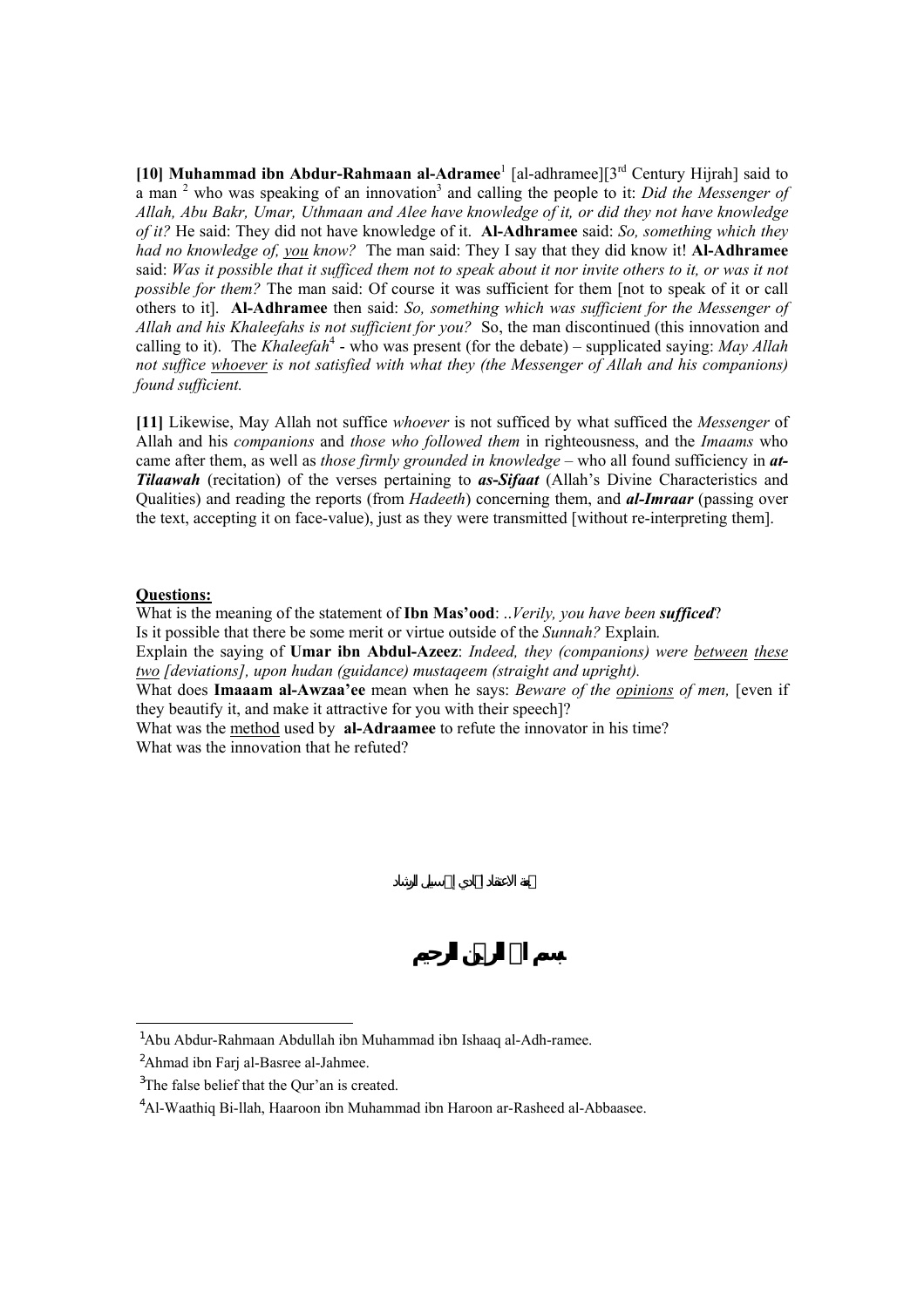#### **Lecture No. 6**

### **Mention of Some of the** *Verses* **Which Contain** *Sifaat* **(Characteristics) of Allah**

**[12]** From what has come in the verses containing the Sifaat, is the saying of Allah, the Mighty the Majestic:

 *And the Wajh (Face) of your Lord, full of Majesty and Honor, will abide forever.* [Ar-Rahmaan 55:27]

 His saying, *Subhaanahu wa ta'aala*: *Nay, Yadaa-hu (both His Hands) are widely outstretched…*  [al-Maa'idah 5:64]

 His saying, in which He informs us about **Isaa** – peace be upon him – that he said: *You know what is within my self, though I know not what is in Nafsi-ka (Yours).* [al-Maa'idah  $5:116$ ]

 His saying, *Subhaanahu*: *And your Lord Jaa'a (comes) with the angels in rows,*  [al-Fajr 89:22]

 His saying: *Do they then wait for anything other than that Allah Ya'tiya-hum (will come to them) in the shadows of the clouds and the angels?…*  [al-Baqarah 2:210]

 His saying: *…Allah is pleased (Radiya) with them and they with Him…*  [al-Maa'idah 5:119]

 His saying: *…He will love (Yuhibbu) them and they will love Him.*  [al-Maa'idah 5:54]

 His saying, concerning the disbelievers: *And the anger (Ghadab) of Allah is upon them*  [al-Fath 48:6]

His saying: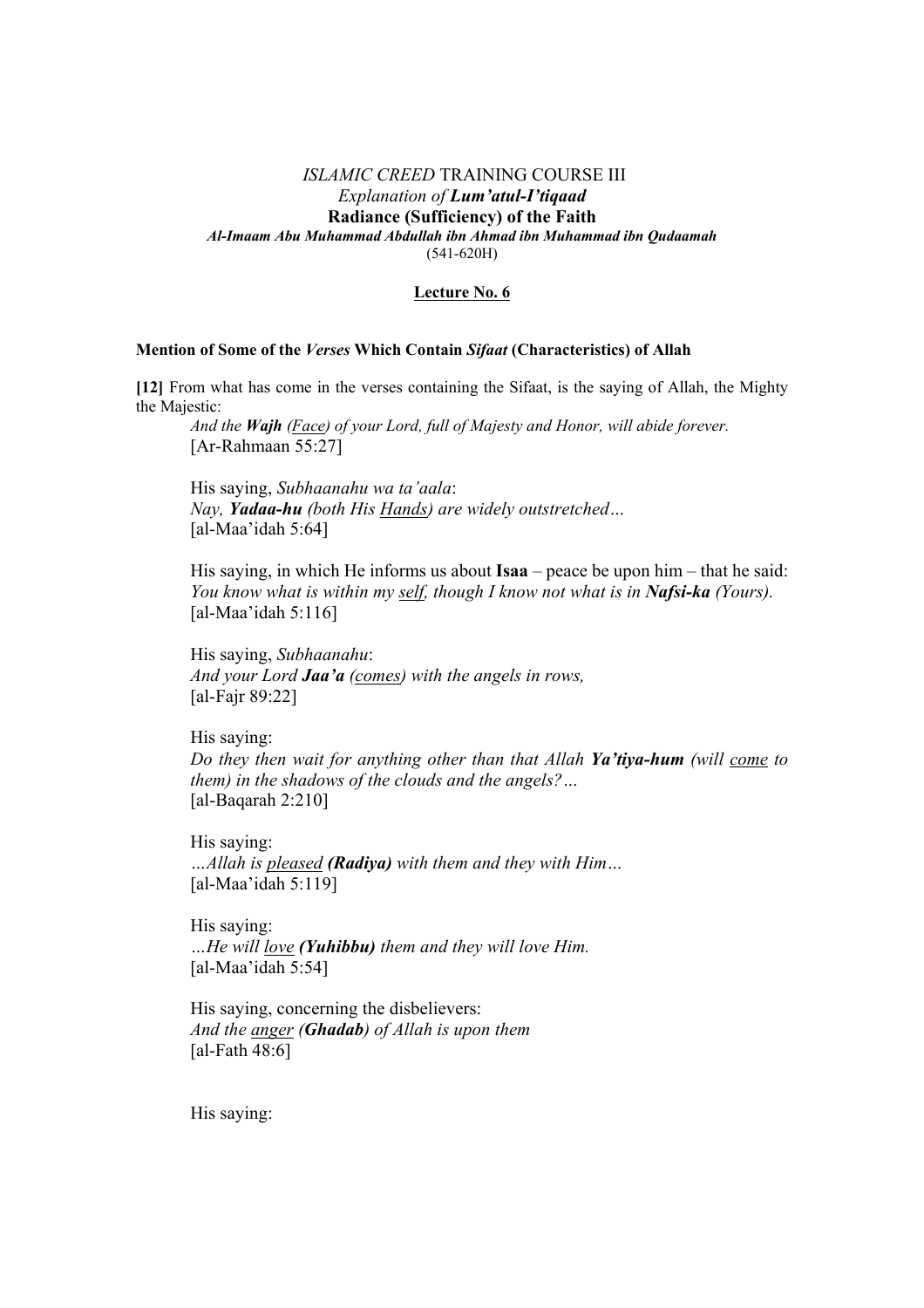*They followed that which (As-khata) enraged Allah…*  [Muhammad 47:28]

 His saying: *But Allah (Kariha) disliked/detests their being sent forth.*  [at-Tawbah 9:46]

# **Questions:**

How did the deviants interpret *Hand* as a *sifah* of Allah? Can we say that *Nafs* means heart or mind, as a *sifah* of Allah? How do we understand the *sifaat* of Allah: Ghadab, Kiraaha, Ridaa…? How can refute the deviants who gave *false interpretation* to Allah's *Sifaat*?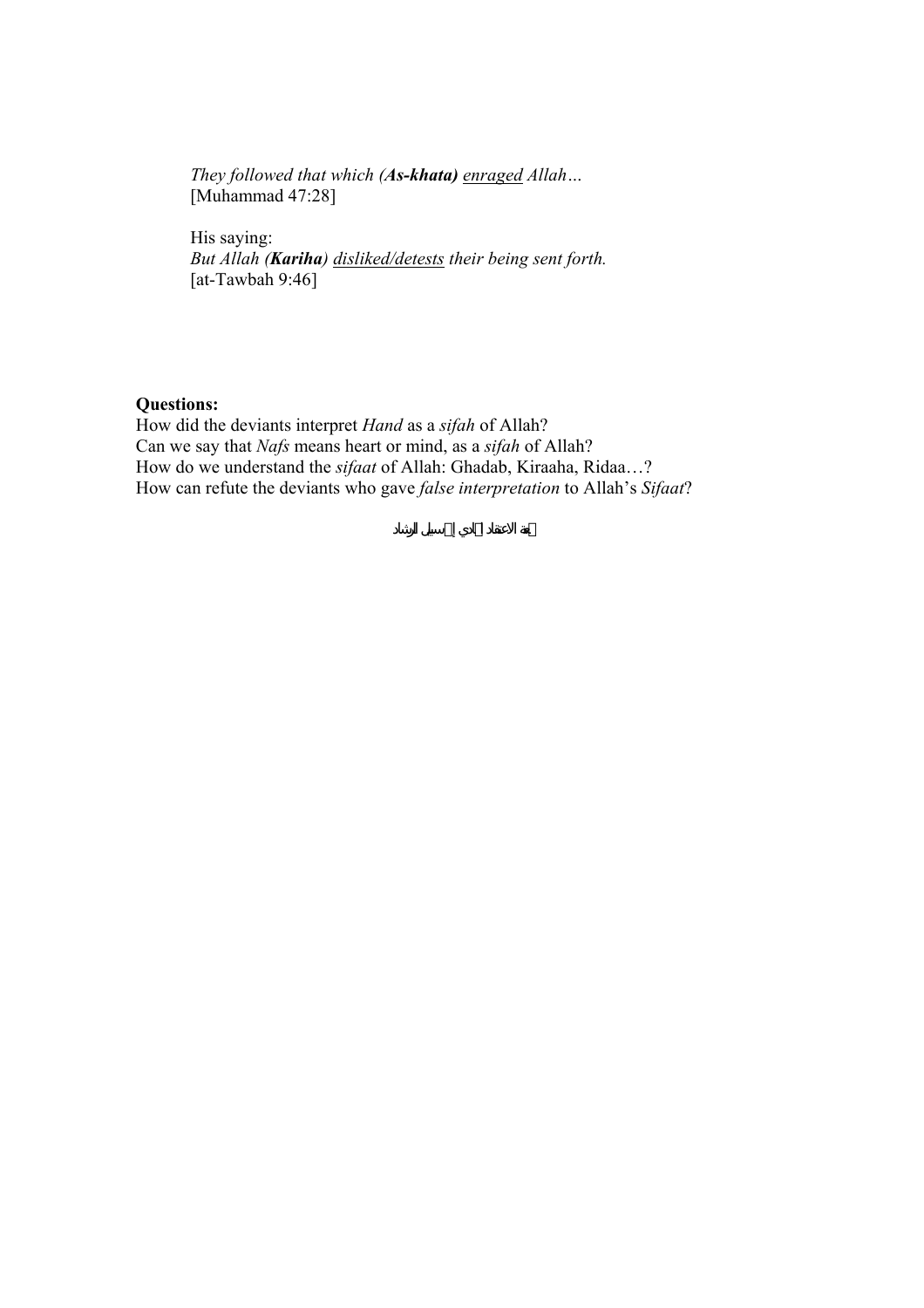## **Lecture No. 7**

## **Mention of Some of the** *Ahaadeeth* **Which Contain** *Sifaat* **(Characteristics) of Allah**

**[13]** From the *Sunnah* – related to *as*-*Sifaat*, is the saying of the Messenger of Allah: *Our Lord, the Blessed and Most High, descends every night – to the lowest heaven – when there remains a third of the night, saying: Who will supplicate to Me, so that I may answer him? Who will ask Me for something, so that I may grant him? Who will seek forgiveness from Me, so that I will forgive him?* [al-Bukhaaree 2/149, no. 1145; from Abu Hurairah]

And the statement of the Prophet: *Your Lord is amazed/wonders (al-'Ajab) concerning the young person who is not inclined towards Hawaa (passions, pleasures, whims).* [Ahmad 4/151; al-albaanee declared it to be weak in *ad-Da'eefah,* no. 2426]

[The statement of the Prophet: *Allah is amazed ('ajiba) by a people who would enter al-Jannah in chains.*  Al-Bukhaaree 4/156, no. 3010, from Abu Hurairah]

[The statement of the Prophet: *Verily, Allah was amazed ('ajiba) – or He laughed (dahika) – from so and so (a man and his wife); so He revealed : They give preference (to others) over themselves, though they are really in need.* (59:9). Al-Bukhaaree 6/342, no. 4889, from Abu Hurairah]

And the statement of the Prophet: *Allah laughs (dahika) concerning two men – one of them kills the other, then both of them enter al-Jannah.* [al-Bukhaaree 4/68, no. 2826, from Abu Hurairah]

**[14]** These (narrations) and others similar to them – from those whose chains of narrators which are authentic, and whose reporters are acceptable - we believe in them; we do not reject them, nor deny them, nor re-interpret them with interpretations which contradict their obvious (literal) meaning; nor do we make comparisons with the *sifaat* of the creatures, nor using the meanings (features, traits) given [to Allah's Sifaat] by the innovators. We know that Allah (Subhaana-hu wa ta'aala) has no *shabeeh* (similar) *nadheer* (equal)*; Laisa ka-mithli-hi shay'un, wa Huwa as-Samee' al-Baseer.* [ash-Shurah 42:11]. Hence, whatever is imagined or conceived in the mind is sure to be different from Allah.

- 1. How did the deviants interpret Allah's descending (*Nuzool*) in the last third of the night?
- 2. How did they interpret the characteristic of Allah Laughing (*Dahik*)?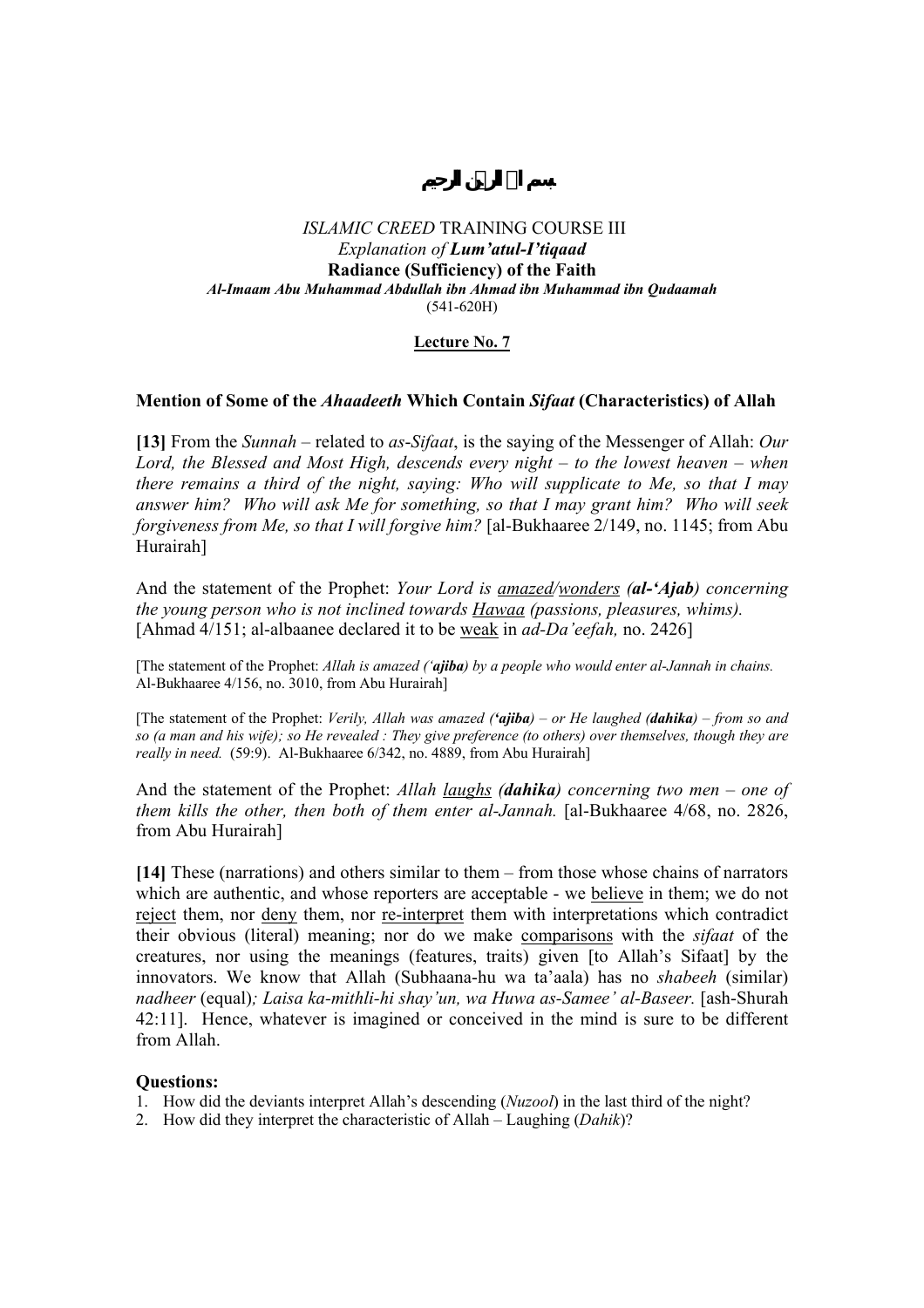- 3. What is the manner of Ahlus-Sunnah concerning understanding the Sifaat of Allah?
- 4. How can we answer the false interpretations of the astray groups?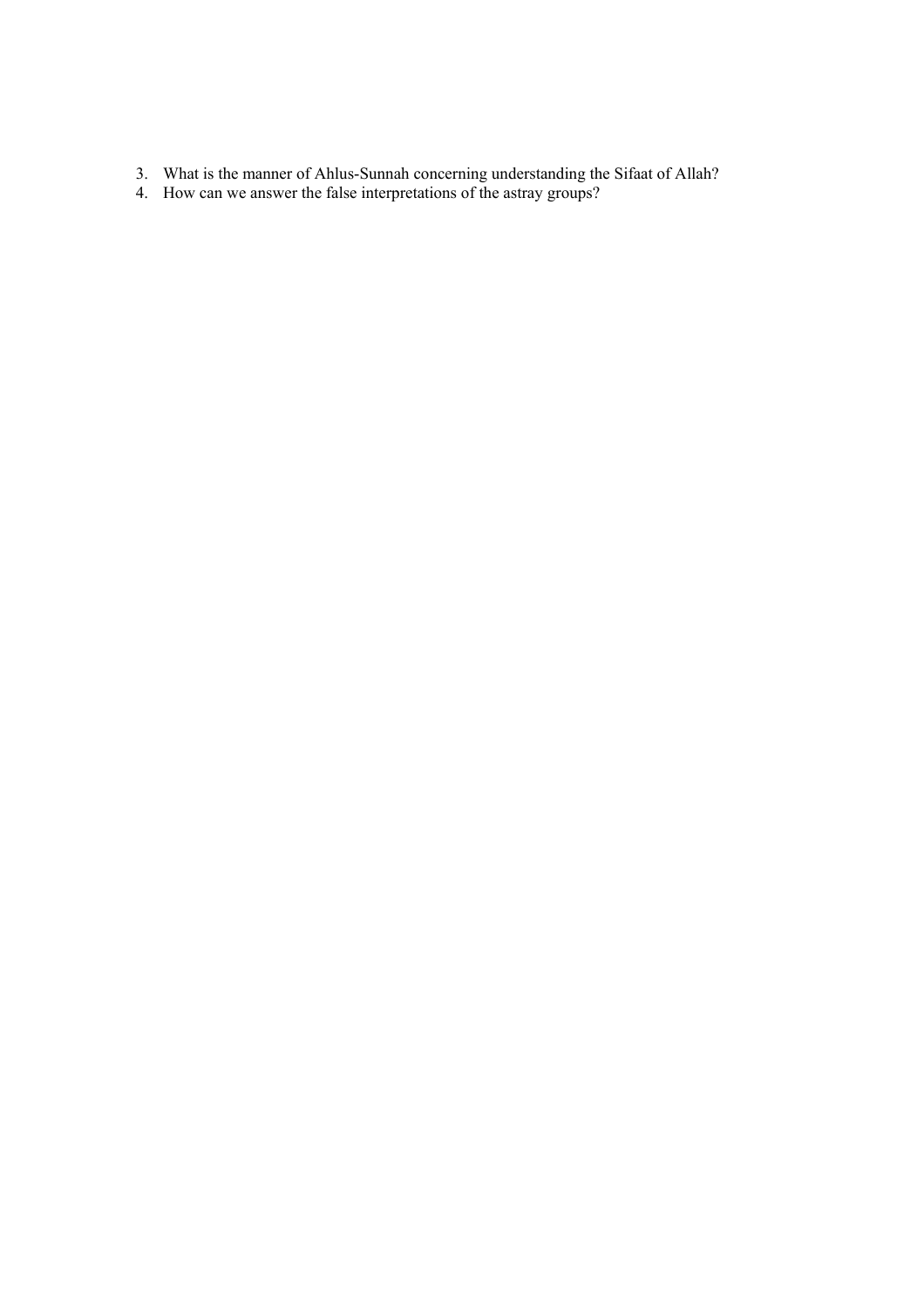## **Lecture No. 8**

## **Mention of Some of the** *Ahaadeeth* **Which Contain** *Sifaat* **(Characteristics) of Allah (cont'd)**

**[15]** Of the texts concerning as-Sifaat, is Allah, the Most High's saying: *The Most Beneficent (Allah) Istawaa (ascended, rose above) the Throne (al-'Arsh) [in a manner that suits His Majesty].* [TaHa 20:5] [See also: 7:54, 10:3, 13:2, 25:59, 32:4, 57:4]

And His statement: *Do you feel secure that He, Who is over the heavens will not cause the earth to swallow you up…* [al-Mulk 67:16]

And the statement of the Prophet: *Our Lord is Allah, Who is above the heavens. Holy is Your Name…*[Abu Daawood. It was declared **weak** by Shaykh Al-Albaanee, Da'eef Abu Daawood, pg. 385, no. 3892 (839)]

And his saying to the slave girl: *Where is Allah? She said: Above the heavens. He asked: Who am I? She said: You are the Messenger of Allah. He then said: Set her free, for indeed she is a believer.* [**Muslim**, 1/271 – 272, no. 1094, Mu'aawiyah ibn al-Hakam as-Salmee.]

**[16]** The Prophet said to Husain (ibn 'Imraan): *How many gods do you worship?* He said: Seven. Six in the earth and one above the heavens. *He said: Who is it that you hope in and fear (most)?* He said: The One that is above the heavens. *He said: Then abandon the six (on earth) and worship the One who is above the heavens, and I will teach you two supplications.* So, he accepted Islaam and the Prophet taught him to say: *O*  Allah! Grant me guidance and save me from the evil of my self. [Reported by Ibn Qudaamah in *al-Uloo* and Ibn Khuzaimah in *Tawheed* (similarly) and others. It is declared to be **weak** by Imaam adh-Dhahabee and others].

**[17]** What was reported in the previously revealed books, concerning the signs of the Prophet and his companions, is that: *They prostrate on the earth while they claim that their god is above the heavens.* [Reported by Ibn Qudaamah in *al-Uloo*, and Ibn Hajar in *al-Isaabah,* and adh-Dhahabee in *al-Uloo* – who said it is *Hadeeth Ghareeb* (which is usually an indication that the hadeeth is **weak**)].

**[18]** Abu Dawood reported in his *Sunan* that the Prophet said: *Indeed what is between one level of heaven and (another level of) heaven is a distance of such and such...* He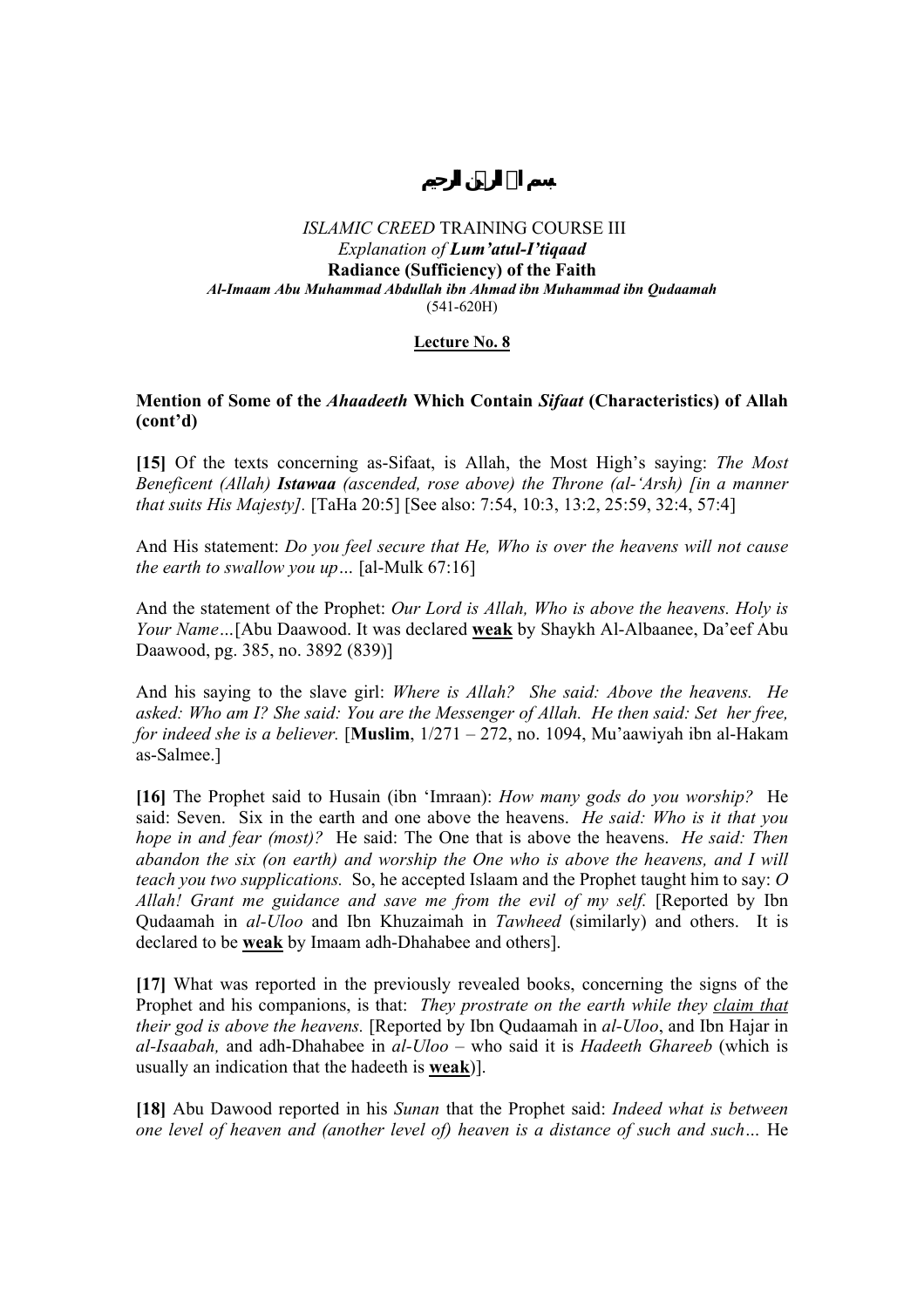went on to say: *And above that is the Throne. And Allah – Subhaanahu – is above that.*  [Ahmad, Abu Daawood, at-Tirmidhee and others. Some of the scholars declared it to Hasan (Good/Acceptable), including at-Tirmidhee, al-Haakim and Ibn al-Qayyim; while others declared it Da'eef (Weak), including Ibn 'Adee, ibn al-'Arabee, al-Albaanee and others. The second opinion seems to be the most correct: It is **weak**. And Allah Knows Best!]

**[19]** This and what is similar to it – is from what the Early Generations of the Muslims have agreed upon – concerning the transmission and acceptance [of these reports] – should be accepted without subjecting it to outright rejection, nor distorted interpretations, nor comparisons or the making of examples (with the characteristics of the creatures).

**[20]** Imaam Maalik Ibn Anas was asked and it was said to him: O Abu Abdullah! Allah says: *The Most Beneficent (Allah) ascended above the Throne*. How does He ascend? So he (May Allah have mercy upon him) said: *The Ascension (al-Istiwaa) is known. How (it is done) is unknown. Believing in it is an obligation. And asking about it is an innovation.* Then he called for the man and had him thrown out.

- 5. How did they interpret the Ascending (*al*-*Istiwaa*) of Allah above His Throne?
- 6. Why did the Prophet order the slave-girl to be freed?
- 7. How did Imaam Maalik answer when asked the *How* of Allah's *Ascending*?
- 8. What is the manner of Ahlus-Sunnah concerning understanding the Sifaat of Allah?
- 9. How can we answer the false interpretations of the astray groups?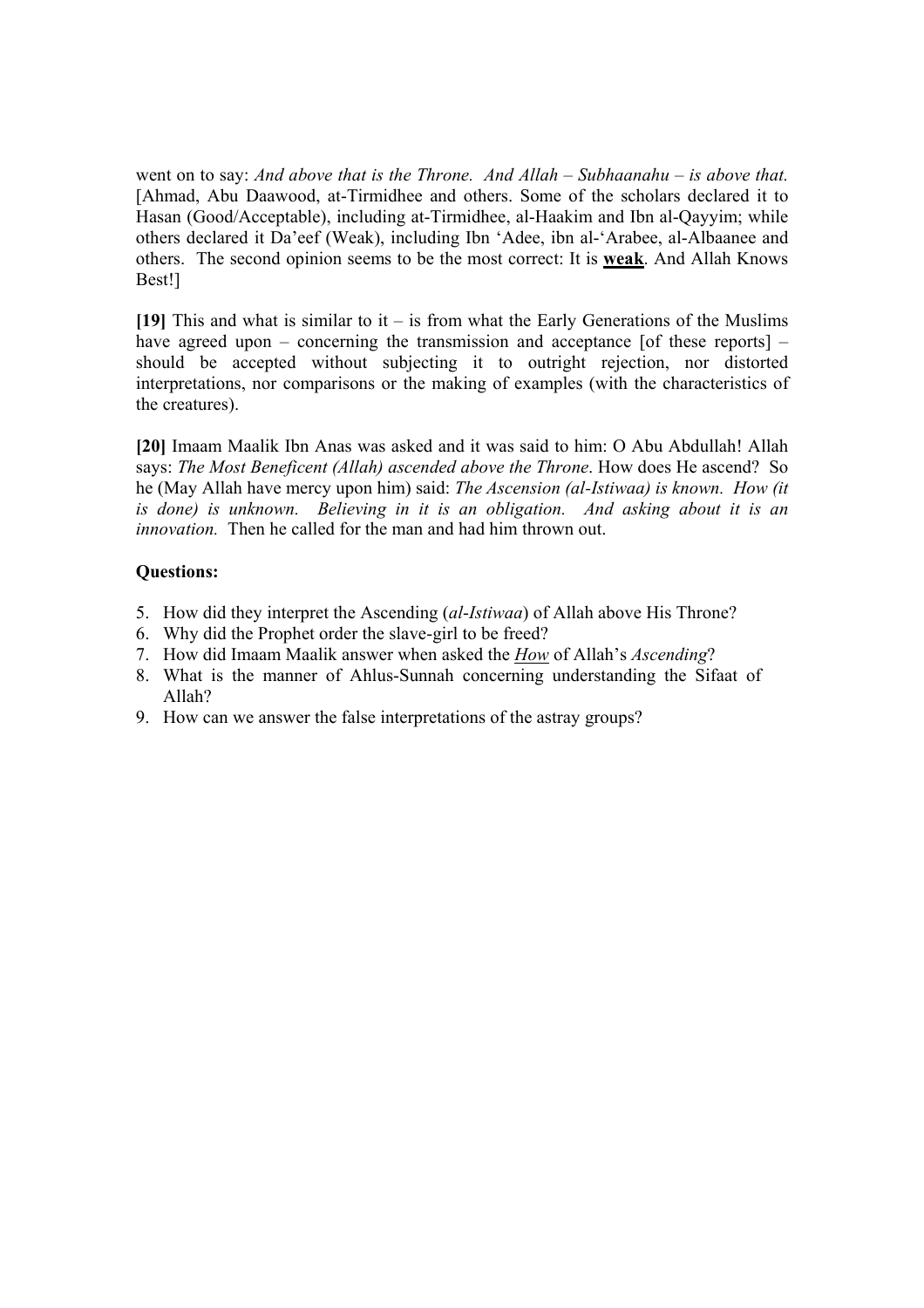### **Lecture No. 9**

## *Kalaamu-llah*  **The Speech of Allah, the Most High**

**[21]** One of the characteristics of Allah, the Most High, is that He Speaks (Mutakallim) with *Kalaam Qadeem* [ancient speech (meaning that He has always Spoken). He causes whoever He wills – from among His creatures - to hear (His Speech). Moosaa – peace be upon him - heard it from Him, without there being any intermediary [between him and Allah]. (The Angel) Jibreel – peace be upon him – also heard it, as well as whomever He wills from His angels and messengers.

**[22]** [We also believe] that He –Subhaana-hu – will speak to the believers in the Hereafter, and they will speak to Him. And that He will give permission to them, so that they will visit Him.

Allah, the Most High, says: *And Allah spoke to Moosaa with real speak.*  [an-Nisaa 4: 164]

And He – Subhaana-hu, said: *He (Allah) said: O Moosaa! I have chosen you above men by My Messages, and by My speaking (to you).*  [al-A'raaf 7:144]

And He – Subhaana-hu, said: *From amongst them is he who Allah spoke to.*  [al-Baqarah 2: 253]

And He – Subhaana-hu, said: *And it is not given to any human being that Allah should speak to him, except by Revelation (Wahy), or from behind a veil (min waraa'I hijaab), or that He sends a messenger (Rasool)…*  [ash-Shoorah 42:51; see al-Bukhaaree 1/ , no. 2]

And He – Subhaana-hu, said: *And when he came to it (the fire), he was called upon: O Moosaa! Verily, I am your Lord.*  [TaHa 20: 11, 12]

And He – Subhaana-hu, said: *Verily, I am Allah! None has the right to be worshipped except Me, and establish the prayer for My Remembrance.*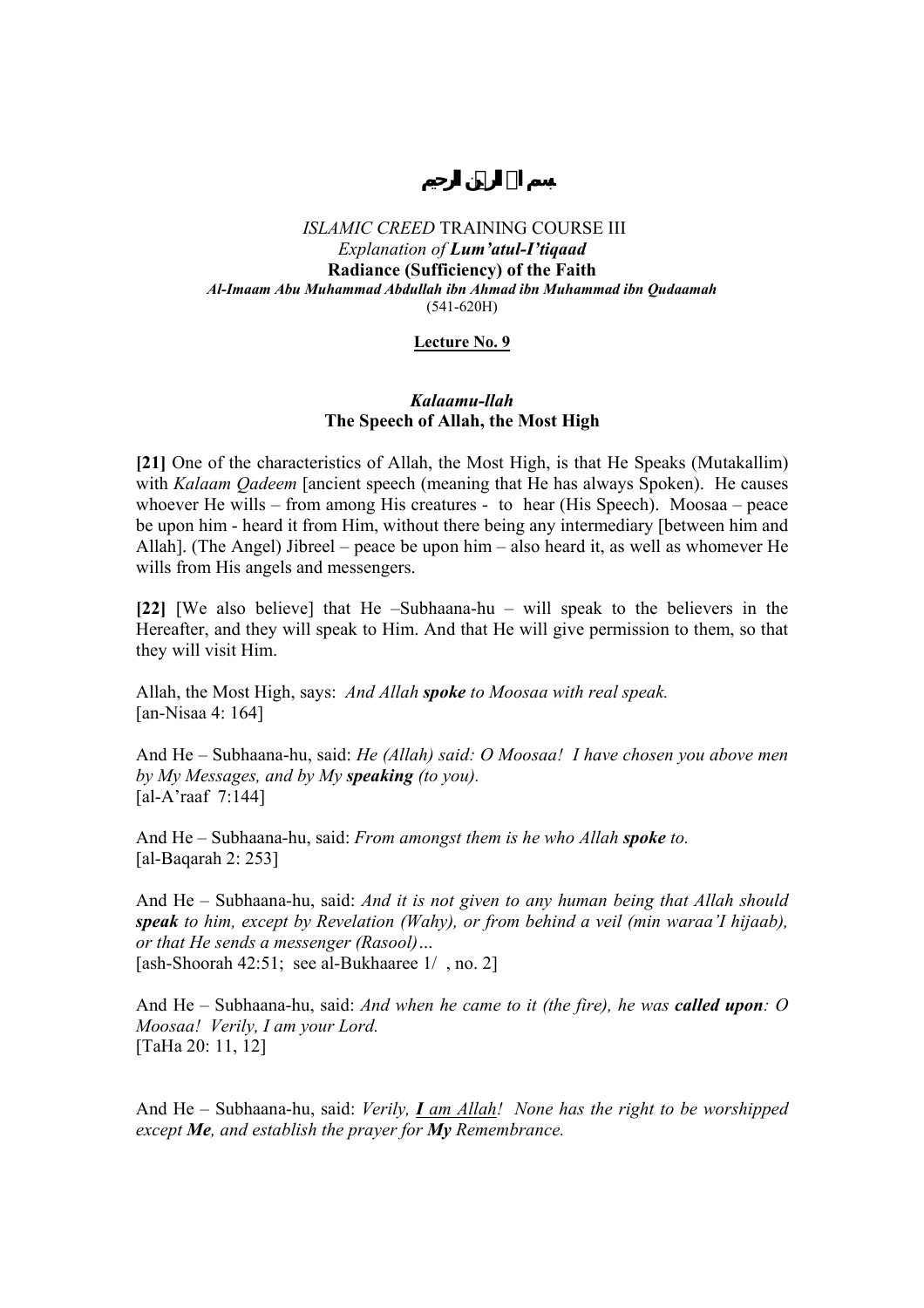[TaHa 20: 14] And it is not permissible (or possible) for anyone to say this, other than Allah.

**[23]** Abdullah ibn Mas'ood said: *When Allah speaks by revelation, Ahlu-s-Samaa' (the inhabitants of the heavens) hear His voice.* He narrated this from the Prophet.

It is reported from Ibn Mas'ood **Mawqoof** [as a statement from himself], with the above wording. [See as-Sunnah, by Abdullah in Ahmad, no. 536 (authentic)].

It is also reported from Ibn Mas'ood **Marfoo'** [as a statement of the Prophet] in the Sunan of Abu Daawood (no. 4738), with the wording: *When Allah speaks by revelation, Ahlu-s-Samaa' (the inhabitants of the heavens) hear* a clanking sound, like the dragging of steel chains. [(authentic) *as-Saheehah*, no. 1293].

**[24]** Abdullah ibn Anees reported that the Prophet said: *Allah will gather the creatures on the Day of Judgement, naked, barefooted, uncircumcised, having nothing with them. He will them call them in a voice that those who are far, as well as those who are near will hear: I am al-Malik (the King), I am ad-Dayyaan (the Recompenser).* 

[It is reported by the *Imaams* (of Sunnah), and al-Bukhaaree also mentioned it as a secondary proof (and without a complete chain in his *Saheeh*). See: al-Adad al-Mufrad, no. 970. It is *Saheeh* (Authentic)].

**[25]** It has been reported in some narrations (Aathaar): One night Moosaa saw the Fire, and it terrified him such that ran away from it frightened. Then, His Lord **Called Out** to him: O Moosaa! So, he responded quickly - being familiar with the Voice: Here I am at Your service! Here I am at Your service! I hear Your Voice but I do not see Your place. Where are You? He said: *I am above you, in front of you, on your right and on your left.*  So, he knew that this characteristic is not befitting of anyone except Allah. He (Moosaa) said: You are (in fact) like that, O my God. Is it Your Speech which I hear, or the speech of your messenger? He answered: It is in fact My Speech, O Moosaa. [This is an unconfirmed report]

## **Questions:**

- 1.Who did Allah Speak to directly?
- 2. What are the ways that Allah speaks through, besides revelation?
- 3. How can we refute those who deny *'speech'* as a *sifah* of Allah?

*ISLAMIC CREED* TRAINING COURSE III *Explanation of Lum'atul-I'tiqaad* **Radiance (Sufficiency) of the Faith**  *Al-Imaam Abu Muhammad Abdullah ibn Ahmad ibn Muhammad ibn Qudaamah*  (541-620H)

## **Lecture No. 10**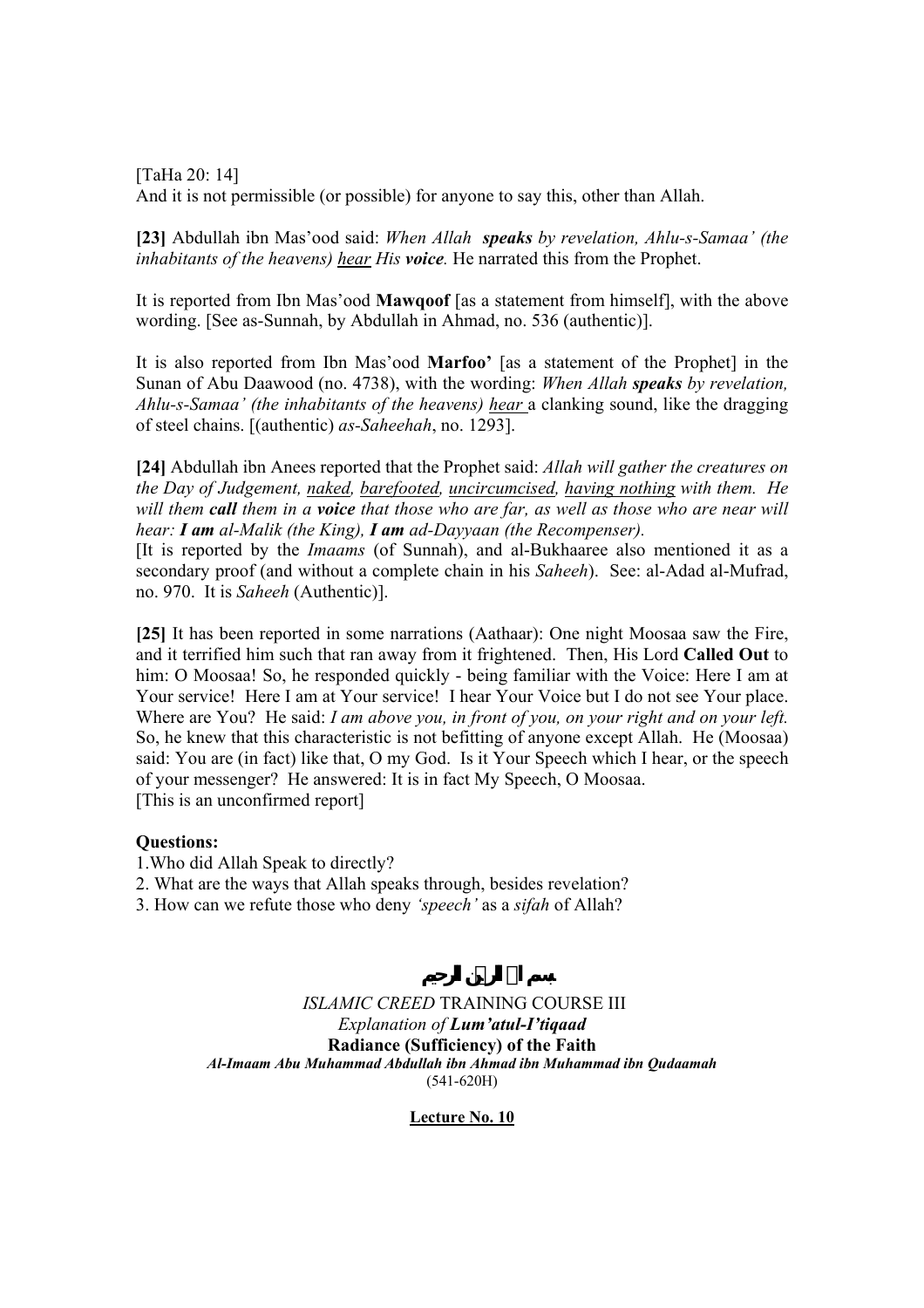## *Al-Qur'an Kalaamu-llah*  **The Qur'an is the Speech of Allah**

**[26]** From the *Speech of Allah*, is the Glorious Qur'an. It is the *Clear Book* of Allah and His *Firm Rope*. It is His *Straight Path* and the *Revelation* of the Lord of the universe. The most honorable spirit (Jibreel) descended with it to the heart of the best of Messengers, in a clear Arabic language. It was *revealed* and *not created*. From Him it began and to Him it will return.

**[27]** It consists of decisive *chapters*, clear *verses*, *letters* and *words*. Whosoever recites it and does so properly (with *I'raab*), he will have *ten good deeds for every letter* he recites. It has a *Beginning* and an *End*. It (also) consists of *sections* and *parts*. It is that which is *recited* by the tongues, *safeguarded* by the breasts, *listened* to by the ears, and *written* in scriptures. In it are verses that are *clear* and *unclear*, *abrogating* and *abrogated*, *specific* and *general*, as well as *commanding* and *prohibiting*.

*Falsehood can not approach it from before it or behind it; (it is) sent down by the All-Wise, Worthy of all praise (Allah).* [Fussilat 41:42]

*Say: If mankind and jinn were to gather together to produce the likes of this Qur'an, they could not produce the like thereof, even if they helped one another.* [al-Israa 17:88]

**[28]** *It is the Arabic Book*, of which the disbelievers said concerning it: *We will never believe in this Qur'an.* [Saba' 34:31]

And some of them said: *This is nothing but the word of a human being.* [al-Mudaththir 74:25]

So Allah said: *I will cast him into the Hell-Fire.* [al-Mudaththir 74:26]

Some of them said that it was poetry, so Allah said: *And We have not taught him (Muhammad) poetry nor is it suitable for him. This is only a reminder and a plain Qur'an.* [Ya Seen 36:69]

Thus, when Allah denies that it is poetry and He confirms that it is a Qur'an, there should not remain any doubt for the one possessing intellect, that the *Qur'an* is *that* Arabic Book which is composed of *words*, *letters* and *verses*. This is because if it were not so, then they (disbelievers) would not have claimed that it was poetry.

**[29]** Allah, the Mighty and Majestic says:

*And if you (disbelievers) are in doubt concerning what We have sent down (i.e. the Qur'an) to Our slave (Muhammad), then produce a chapter of the like thereof and call your witnesses besides Allah.* [al-Baqarah 2:25]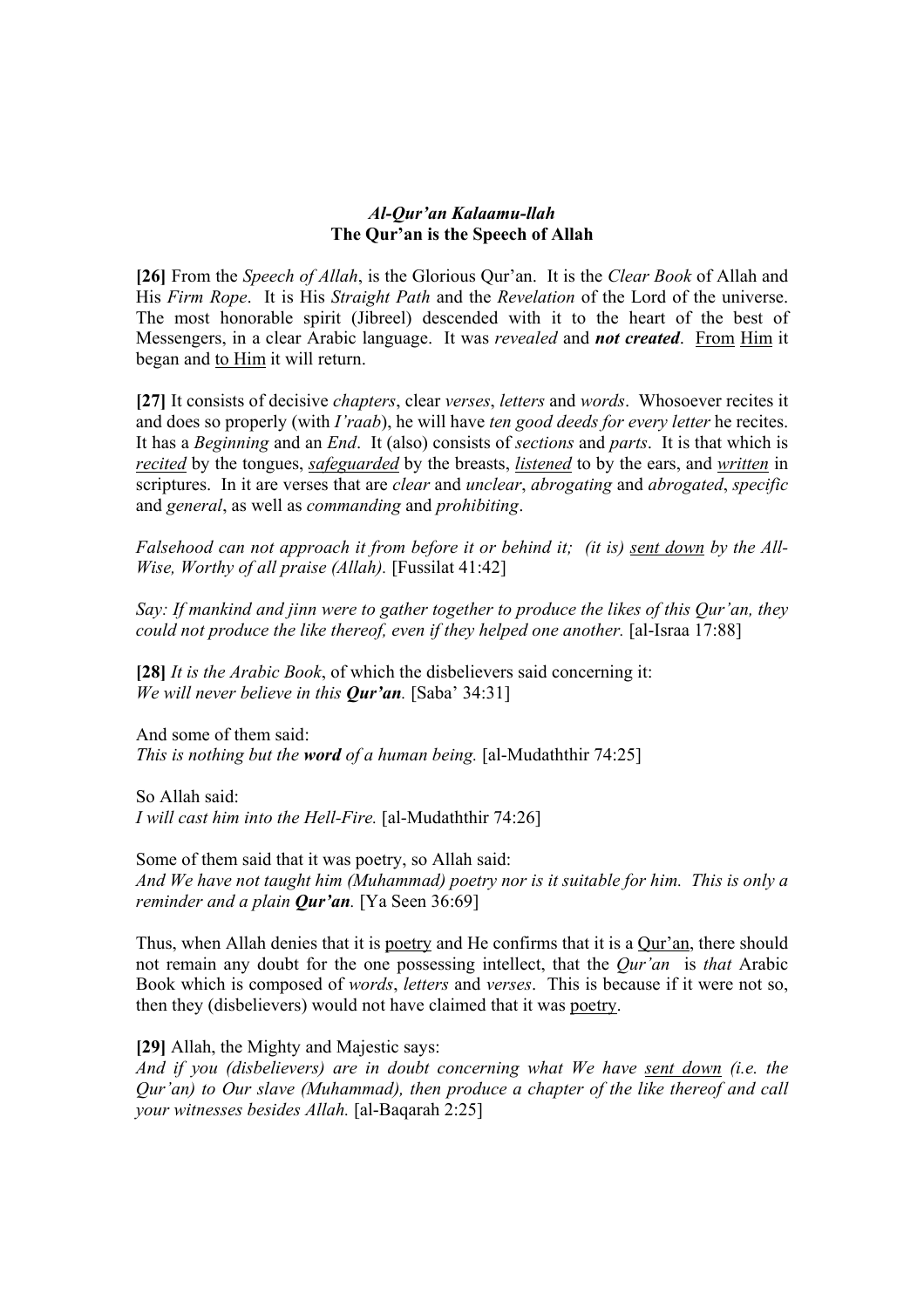It is not likely for Him to challenge them with producing something that is neither known, nor can it be understood (by the intellect).

## **[30]** Allah says:

*And when Our clear verses are recited unto them, those who hope not for their Meeting with Us, say: Bring us a Qur'an other than this, or change it. Say (O Muhammad): It is not for me to change it on my own accord; I only follow that which is revealed unto me…*[Yoonus 10:15]

This confirms that the Qur'an is (made of) those *verses*, which are *recited* to them.

## **[31]** Allah says:

*Nay, but they, the clear Ayaat [i.e. the description and the qualities of the Prophet Muhammad written in the Torah and the Injeel] are preserved in the breasts of those who have been given knowledge (among the People of the Scriptures).*  [al-'Ankaboot 29:49]

## And He says, after having sworn upon that:

*That (this) is indeed an honorable recitation (the Noble Qur'an). In a Book well guarded (al-Lawh al-Mahfoodh), which (that Book with Allah) none can touch but the purified (i.e. the angels).* [al-Waaqi'ah 56:77-79]

**[32]** And Allah says:

*Kaaf Ha Ya 'Ain Saad* [Maryam 19:1]

*Ha Meem. 'Ain Seen Qaaf* [ash-Shoorah 42:1]

He commences twenty-nine chapters with *al-Huroof al-Muqatti'ah* (divided letters).

**[33]** The Prophet said: *Whoever recites the Qur'an and recites it properly, there will be ten good deeds for him for every letter from it. And whosoever recites the Qur'an and recites it improperly, there will be one good deed for him for every letter.* [At-Tabaraanee in *al-Awsat* – It is Da'eef (very weak)].

[From Ibn Mas'ood, from the Prophet: *Whoever reads a letter from the Book of Allah will have a hasanah (reward) for it, and a hasanat (reward) will be rewarded as ten (rewards) like it. And I don't mean that Alif Laam Meem is a letter, but Alif is a letter and Laam is a letter and Meem is a letter.* [at-Tirmidhee, Al-Albaanee said that it is *Saheeh* (authentic) in *al*-*Jaami' as*-*Sagheer* no. 6469, and *Mishkaat* no. 2137]

**[34]** And he said: *Read the Qur'an before there comes to you, a people who will straighten its letters like an arrow is straightened [making emphasis on pronunciation]. And it will not pass their throats. They will hasten its reward [in this life] and they will not postpone it [for the Hereafter].* [Ahmad, Abu Daawood, Ibn Hibbaan. It is Saheeh (authentic): *As-Saheehah* no. 259]

**[35]** Umar said: *To make 'Iraab of the Qur'an (recite it properly with all its rules) is more beloved to us than to memorize some of its letters. [Da'eef (weak)]*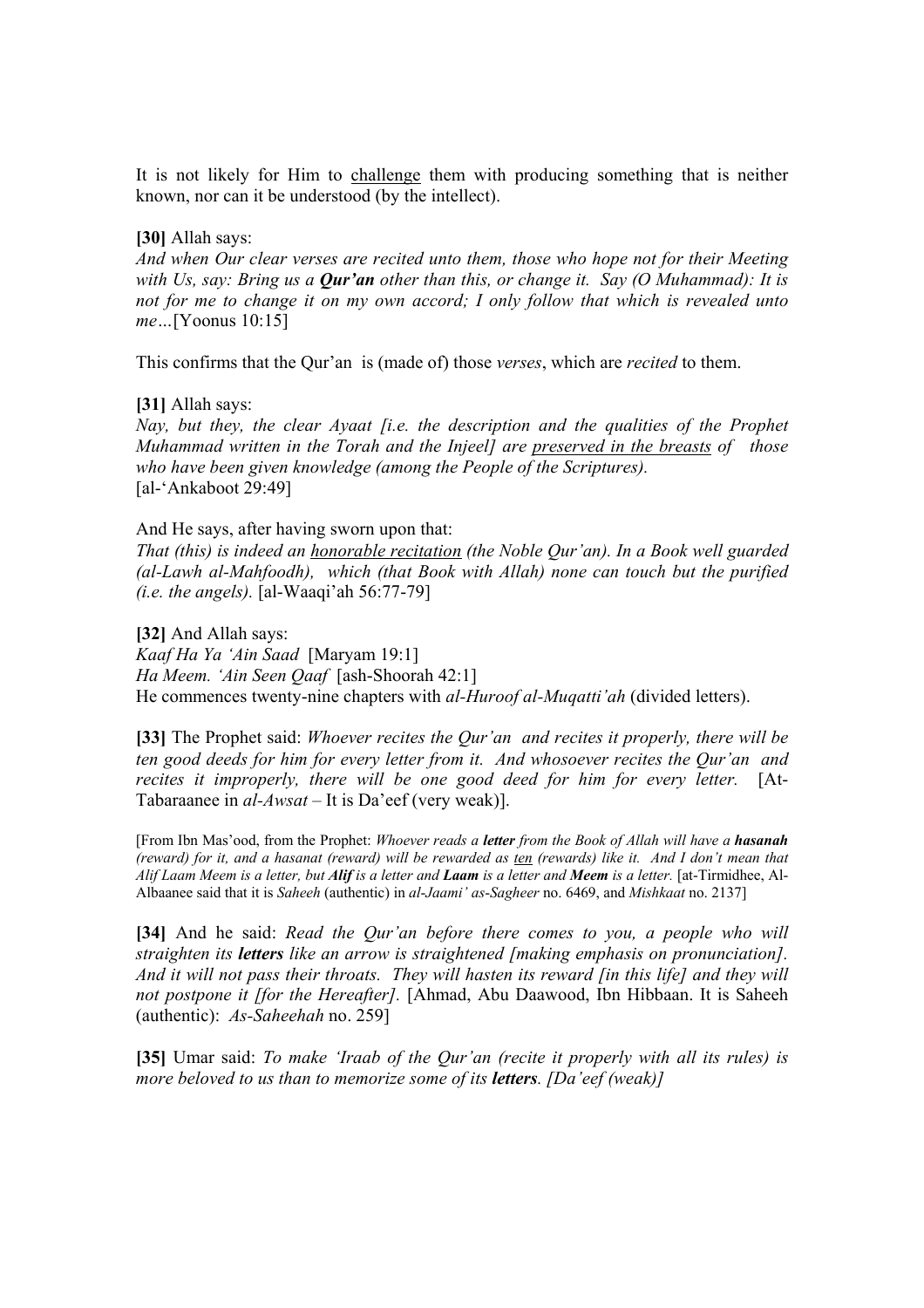**[36]** Alee said: *Whoever disbelieves in one letter from it, then he has disbelieved in all of it. [Saheeh (authentic) Ibn Abi Shaibah, at-Tabaree]* 

**[37]** The Muslims have unanimously agreed upon the number of *Suwar* (chapters), *Aayaat* (verses), *Kalimaat* (words) and *Huroof* (letters) of the Qur'an.

**[38]** There is no difference of opinion among the Muslims concerning any one who denies *anything from the Qur'an* – whether a *Soorah* (chapter), *Aayah* (verse), *Kalimah* (word) or a *Harf* (letter); they are in agreement that such a one is a *Kaafir* (disbeliever). And in this is conclusive proof that it (the Qur'an) consists of *Huroof* (letters).

- 1. Mention some of the descriptions with which Imaam Ibn Qudaamah has described the Qur'an?
- 2. Is the Qur'an created by Allah? [Explain].
- 3. What is *al-Lawh al-Mahfoodh*?
- 4. What is the reward one receives for recitation of the Qur'an?
- 5. What is the judgement of someone who denies even one word of the Qur'an?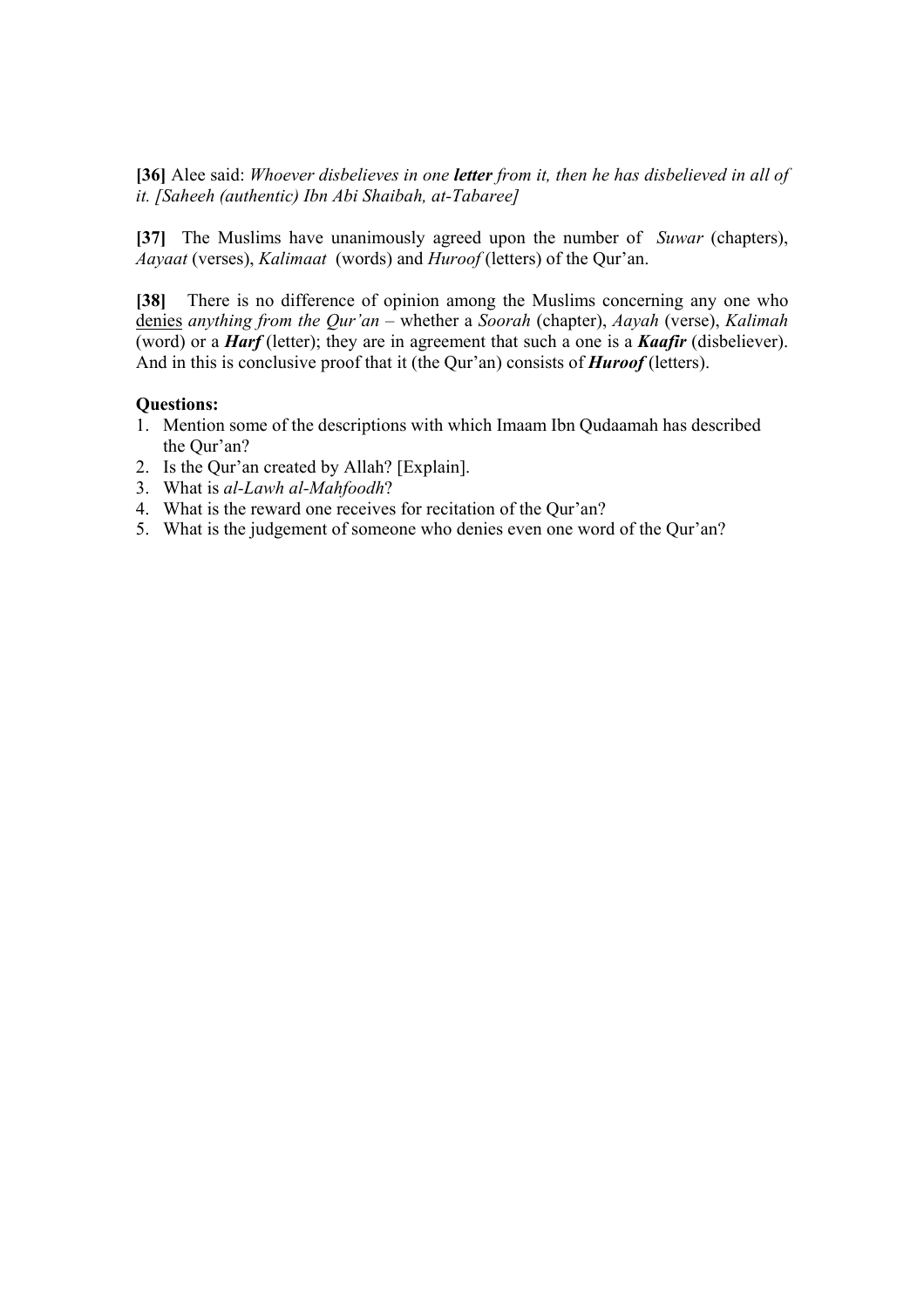## **Lecture No. 11**

## *Ru'yatu-l-Mu'mineen Li-Rabbihim Yawm al-Qiyaamah*  **The Vision of the Believers Seeing their Lord on the Day of Resurrection**

**[39]** The Believers' will see their Lord in the Hereafter with their own eyes and they will visit Him. They will speak to Him and He will speak to them. Allaah says:

*Some faces that Day shall be Naadirah (shining and radiant). Looking at their Lord (Allaah).*  [Suratul Qiyaamah: 75:22-23]

*Nay! Surely, they (the evil doers) will be screened from seeing their Lord on that day.*  [al-Mutaffifeen 83:15]

**[40]** So, when these (evil doers) were screened [from seeing Allah]due to the displeasure (of Allah), this is an indication that the believers will see Him (Allah), due to the pleasure (of Allah). Otherwise, there would be no difference between them (believers and disbelievers).

**[41]** The Prophet said: *"Indeed, you will see your Lord, just as you see this moon. You will find no difficulty in seeing Him (Allah)."* [al-Bukhaaree and Muslim] Reported by Al-Bukhaaree in his Saheeh (no.573) in the Book of the Times of Prayer and Muslim (no. 211) in the Book of Masaajid and Places of Prayer.

**[42]** This (statement) is a comparison (*tash-beeh*) between the way in which one will see (the moon) and the way in which one will see (Allah) [The Clarity and Reality of the Vision]. It is not a comparison between the two things being seen - (Allah, the Creator) and (His creation, the Moon). Indeed, Allaah has no *shabeeh* (similar) nor *nadheer* (equal).

- 1. When will the *Ru'yah* of Allah take place?
- 2. What kind of vision will it be [vision of the eyes or the heart]?
- 3. Mention an evidence from the *Qur'an* for this vision.
- 4. Mention an evidence from the *Sunnah*.
- 5. Will all of the people (believers and disbelievers) see Allah? [Explain]
- 6. How did the people of deviation interpret the *Seeing of Allah*?
- 7. How can we refute their false interpretation?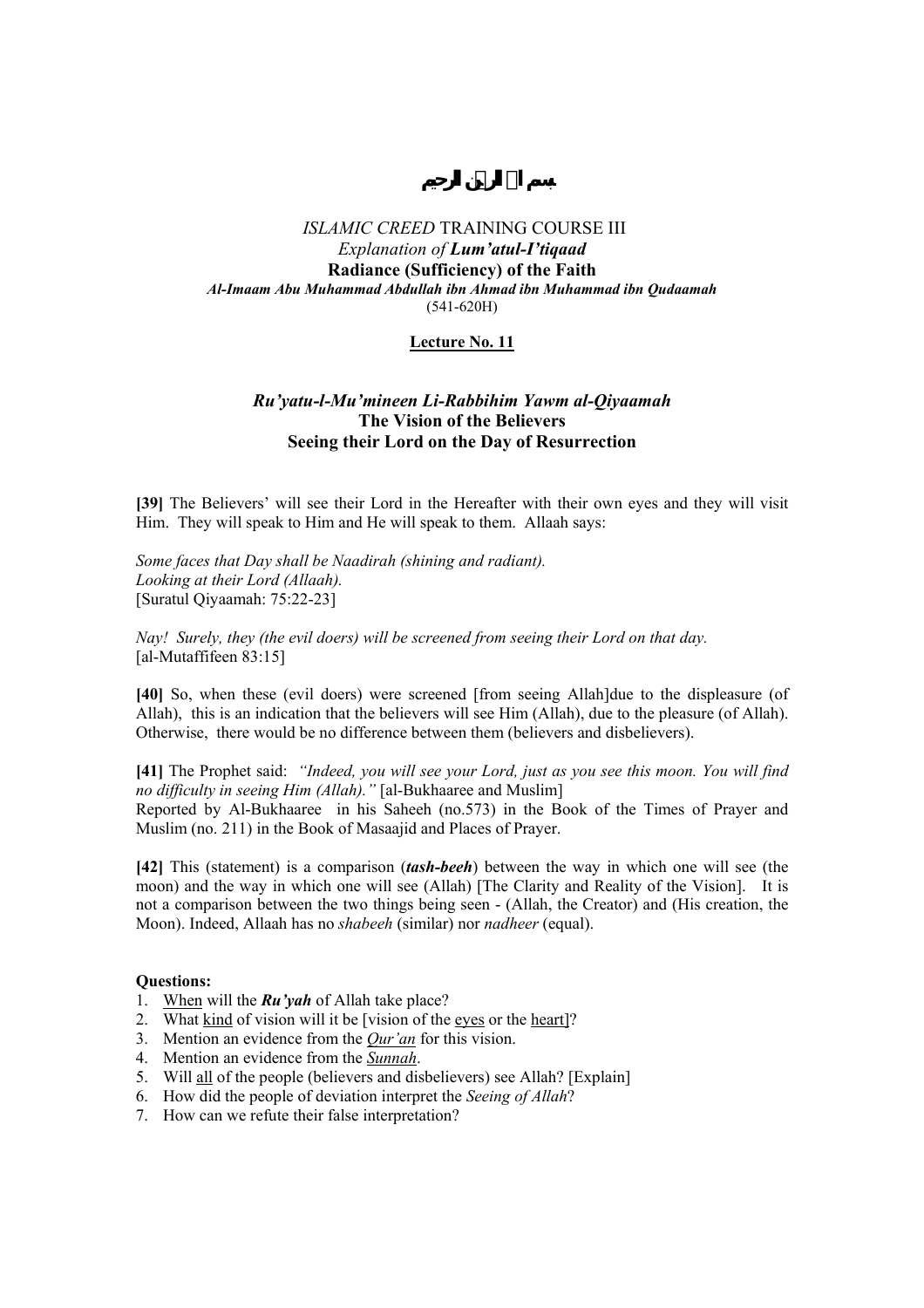## *Al-Qadaa' wa-l-Qadar*  **The Divine Decree (Qadar) and Its Execution (Qadaa')**

[43] From the attributes of Allaah, is that He does whatsoever He wants. Nothing comes to pass, except by His Will (*Iraadah*) and nothing escapes His Will (*Mashee'ah*). There is nothing is this world that escapes from His preordainment (*Taq-deer*) and nothing emanates except that it is through His disposal (*Tad*-*beer*). There is no one that can go around the preordainment (*Qadr*) that has been recorded for him. Nor can one surpass what has been recorded for him in the Written Tablet (*Al-Lauh-ul-Mahfoodh*). He wills all that the creation does. And if He had protected them from sin, how would they disobey Him? And if He willed that they all obey Him, they would have surely obeyed Him. *He created the creation and their actions.* He preordained their *provision* and the lengths of their *lives*. And He *guides* whomsoever He wills through His wisdom..

Allaah says: *He cannot be questioned as to what He does, while they will be questioned.*  [Suratul Anbiyaa 21:23 ]

Allaah says: *Verily, We have created all things with Qadr (Divine preordainment).*  [Suratul Qamar 54:49]

And He says: *He has created everything, and has measured it exactly according to its due measurements.* [Suratul Furqaan 25:2]

And He says: *No calamity befalls on the earth or in yourselves, except that it is in a Book (Al-Lauh-ul-Mahfoodh) before We bring it into existence*. [Suratul Hadeed 57:22]

And He says: *And whomsoever Allaah wills to guide, he opens his breast to Islaam; and whomsoever He wills to send astray, He makes his breast closed and constricted*. [Suratul Ana'aam 6:125]

**[44]** Ibn 'Umar reported that Jibreel asked the Prophet what *Eemaan* was, so he responded: "To believe in Allaah, His angels, His books, the Last Day and *Al*-*Qadr*, the good of it and the bad of it." Then Jibreel told him: "You have spoken truthfully."

**[45]** And the Prophet said: " *I believe in Al-Qadr, the good of it and the bad of it, the sweet of it and the bitter of it."* Da'eef – Reported by Al-Haakim in Ma'arifatu 'Uloom-il-Haddeth (no. 31).

**[46]** One of the supplications that the Prophet taught Al-Hasan Ibn 'Alee and which he, himself, used to supplicate with during the *Qunoot of Witr*, was: "And save me from the evil You have ordained." [Saheeh- Reported by Ahmad (no. 1723)]

- 1. Can we attribute **evil** to Allah, since nothing happens except by His Will?
- 2. Mention the four degrees (levels) of al-Qadar.
- 3. What is meant by the saying: Allah guides or misleads whomever He Wills?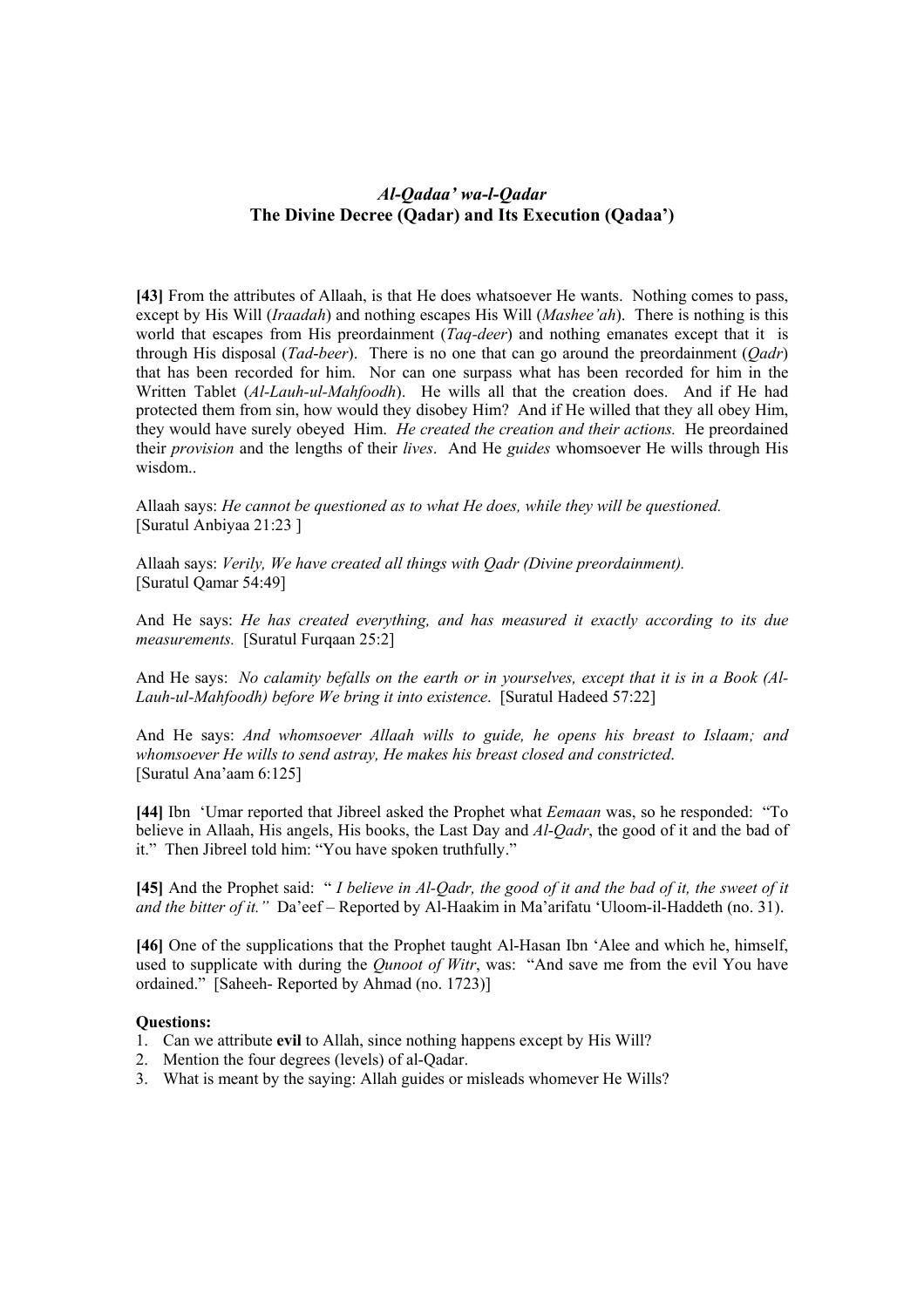#### **Lecture No. 12**

### *Al-Qadaa' wa-l-Qadar*  **The Divine Decree (***Qadar***) and Its Execution (***Qadaa'***)** (cont'd)

**[47]** We do not use *Al-Qadaa'* and *Al*-*Qadr* of Allaah as an excuse for us to abandon following His commandments and failing to observe His prohibitions. On the contrary, it is obligatory upon us to *believe in,* and *know,* that Allaah has established a *Hujjah* (proof) against us by revealing the *Scriptures* and sending the *Messengers*. Allaah, the Most High, says:

*In order that mankind shall no Hujjah* (*excuse) against Allaah after the (coming of) the Messengers.* [an-Nisaa' 4:165]

**[48]** We know that Allaah, the One Free From All Imperfection, Most High, did not command or forbid anyone except the one who is *capable* to do [what is commanded] or avoid [what is forbidden]. He (Allah) has not compelled anyone to commit acts of **disobedience** (to Him); nor has He forced anyone to abandon **obedience** (to Him). Allaah, the Most High, says:

*Allaah has not given any soul a responsibility, except that He has given it the ability (to carry out that responsibility).* [al-Baqarah 2:286]

Allaah, the Most High, says: *So fear Allaah [observe His Commands and Prohibition] as much as you are able.* [at-Taghaabun 64:16]

Allaah, the Most High, says:

*This Day every person shall be recompensed for what he earned. There will be no injustice (upon anybody in their judgement) on that Day.* 

[al-Ghaafir 40:17]

**[49]** This indicates that every person possesses *Fi'l* (actions) and *Kasb* (earnings**)**. He will be recompensed for his *good deeds* with (*ath-Tawaab*) reward and for his *bad deeds* with (*al'Iqaab*) punishment. And all of this occurs by the *Qadaa' of Allah* and His *Qadar* [Allah's Execution of what He has pre-decreed].

- 1. How can we refute the sinner who excuses himself by saying: *Allah Decreed my actions*?
- 2. How can we answer the one who says the commands and prohibitions in Islam are too many and too difficult to observe?
- 3. How can reconcile the apparent contradiction between the saying: *Allah is the Creator of the creatures and their actions*; and the fact that the people are held responsible for what they do?
- 4. What were the two main deviations concerning the belief in al-Qadar?
- **5.** What are the two types of *Iraadah* for Allah? [Explain briefly]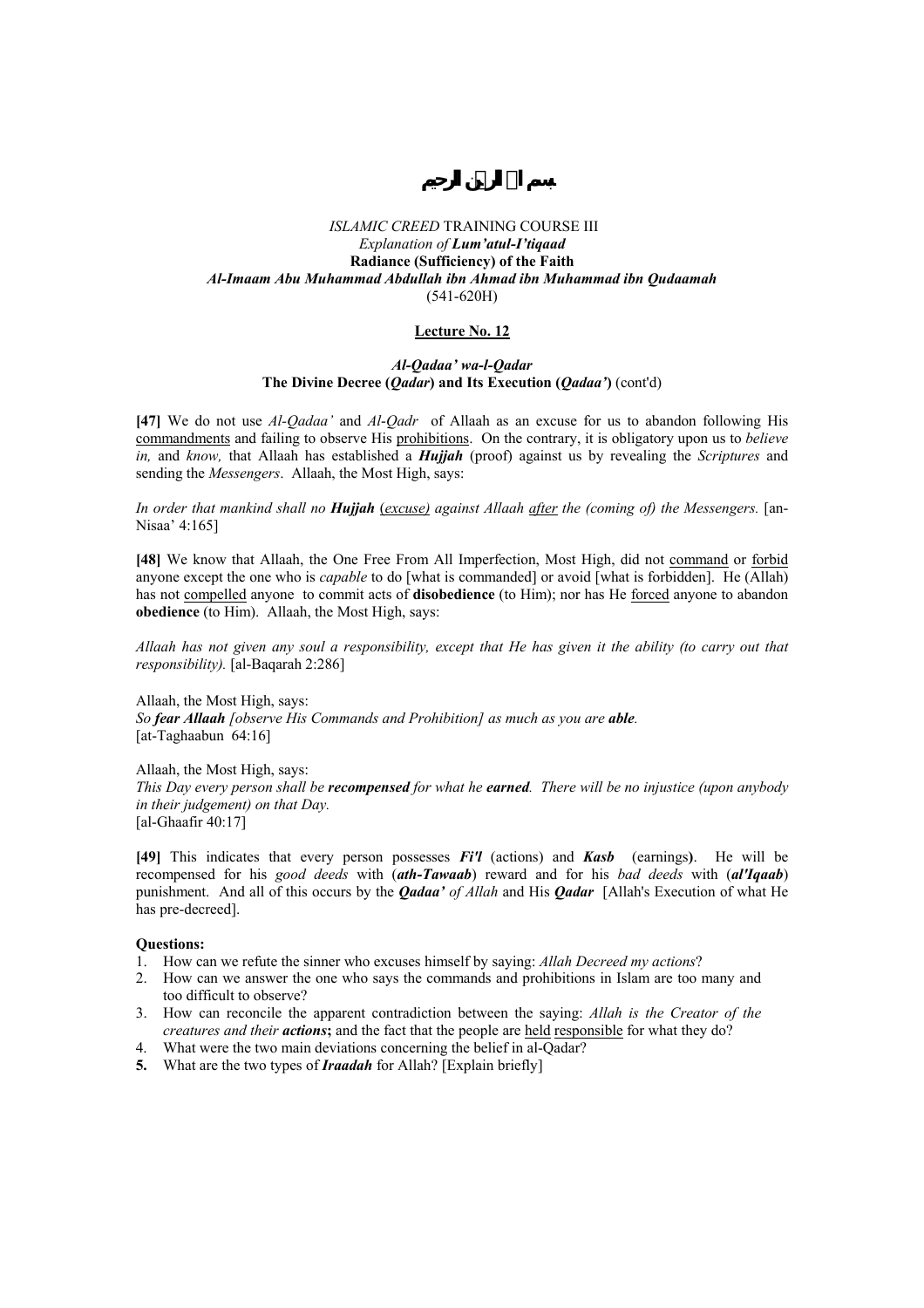## *Al-Emaan Qawlun wa 'Amalun*  **Emaan (Faith) [also includes] Speech and Action**

**[50]** *Emaan* (Faith) is **speech** upon the *tongue*, **actions** of the *limbs* (body parts) and unwavering conviction of the heart; It **increases** with *obedience* and **decreases** with *disobedience*.

**[51]** Allah, the Most High, says: *And they were commanded not, but that they should worship Allah, making the Religion sincere to Him, worshipping none but Him alone, and perform prayer, and give Zakaah (Charity), and that is the right religion.* [al-Bayyinah 98:5]

Hence, He has made the worship of Allah, the Most High, sincerity of the heart, performance of prayers and payment of charity - all of it is part of the *Deen*.

**[52]** The Messenger of Allah said: *al*-*Emaan (Faith) consists of more than seventy branches. The highest of them is the testimony of Laa Ilaaha illa Allah (None has the right to be worshipped except Allah). And the lowest of them is removing a harmful object from the road.* [al-Bukhaaree no. 9; Muslim no. 35]

**[53]** Thus he placed **speech** and **action** as part of *Emaan* (Faith). Allah says: *As for those who believe, it has incrased their Emaan.* [at-Tawbah 9:124]

**[54]** The Messenger of Allah said: *Whosoever says: Laa ilaaha illa Allah and he has in his heart Emaan,the weight of a wheat grain, or a mustard's seed or an atom, will be extracted from the Hell-Fire.* [al-Bukhaaree no. 44; Muslim no. 139]

Thus he has placed *Emaan* in different levels [in accordance to the variation of the person's strength of belief and actions].

### **Questions:**

What is the comprehensive definition of *al*-*Emaan*? What is the Highest and lowest branch of *al*-*Emaan*? Give a proof that *al*-*Emaan* includes both actions and speech. How can someone cause their *Emaan* to increase?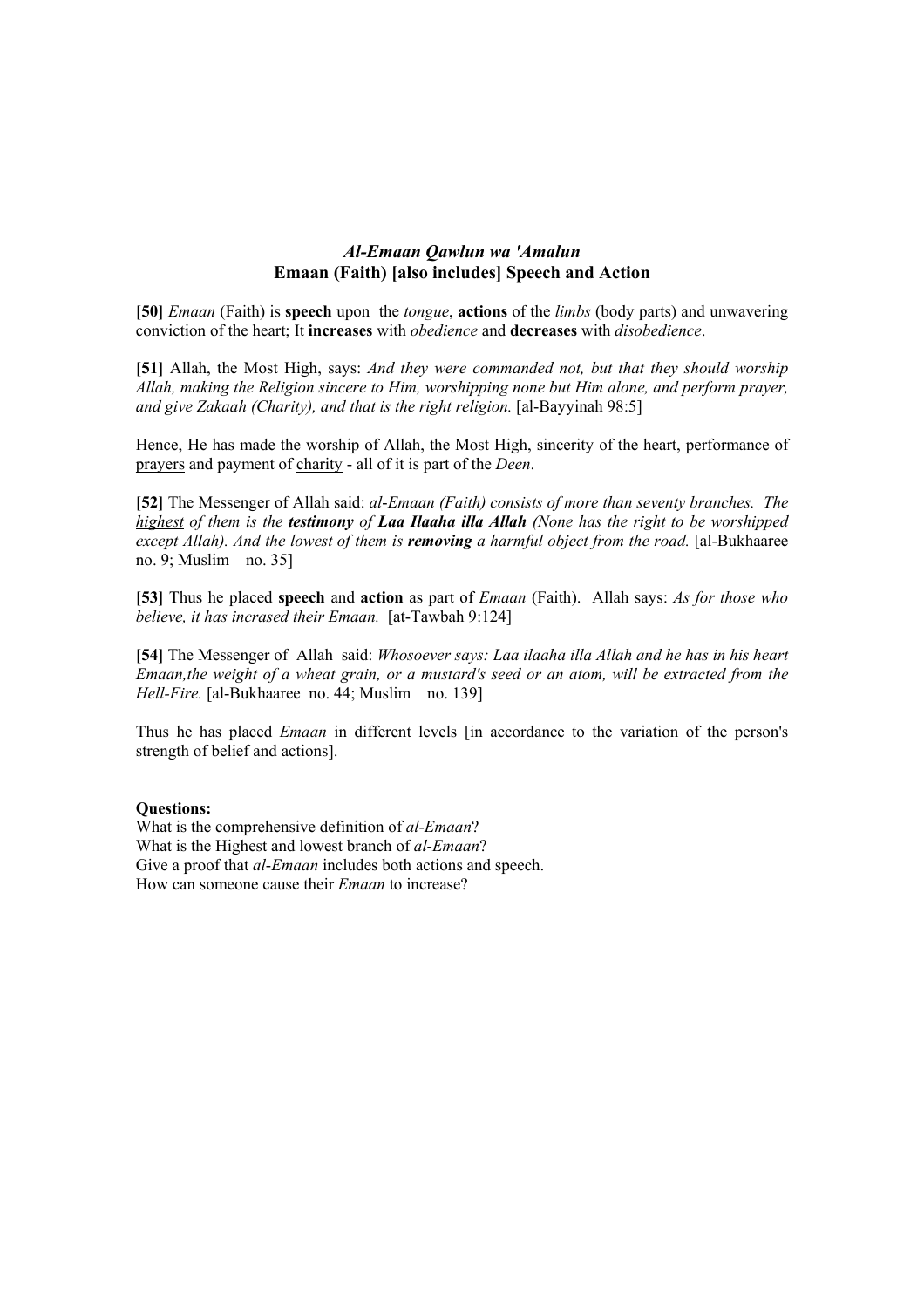# **Lecture No. 13**

## Having *Emaan* (Faith) In Everything Which the Messenger has Reported

**[55]** We are obligated to believe in everything which the Prophet has informed (us of), as long as it has been *authentically* transmitted from him, concerning that which we were *present* for (witnessing or experiencing it through *our senses*) and that which we were *absent* from. We know that it is *reality* and *truth*. And there is no difference - in these matters - between that which we can understand (grasp *intellectually*) and that which we may be *ignorant* of it, and have not come to know the *reality of its meaning*. An example of this is the hadeeth of *al-Israa' and al-Mi'raaj* (the Night Journey and the Ascension), during which he was *awake*, not sleeping. [The proof of this is the fact that] The *Quraish* denied and rejected (his claim) and considered it an incredible (unbelievable) thing; and it was not (expected of them) to deny a dream [if that was all that he was claiming]. [see: al-Bukhaaree 4/272-275, no. 3207; 5/132-136, no. 3887; from Maalik ibn Sa'sa'a]

**[56]** Also, of those things [which we are required to accept and have faith in - though it may be difficult for the *intellect* to grasp] is the incident when *Malak al-Mawt* (the Angel of Death) came to *Moosaa - alayhi-s-Salaam -* to take his soul, and Moosaa slapped him causing him (the angel) to lose his eye. Then, he (*Malak al-Mawt*) returned to his Lord, Who returned his eye to him.

## The Narration of al-Bukhaaree:

*The Angel of Death was sent (in the form of a man) to Moosaa (in order to take his soul). When he approached him, Moosaa struck him and gouged his eye. The angel then returned to Allah and said: 'You have sent me to a servant who does not wish to die.' Allah then restored his eye and said: 'Go back and tell him to place his hand on the back of an ox. He shall have a year for every hair that his hand covers.' So Moosaa said (after hearing this from the angel and doing it): 'O my Lord! Then what?' He said: 'Then death.' He (Moosaa) said: 'Then (let it be) now.' So, he asked Allah to place him near to the sacred lands, at the length of a stones throw.' Then the Prophet said: 'If I were there, I would indeed show you his grave by the way near the red-colored sand hill.* 

[al-Bukhaaree 2/423, no. 3407; from Abu Hurairah]

- 1. What is our obligation towards *reports* of past or future events related by the Prophet?
- 2. What is *al-Israa' and al-Mi'raj?* [Linguistically and Technically]
- 3. Why did Moosaa slap the Angel of Death when he came the first time?
- 4. What did the Angel of death say to Moosaa when he came to him the second time?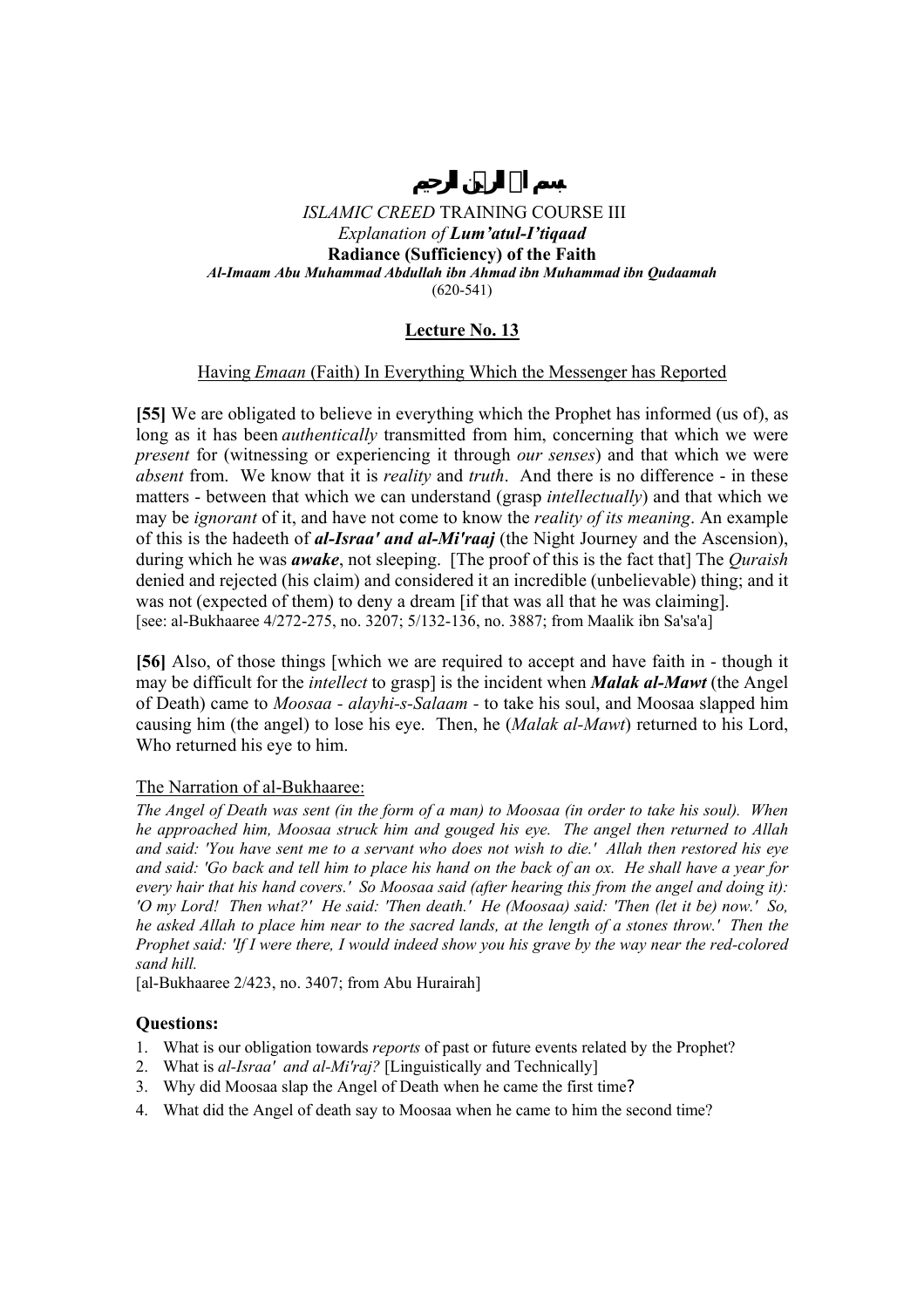## **Lecture No. Fourteen**

## Having *Emaan* (Faith) In Everything Which the Messenger has Reported

**[57]** Also, of those things [which we are required to accept and have faith in] are *Ashraat as-Saa'ah* (the Signs of the Hour [of Judgement]): like the Emergence of *ad-Dajjaal*, and the Descent of *Isaa ibn Maryam* - alayhis-Salaam - who will kill the *Dajjaal.* Also, [included in the *Ashraat* as-*Saa'ah*] the Coming Forth of *Ya'jooj and Ma'jooj* (Gog and Magog), the Emergence of *ad*-*Daabah* (the Beast) from the Earth, *Tuloo' ash-Shams min Maghribi-haa* (the Rising of the Sun from the West), and what is similar to this, from what has been authentically transmitted.

### Some Ahaadeeth Concerning the *Ashraat* (Signs) of the Hour of Judgement

*"The hour will not come until ten signs have been seen: an Eclipse in the East, another in the West, and another in the Arabian Peninsula, the Smoke, Ad-Dajjaal, the Beast/Creature from the earth, Gog and Magog, the Rising of the Sun from the West, a Fire which comes from the far reaches of Aden, and drives the people ahead of it, and the Descent of 'Isa, son of Maryam."* **Muslim**

*"The hour will not come until a man will pass by the grave of another man and he will say: If only I was in his place! (i.e. out of this world - dead - in the grave)."* **Bukhari, Muslim and others** 

- 1. What is the meaning of *al-Ashraat* & *As***-***Saa'ah* linguistically *&* Technically?
- 2. What is the meaning of *ad-Dajjaal*?
- 3. What are some of the events related to *ad*-*Dajjaal*?
- 4. What is the Islamic Belief concerning the Descent of (*Esaa*) Jesus?
- 5. What is referred to by the expression *Ya'jooj* and *Ma'jooj*?
- 6. Mention something of *ad-Daabah* (Beast) which will emerge from the Earth.
- 7. Name other *Signs* of the nearness of the *Judgement* not mentioned by Ibn Qadaamah.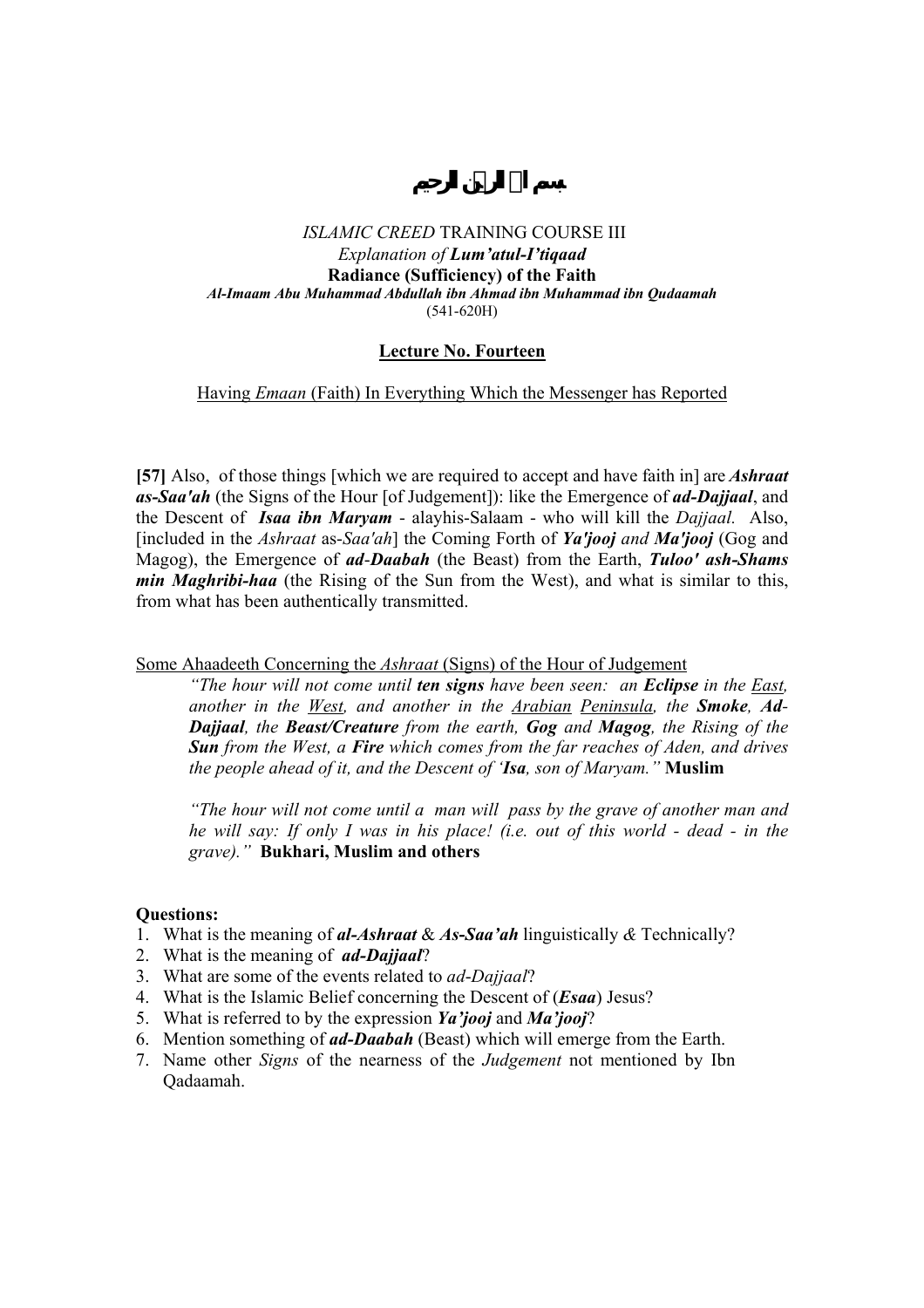## **Lecture No. Fifteen**

## Having *Emaan* (Faith) In Everything Which the Messenger has Reported

**[58]** The *Punishment* in the grave (*'Adhaab al-Qabr*) as well as its *Pleasure* (*Na'eemuhu*) are *Haqq* (True/Real). The Prophet used to seek refuge (in Allah) from it ('Adhaab al-Qabr), and he ordered that it be done [seeking refuge from the punishment of the grave] in every *Salat*.

**[59]** The *Trial* in the grave (*Fitnatu-l-Qabr*) is also *Haqq* (True/Real), as well as the *Questioning* (*Su'aal*) *by Munkar* and *Nakeer.* Also, the *Resurrection* (to life) after death (*Bath ba'da al-Mawt*) is *Haqq* (True/Real); and that will occur at the time of the blowing in the trumpet by *Israafeel*.

Allah, the Most High, says: *And the trumpet will be blown (the second blowing) and behold! From the graves they will come out quickly to their Lord.* [Ya Seen 36:51]

- 1. Is the punishment in the grave is reality; and if it is true, then what is the proof for it?
- 2. What is the meaning of *Fitnatu-l-Qabr?*
- 3. What are the names of the two angels who question the dead in the grave?
- 4. What are the questions the dead person is asked in the grave?
- 5. What is the name of the angel who will blow the trumpet for resurrection?
- 6. How many times will the trumpet be blown at the time of resurrection?
- 7. Describe the condition of the people when they will all be gathered for Judgement.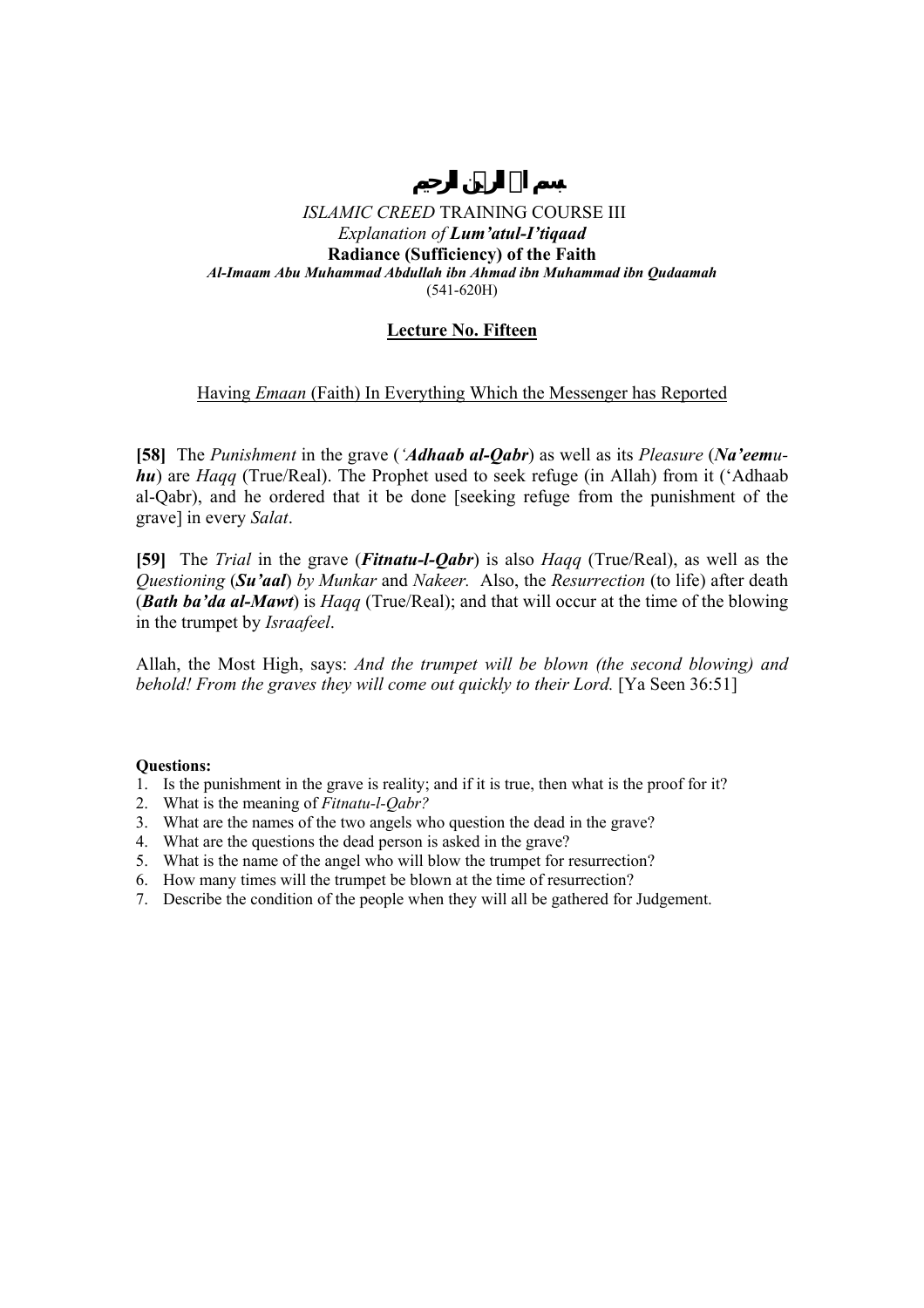## **Lecture No. Sixteen**

### Having *Emaan* (Faith) In Everything Which the Messenger has Reported

**[60]** All of humanity will be gathered on the Day of Resurrection *Hufaatan* (Barefooted) *'Uraatan* (Naked) *Gurlan* (Uncircumcised) *Buhman* (without having anything with them). They will then stand (waiting) at the appointed place of standing [for Account], until our Prophet Muhammad intercedes for them [for the Judgement to begin] [Ash-Shafaa'ah al-'Udhmah] and Allah, the Blessed and Most High, calls them all to give account [for their deeds]. Then, the *Scales* (*al-Mawaazeen*) will be set up, and the Records (*ad-Dawaaween*) distributed and the Books of Deeds (*Suhuf al-A'maal*) will be dispersed to the Right (Hands) and Left (Hands).

Allah, the Most High, says: *Then, as for him who will be given his Record in his right hand, he surely, will receive as easy reckoning. And will return to his family in joy! But, whosoever is given his Record behind his back, he will invoke (for his) destruction. And he shall enter a blazing Fire (and be made to taste it burning).* [al-Inshiqaaq 84:7-12]

[61] *al-Meezaan* (the Balance) has *Kaffataan* (two scales) and a *Lisaan* (Tongue)<sup>5</sup> - by which the actions/deeds [of the people] will be weighed.

*Then those whose balances (of good deeds) are heavy, they are the successful. And those whose balances (of good deeds) are light, they are those who caused a loss to their own selves - in Hell will they abide (forever).* [al-Mu'mineen 23:40]

**[62]** And there will be a *Hawd* (Fountain) - for our Prophet Muhammad - on the (Day of) Resurrection. Its water is *whiter than milk* and *sweeter than honey*. Its drinking vessels are as *numerous as the stars* in the sky. Whosoever drinks from it *once* will never again thirst - after that drink.

### **Questions:**

 $\overline{a}$ 

- 1. Will Allah expose the deeds of the believer in the same way as the *Kaafir*?
- 2. Will some people enter *al*-*Jannah* without *Hisaab* (account) or '*Adaab* (punishment)?
- 3. Which will be the *First Ummah* called to account on the Day of Judgement?
- 4. What is the *First of Allah's Rights* that we will be questioned about?
- 5. What is the *First Matter* to be settled of the disputes between the people?
- 6. Is it correct to say that *al-Meezaan* (Balance) has *two scales* and a *tongue*?
- 7. Will there be many balances (Mawaazeen) or one (Meezaan)?
- 8. What will be weighed in the *scales* on the Day of Judgement?
- 9. Who are those who will receive their records in the *right hands?*
- 10. Who are those who will receive their records in the *left hands/behind their backs?*
- 11. What is the meaning of *Hisaab Yaseer* (easy reckoning)?
- 12. Mention something about *al-Howd* (Fountain/Pond) of the Prophet.

<sup>&</sup>lt;sup>5</sup>Al-Lisaan (Tongue) is <u>not</u> authentically reported from the Prophet.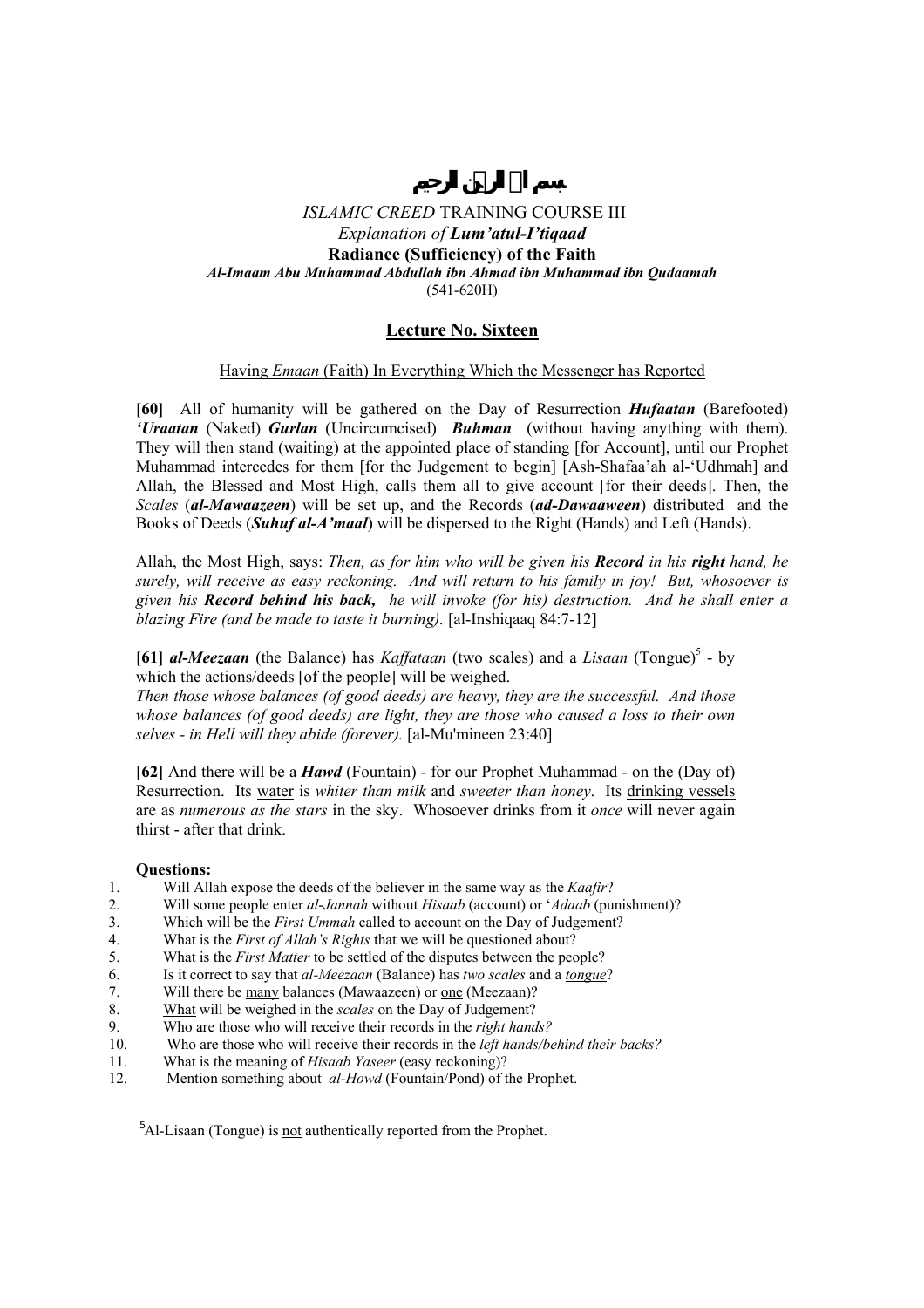# **Lecture No. Seventeen**

# Having *Emaan* (Faith) In Everything Which the Messenger has Reported

**[63]** *as***-***Siraat* (the Bridge) is **Haqq** (True/Real). *Al-Abraar* (the Righteous) will pass over it, while *al-Fujjaar* (the Evil and Wicked) will fall from it.

**[64]** Our Prophet will intercede (*Yash-fa'u*) for whoever enters the Fire - from the people of his *Ummah* who have committed Major Sins (*Ahlu-l-Kabaa'ir*). They will then come out (of the Fire) - by means of his *Shafaa'ah* (intercession), after having been burnt (by the Fire) until they became charcoal and ashes. Then, they will enter the Paradise due to his *Shafaa'ah* (intercession).

**[65]** There will also be *Shafaa'aat* (intercession) [allowed by Allah] through the rest of *al-Anbiyaa'* (prophets), *al-Mu'mineen* (believers) and *al-Malaa'kah* (angels). Allah says: *And they cannot intercede except for him with whom He is pleased. And they stand in awe for fear of Him.* [al-Anbiyaa' 21:28]

**[66]** The *Shafaa'ah* (intercession) of *ash-Shaafi'een* (intercessors) will in no way benefit *al-Kaafir* (the disbeliever).

- 1. What is intended by the expression *as*-*Siraat* on the Day of Judgement?
- 2. Will everyone *Mu'min* and *Kaafir* enter the fire when crossing the *Sirat*?
- 3. Give some description of *as*-*Siraat*.
- 4. At what speed will the believers cross *as*-*Siraat*?
- 5. Who will be the first person to cross *as*-*Siraat,* and the first *Ummah*?
- 6. What is the meaning of *as*-*Shafaa'ah*? And how many types are there?
- 7. What is meant by *as-Shafaa'ah al-Udhmah* (the Great Intercession)?
- 8. Who will be allowed to make intercession on the Day of Judgement?
- 9. What are the condition of intercession (*ash-Shafaa'ah*)?
- 10. Will intercession be allowed for the disbelievers? Explain!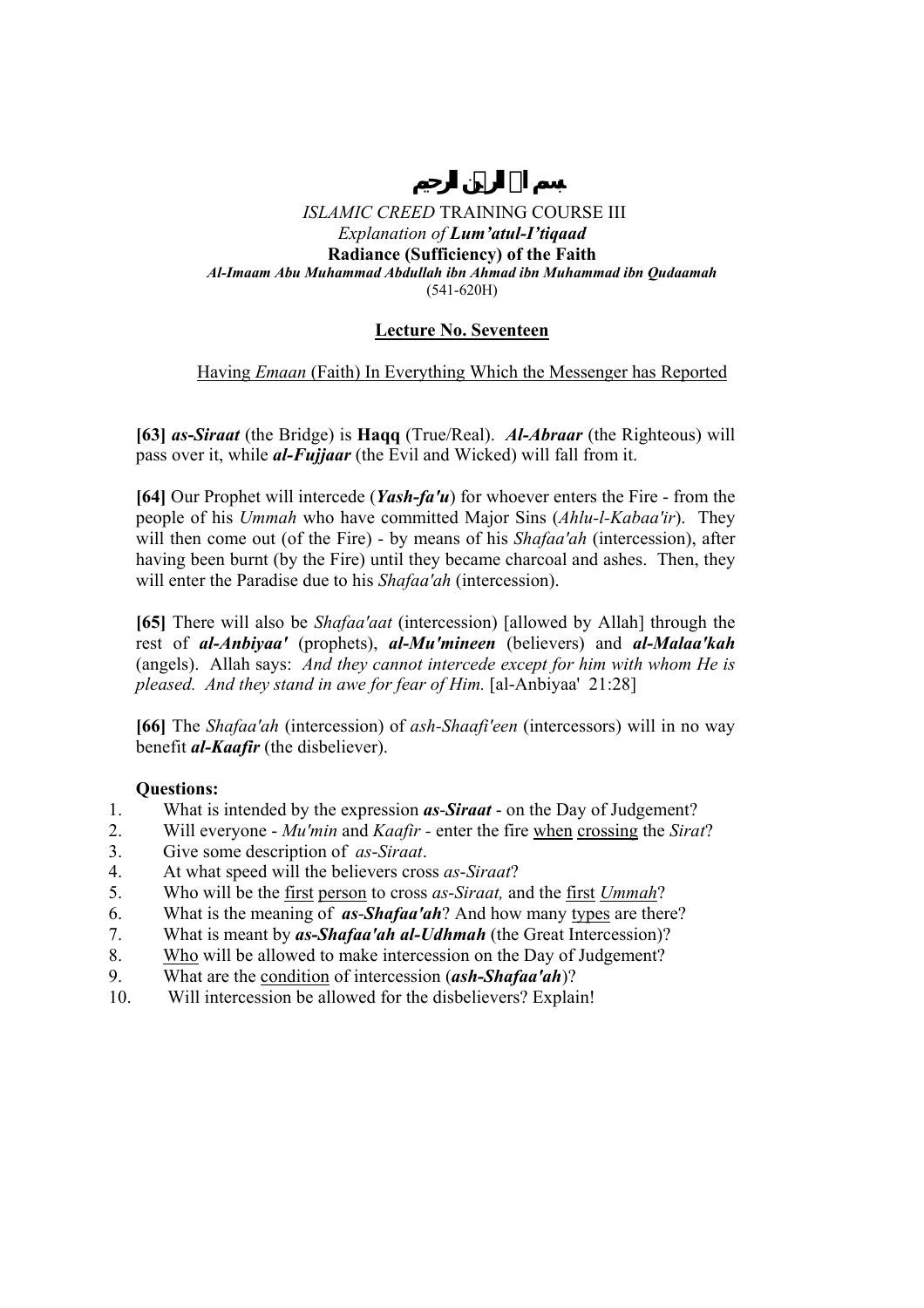## **Lecture No. Seventeen (continued)**

The Various Types of Intercession of the Prophet Muhammad

## **Intercession:**

Linguistically - to make *al-witr* (an odd number) *Shaf'an* (even); Technically - to act on someone's behalf to gain some *benefit* or to prevent some *harm*; *Ash-Shafaa'ah* on the Day of Judgement is divided into *al-Khaasah* (Special for the Prophet Muhammad) and *al-'Aammah* (for the Prophet and others).

The following are the various types of *Affirmed Intercession* of our Prophet Muhammad:

 (1) The great intercession (*ash-Shafaa'ah al-'Udhmah*) - which, amidst all his brothers from the other Prophets and Messengers is specifically for our Prophet and this is for the Coming of Allah so that the Judgement may begin.

- (2) His intercession for people whose good and bad deeds are equal, so he will intercede for them to enter Paradise.
- (3) His intercession for another group of people for whom the Fire had been ordered, so he will intercede that they do not enter it.
- (4) His intercession for the raising of the ranks of those who have entered Paradise, that their rank be raised to one greater than what the reward for their actions would have given them.
- (5) His intercession for a people to be entered into Paradise without reckoning.
- (6) His intercession for the lightening (reduction) of the punishment for those who deserve it, such as his intercession for his uncle Aboo Taalib, that his punishment may be lightened.
- (7) His intercession for permission to be granted for all the Believers to enter Paradise.
- (8) His intercession for the people who committed major sins, amongst those who entered the Fire, that they may be brought out of it. [This type is *al-'Aammah* (General for the Prophet Muhammad, the Angels, the other Prophets, and the Believers)].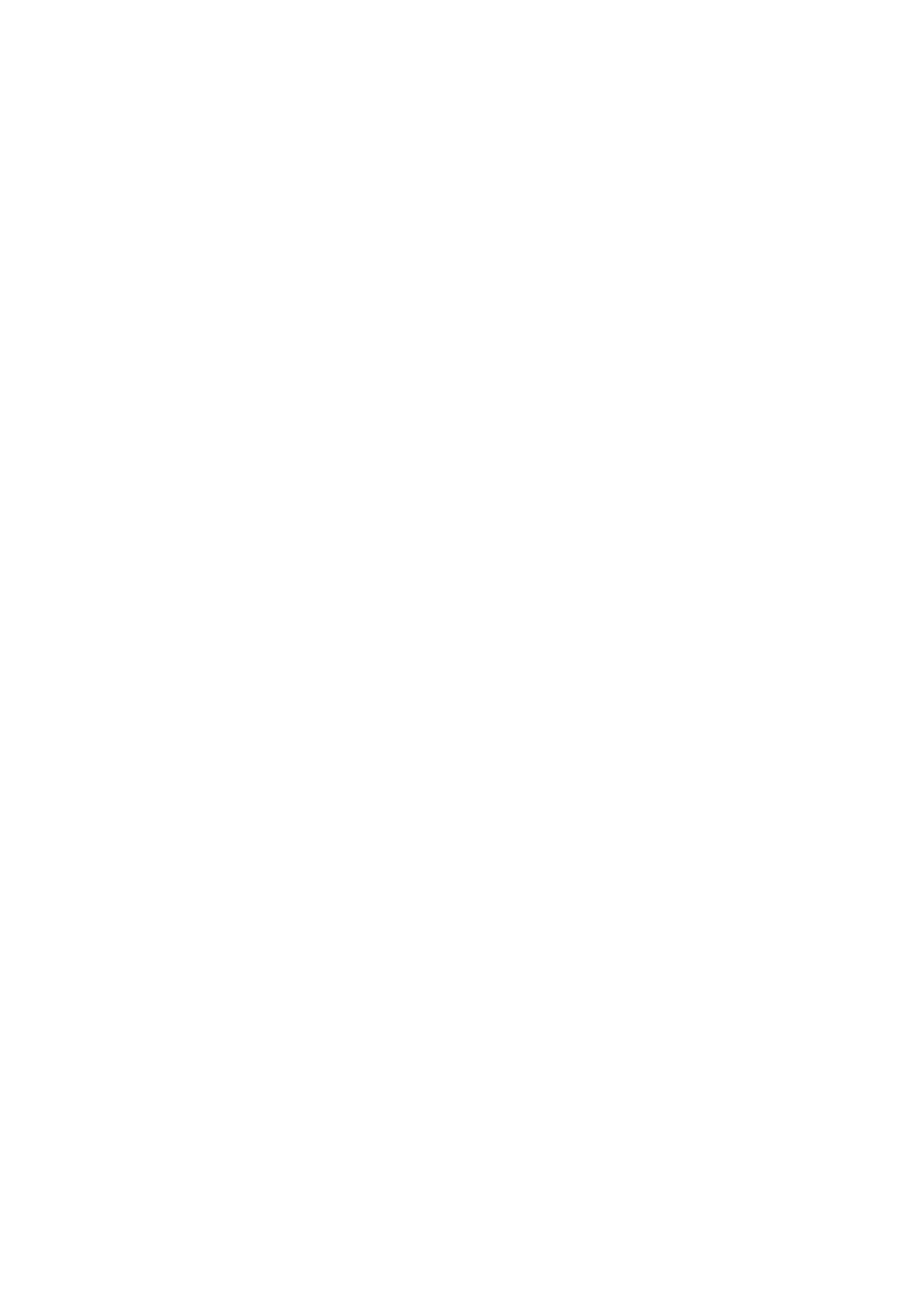## **Lecture No. Eighteen**

### Having *Emaan* (Faith) In Everything Which the Messenger has Reported

**[67]** *al-Jannah* (Paradise) and *an-Naar* (Hell-Fire) are *Makh-looqataan* (two creations) that *will not cease to exist*. Paradise is the *Ma'waa* (final resting place) of the *Awliyaa'*  (close friends) of Allah; while Hell-Fire is the *'Iqaab* (place of punishment) for *A'daa'i-hi*  (His enemies). The Inhabitants of Paradise will remain in (Paradise) *eternally*.

*Verily, the sinful evildoers (mujrimeen) will be in the punishment/torment of Hell, remaining in it eternally. (The torment) will not be lightened for them, and they will be plunged into destruction with deep regrets, sorrows and in despair therein.*  [az-Zukhruf 43:74,75]

**[68]** *al***-***Mawt* (Death) will be brought forth in the form of a *Kabshin Amlah* (a beautiful ram) and *slaughtered* between Paradise and Hell-Fire. Then, it will be said: *O inhabitants of Paradise! Eternity for you and no (more) death! And O inhabitants of Hell-Fire! Eternity for you and no (more) death!*  [al-Bukhaaree no. 4730]

### *Huqooq* **(Rights) of the Prophet and his Companions**

**[69]** Muhammad is the *Rasool Allah* (Messenger of Allah), *Khaatim an*-*Nabeeyeen* (Seal of the Prophets) and *Sayyid al*-*Mursaleen* (Leader of the Messengers). The a persons *Emaan* (belief) will not be correct until he believes in his *Risaalah* (Message) and bears witness to his *Nuboowah* (Prophethood). And mankind will not be judged on the Day of Judgement except with his *Shafaa'ah* (Intercession). No nation will enter Paradise until his nation has entered it.

**[70]** He is the Possessor of *Liwaa al-Hamd* (the Banner of Praise), *al-Maqaam al-Mahmood* (Most Praiseworthy Station) and *al-Hawd al-Mawrood* (the Fountain/Watering Place). He is *Imaam an-Nabeeyeen* (Leader of the Prophets), *Khateebu-hum* (their Spokesman) and the one who possesses their *Shafaa'ah*  (Intercession). His nation is *Khair al-Umam* (the Best of Nations) and his Companions are *Khair Ashaab al-Anbiyaa'* (the Best Companions of any Prophet (*Alayhim as-Salaam*).

- 1. Are the Paradise and Hell-Fire *already existing*, or to be created in the future?
- 2. Will either Paradise or the Hell-Fire *cease to exist* at some time in the future?
- 3. Who are the people of Paradise, and who are the people of Hell-Fire?
- 4. Will *al-Mawt* (death) *cease to exist* at some time in the future? [Explain]
- 5. Mention some of the *Khasaa'is* (distinctions) of the Prophet and his *Ummah*.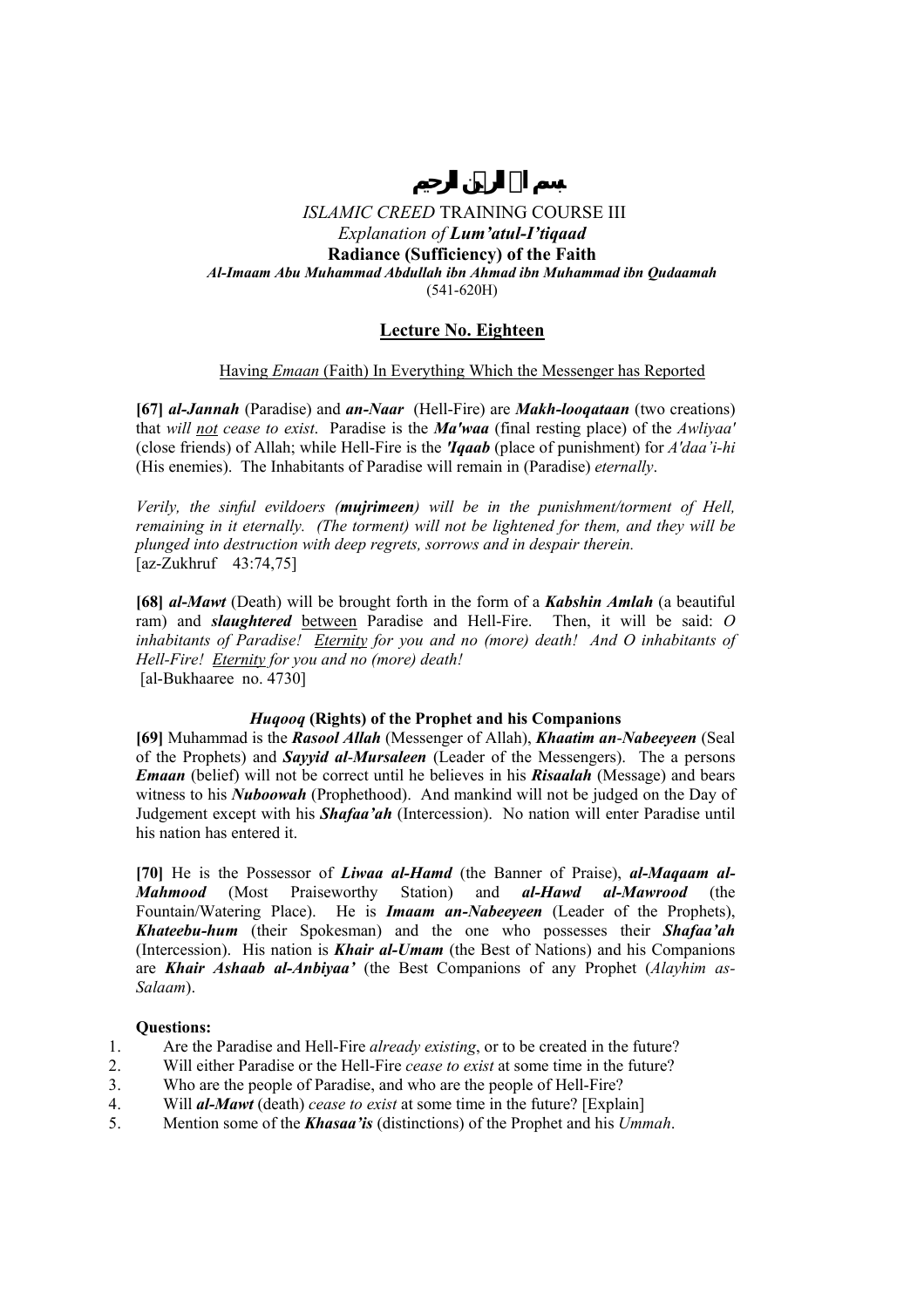## **Lecture No. Nineteen**

**[71]** The best of his Ummah is **Abu Bakr** as-Siddeeq, then **Umar** al-Faarooq, then **Uthmaan** Dhu'n-Noorain, then **Alee** al-Murtadaa – *Radiya'llahu anhum Ajma'een*. This is based upon what has been narrated by Abdullah ibn Umar – Radiya'llahu anhumaa – that he said: *We used to say – while the Prophet was still living: 'The best of this Ummah – after its Prophet – is Abu Bakr, them Umar, then Uthmaan and then Alee. Then, this (saying) would reach the Prophet and he would not deny it.* 

**[72]** It has been authentically reported from Alee that he said: *'The best of this Ummah – after its Prophet – is Abu Bakr, then Umar; and if you willed [or if I willed] I would have named the third (person in order of preference).* 

**[73]** Abu ad-Dardaa' reported from the Prophet, that he said: *The sun has not risen, nor has it set upon (anyone) – after the Prophets and Messengers – better than Abu Bakr. [Da'eef (weak)].* 

**[74]** And he (Abu Bakr) has more right to the *Khilaafah* (position of *Khaleefah*/Ruler) than any one of Allah's creatures – after the Prophet. This is due to his *Fadl* (virtue/superiority/merit), his *Saabiqatu-hu* (preceding the others in embracing Islam), the *Taqdeem an-Nabee* (Prophet's preference) of him over all the other companions – in leading the *Salat,* as well as the *Ijmaa'* (concensus) of the *Sahaabah* in recognizing his superiority and giving the *Bai'ah* (pledge of allegiance) to him [after the death of the Prophet]. And Allah would never have united them in concensus upon *dalaalah* (astray, misguidance).

**[75]** Then, after (Abu Bakr) is **Umar**, due to his *Fadl* (virtues and merits), and the fact of Abu Bakr's *delegating* to him [the *authority* of state] (*al-'Ahd*).

**[76]** Next was **Uthmaan**, due to *Taqdeem Ahlu ash-Shoorah* (Preference given to him by the *Consultative Council.*

**[77]** Next was **Alee**, due to his *Fadl* (virtues and merits), as well as the *Ijmaa'* (consensus) of the people of his time [that he was the most deserving of the *Khilaafah* (Rulership)].

**[78]** These (four) are *al-Khulafaa' ar-Raashidoon al-Mahdeeyoon* (Rightly Guided, True Guides) about whom the Prophet said: *It is imcumbent upon you to follow my Sunnah and the Sunnah of the Rightly Guided Khaleefahs after me; bite/cling to it (this Sunnah) with your molar teeth (i.e. firmly).* [*Saheeh*, Ahmad, Abu Daawood, at-Tirmidhee, Ibn Maajah…]

**[79]** The Prophet also said: *The Khilaafah [(Rightly Guided) Rulers] after me will be for thirty (30) years.* [*Saheeh*, Abu Daawood, at-Tirmidhee, An-Nasaa'ee…] And the end of it was the *Khilaafah* of Alee.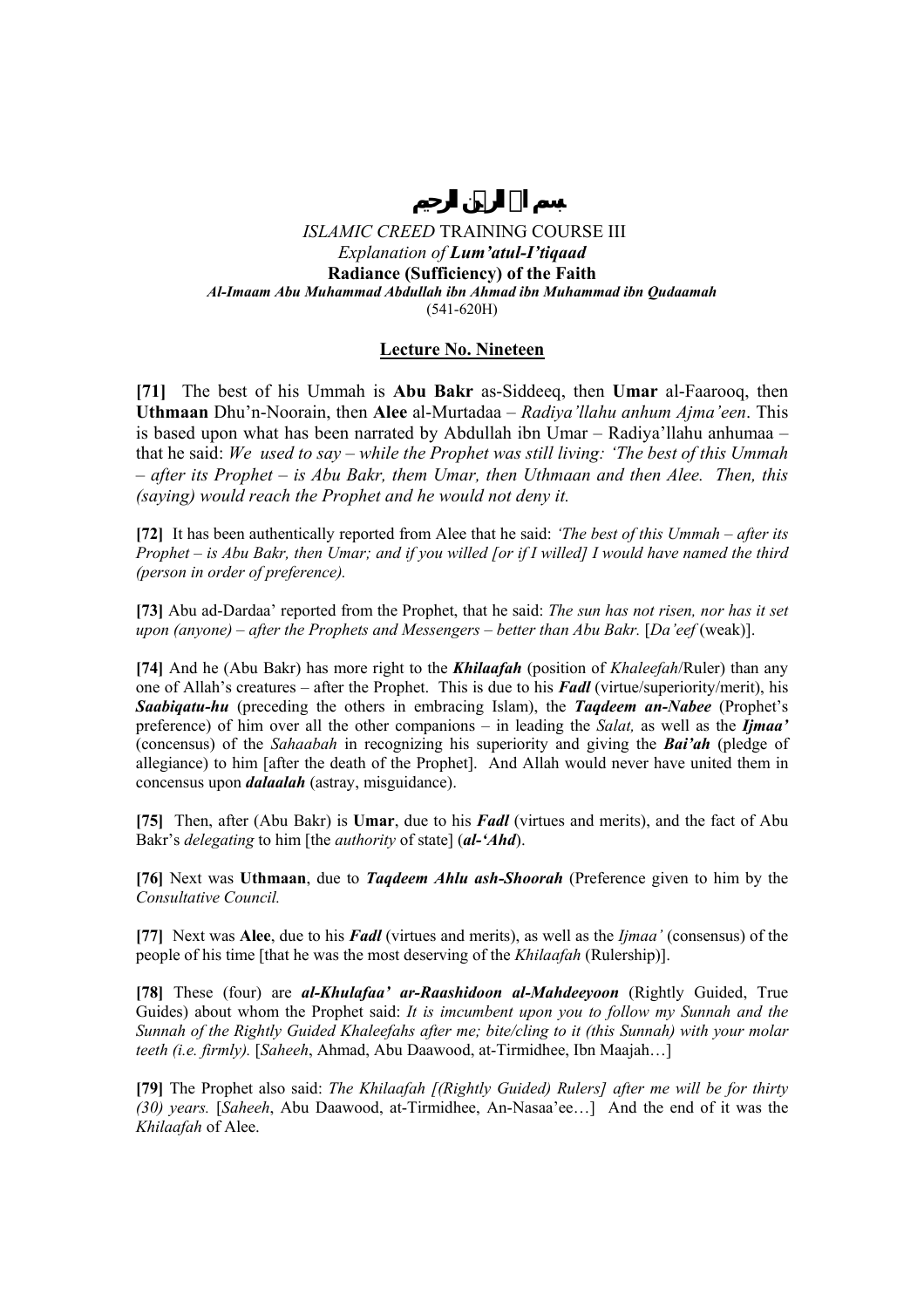#### *Al-'Asharah al-Mubash-shiroona bi-l-Jannah*  (The Ten Given the Good News of Paradise)

**[80]** We bear witness for the *Ten* (mentioned Companions) will be in *al-Jannah*, just as the Prophet has testified for them (to this fact). He (the Prophet) said: *Abu Bakr is in Paradise, Umar is in Paradise, Uthmaan is in Paradise, Alee is in Paradise, Talha is in Paradise, az-Zubair is in Paradise, Sa'd is in Paradise, Sa'eed is in Paradise, Abdur-Rahmaan ibn 'Awf is in Paradise, Abu Ubaidah ibn al-Jarraah is in Paradise.* [*Saheeh,* Ahmad, Abu Daawood, at-Tirmidhee…]

**[81]** Likewise, every one on whose behalf the Prophet testified that they would be in Paradise – we also bear witness to their being in Paradise. This is like the saying (of the Prophet): *al-Hasan and al-Husain are the leaders of the Youth of Paradise.* [*Saheeh,* Ahmad, at-Tirmidhee…] Also, his (the Prophet's) saying to *Thaabit ibn Qais*: *Indeed, he (Thaabit) is of the People of Paradise.* [al-Bukhaaree and Muslim, with the wording: *Verily, you (Thaabit*) *are not of the People of Hell-Fire; but in fact, you are of the People of Paradise.* 

**[82]** We do not say with certainty – concerning any one of the (*Ahlu-l-Qiblah* (Muslims) – that they will definitely be in the Paradise or the Hell-Fire; except the one about whom the Messenger has definitive statement [of Paradise or Hell-Fire]. We have hope for *al-Muhsin* (the doers of good), and fear for *al-Musee'* (the wrong doers).

- 1. Who is the best of this Ummah? [Explain why?]
- 2. Name the first four Khaleefahs, in order of preference.
- 3. How long did the Rightly Guided Khilaafah (Rulership) last?
- 4. Name the Ten People Promised Paradise.
- 5. The description of someone being promised Paradise can be *general* or *specific;* what does this mean?
- 6. What is the position of Ahlu-s-Sunnah concerning the claim that any *particular person* would be in Paradise or Hell-Fire?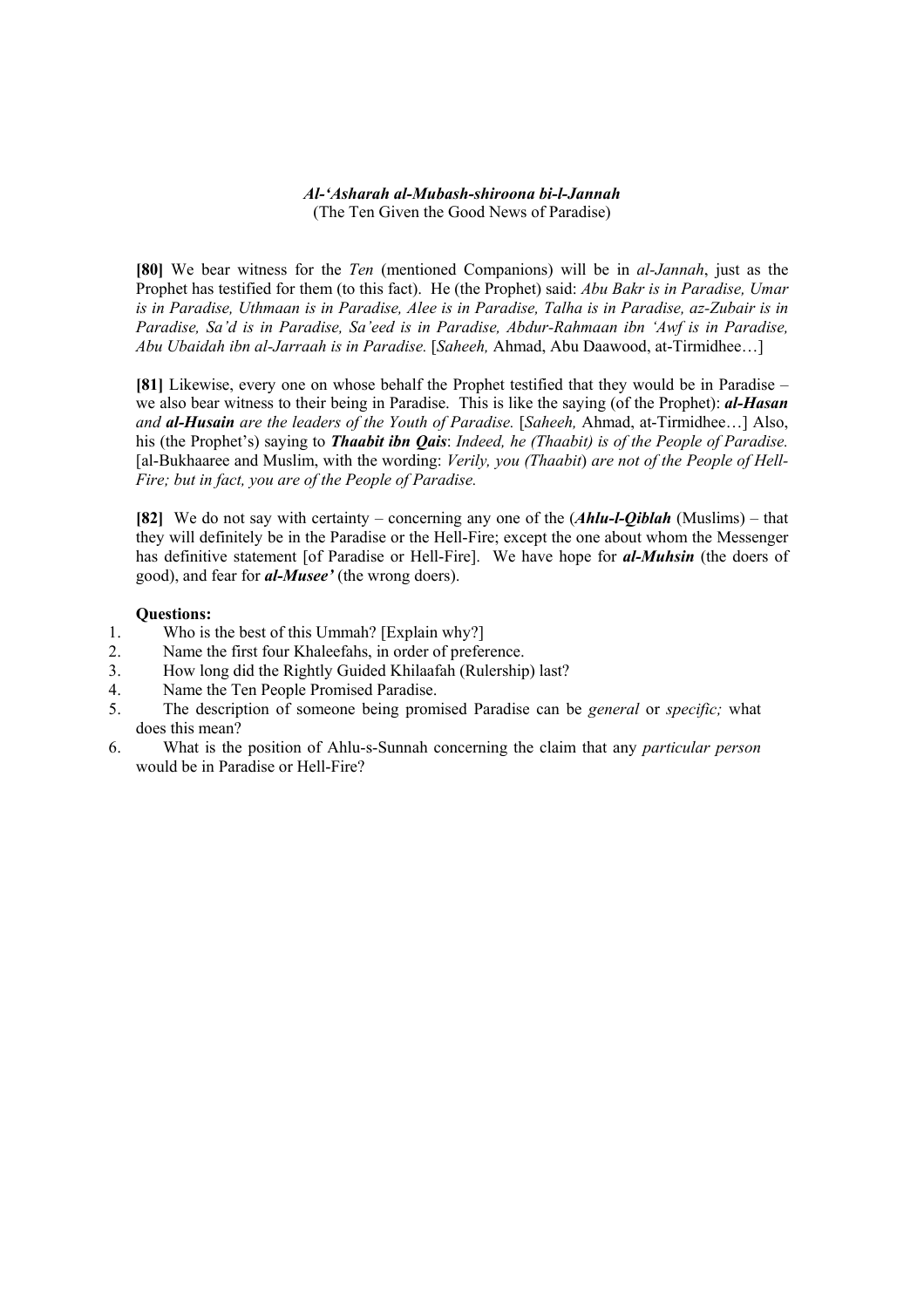## **Lecture No. Twenty**

**[83]** We do not declare anyone from *Ahlu-l-Qiblah* (the Muslims) to be a disbelievers due to a *dhanb* (sin which he has committed); nor do we consider him to be out of Islam due to any *'amal* (deed or action which he has done).

**[84]** We hold the position that *al-Hajj* (Pilgrimage) and *al-Jihaad* (Fighting/Striving in the Cause of Allah) are continuous [Standing Injunctions] along with *Taa'ah*  (Obedience) to every *Imaam* (Leader) - whether righteous or wicked. Also, the performance of *Salatu-l-Jumu'ah* (the *Weekly* Congregation Prayer and *Khutbah*) behind them is *Jaa'izah* (permissible).

**[85]** Anas [ibn Maalik] reported that the Prophet said: *Three things are from the root/foundation of Emaan: (a) Withholding [evil or harm] from whoever says: Laa ilaaha illa Allah.* We do not declare him to be a disbelievers due to a *dhanb* (sin which he has committed); nor do we consider him to be out of Islam due to any *'amal* (deed or action which he has done). *(b) Al-Jihaad is continuous [a Standing Obligation] - from the time Allah missioned me (as a Prophet and Messenger) until the time when the last of my Ummah will fight against ad-Dajjaal. It (Jihaad) will not be invalidated (discontinued) by the oppression of an oppressive (Ruler), nor the justice of the Just (Ruler). (c) Also [from the root of Emaan] is having faith in al-Aqdaar (al-Qadr: Divine Decree).*[*Da'eef*]

**[86]** It is from the *Sunnah* to have *Allegiance, Friendship & Loyalty* to *Ashaab Rasool Allah* (the Companions of the Messenger of Allah), *love* of them (*al-mahabbah*), mentioning their *good qualities* (*al-mahaasin*), showing *love, respect, mercy* and *kindness* to them (*at-Tarahhum*), asking *forgiveness* (*al-Istigh-faar*) for them; refraining from the mention of their *shortcoming* (*al-Masaawi'*) and the *differences* which occurred between them; [All of the above, in addition to] Believing in their (*Fadl*) *virtues*, *excellence* and *superiority* [over all others], while admitting to and acknowledging their *precedence* (*as-Saabiqah*) [in the Faith].

Allah says: *And those (Ansaar) who came after them (al-Muhaajiroon) say: Our Lord! Forgive us and our brethren who have preceded us in Faith, and put not in our hearts any hatred against those who have believed.* [al-Hashr 59:10]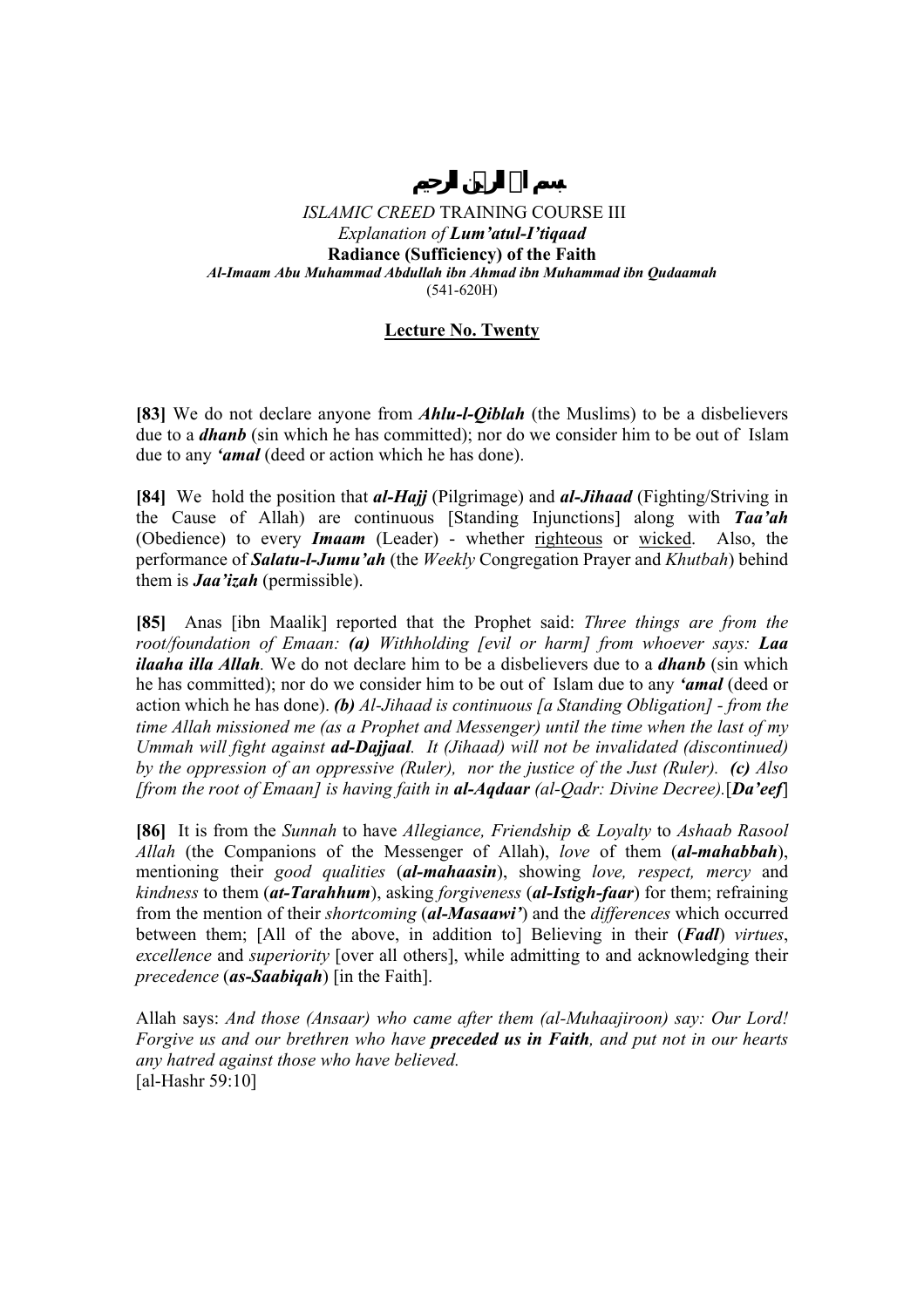*And Allah says: Muhammad is the Messenger of Allah. And those who are with him (as-Sahaabah) are severe against the disbelievers, and merciful among themselves.*  [al-Fath 48:29]

**[87]** The Prophet said: *Do not revile (speak abusively against) my companions, for*  indeed if one of you were to spend in charity the equivalent of mount Uhud in gold, it *would not reach a mudd (handful, ¼ of a Saa') of one of them, nor even half of it.*  [al-Bukhaaree and Muslim]

**[88]** It is from the *Sunnah* to be pleased with the *Azwaaj Rasool Allah* (*wives* of the *Messenger of Allah)*, *Ummahaat al-Mu'mineen* (the Mothers of the Believers), *al-Mutahharaat* (the purified ones), *al-Mubarra'aat* (those declared to be free and pure) from every type of evil. The best of them was **Khadeejah** Bint Khuwailid and **Aaishah** bint as-Siddeeq, whom Allah declared innocent [of the false accusations against her] in His Book (al-Qur'an); She is the wife of the Prophet in this world and the next. Hence, whoever falsely accuses her with that which Allah has absolved her from, has disbelieved in Allah, the Supreme.

**[89]** Mu'aawiyah is *Khaal al-Mu'mineen* (the Uncle of the Believers) and *Kaatib Wahy Allah* (one of the Scribes who wrote down the Revelation of Allah- al-Qur'an), and one of the Khaleefahs of the Muslims, may Allah be pleased with him.

- 1. What is the position of Ahlus-Sunnah concerning declaring someone a Kaafir due to sins?
- 2. What is the position of Ahlus-Sunnah concerning obedience to a wicked ruler?
- 3. Is it allowed to mention the shortcoming (*masaawi'*) of the Companions?
- 4. How do the Scholars of Sunnah view *Mu'aawiyah* ibn Abi Sufyaan?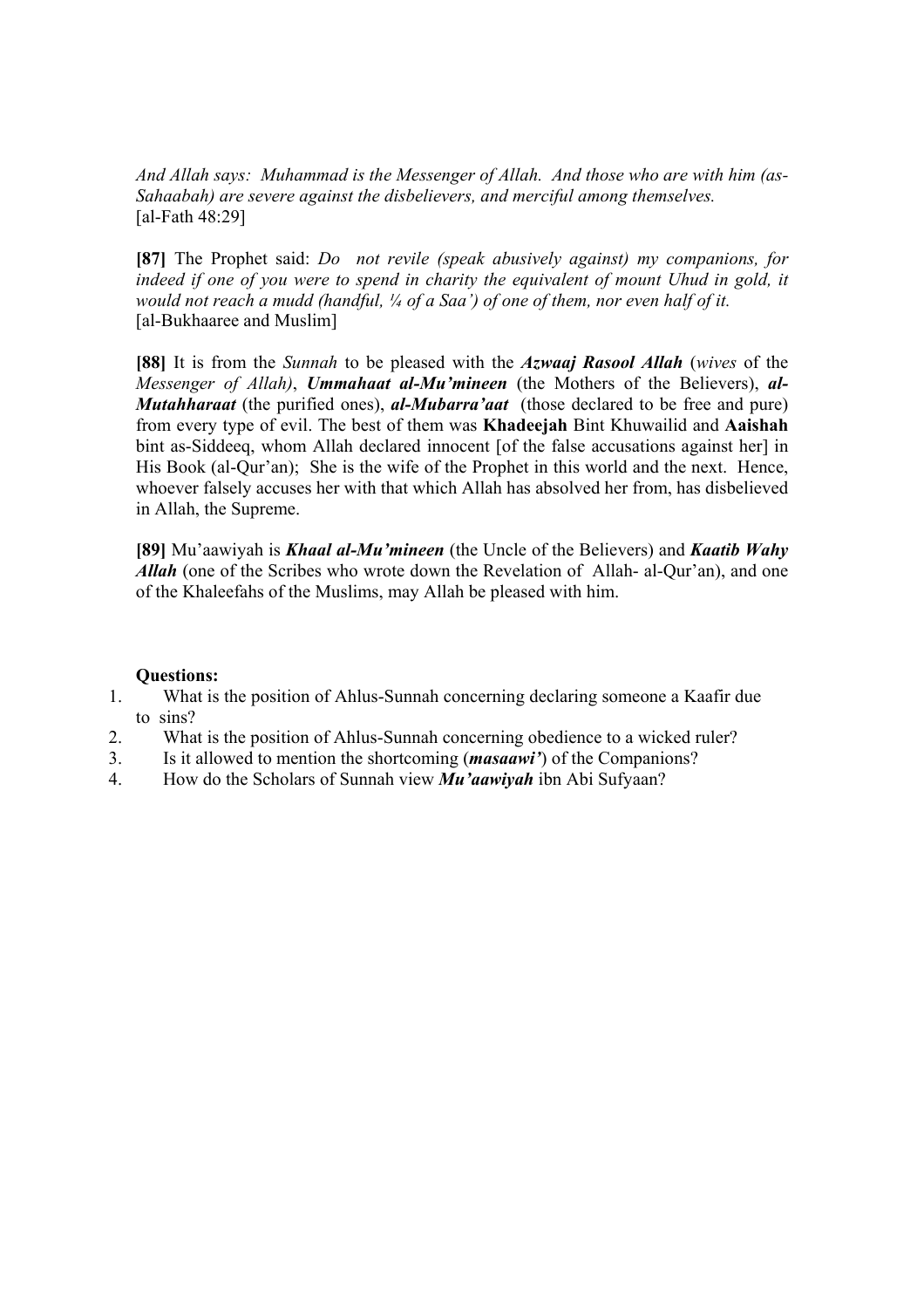## **Lecture No. Twenty-One**

**[90]** Also from the *Sunnah* is *Hearing* and *Obeying* the *Imaams* (Religious Leaders) of the Muslims as well as *Umaraa' al-Mu'mineen* (those who have authority over the affairs of the believers) - the righteous ones from them, as well as the unrighteous ones as long as they do not order (the people) with disobedience to Allah. Verily, there is no obedience to anyone in that which would be disobedience to Allah.

**[91]** Whoever is given the *Khilaafah* (Authority/Rulership), and the people are united in his selection and pleased with him - **or** whoever became the *Khaleefah* by overcoming the people with his sword (i.e. by force) and was recognized as *Ameer al-Mu'mineen* (the Ruling Authority over the believers) - it is obligatory to obey him [in either case]. Likewise, it is forbidden to oppose him and rebel against him, and (thereby) break the unity of the Muslims.

- 1. Is it obligatory to obey the Muslim ruler even if he is an *unrighteous* person?
- 2. What should you do if you are ordered by the ruler to do something *sinful*?
- 3. If someone takes authority *by force*, should the people rise up and *rebel* against him?
- 4. What are the *ways* in which a ruler might attain authority in the Muslim society?
- 5. Give an example of a *Khaleefah* who attained authority in each of the above ways.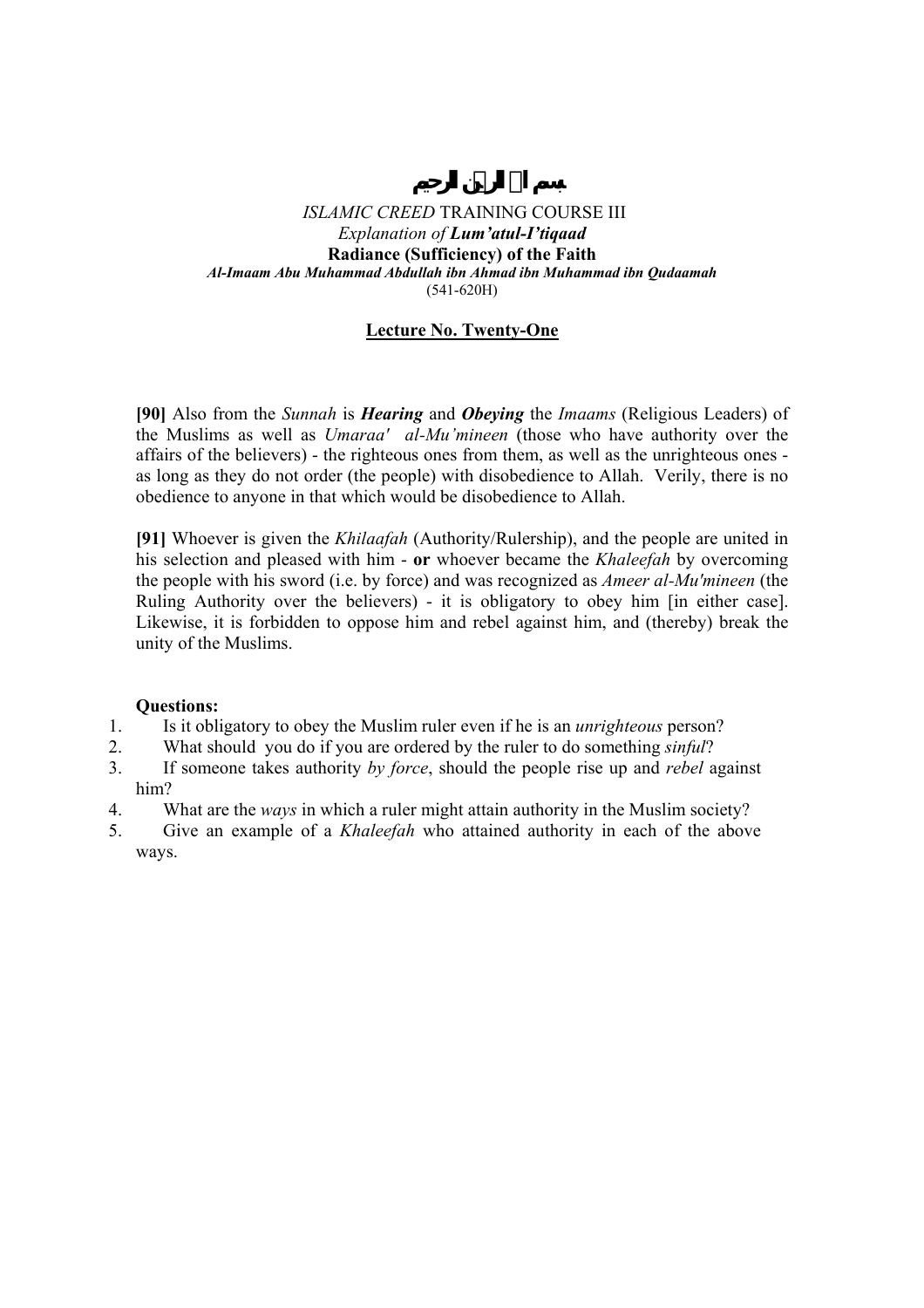# **Lecture No. Twenty-Two**

**[92]** Also, from the *Sunnah* is *Hijraan Ahlu-l-Bid'ah* (Abandoning/Boycotting the People of Innovations); *Mubaayanatu-hum* (separating and being different distinguished from them); avoiding *al-Jidaal* and *al-Khusoomaat* (argument and disputation) in matters of the *Deen*; as well as avoiding looking into (reading or studying) the books of the innovators and listening attentively to their speech. [Know that] every newly invented matter in the *Deen* is an innovation [which leads astray, and ends in Hell-Fire].

**[93]** Everyone who names himself with (a title or label) other than Islaam and the *Sunnah* is an innovator; like *ar-Raafidah*, *al-Jahmiyyah*, *al-Khawaarij*, *al-Qadariyyah*, *al*-*Murji'ah*, *al*-*Mu'tazilah*, *al*-*Karraamiyyah*, *al*-*Kullaabiyyah* and those similar to them. These are (some of) the sects of misguidance and parties of innovation. May Allah grant us refuge from them!

- 1. Is it correct to *boycott* the People of Innovation in spite of the fact they are Muslims?
- 2. What is the meaning of *Hijraan ahlu-l-Bid'ah*, and what does it entail?
- 3. Is there any danger in reading the books of the People of Innovation? Explain.
- 4. What is the (*Hukm*) Ruling concerning (*al-Jidaal*) argumentation (*al-Khusoomaat*) and disputing about the Deen? And is there any exception to the rule?
- 5. Mention three (3) of the *distinguishing characteristics* of the People of Innovation?
- 6. What are some of the deviant groups of the past or present?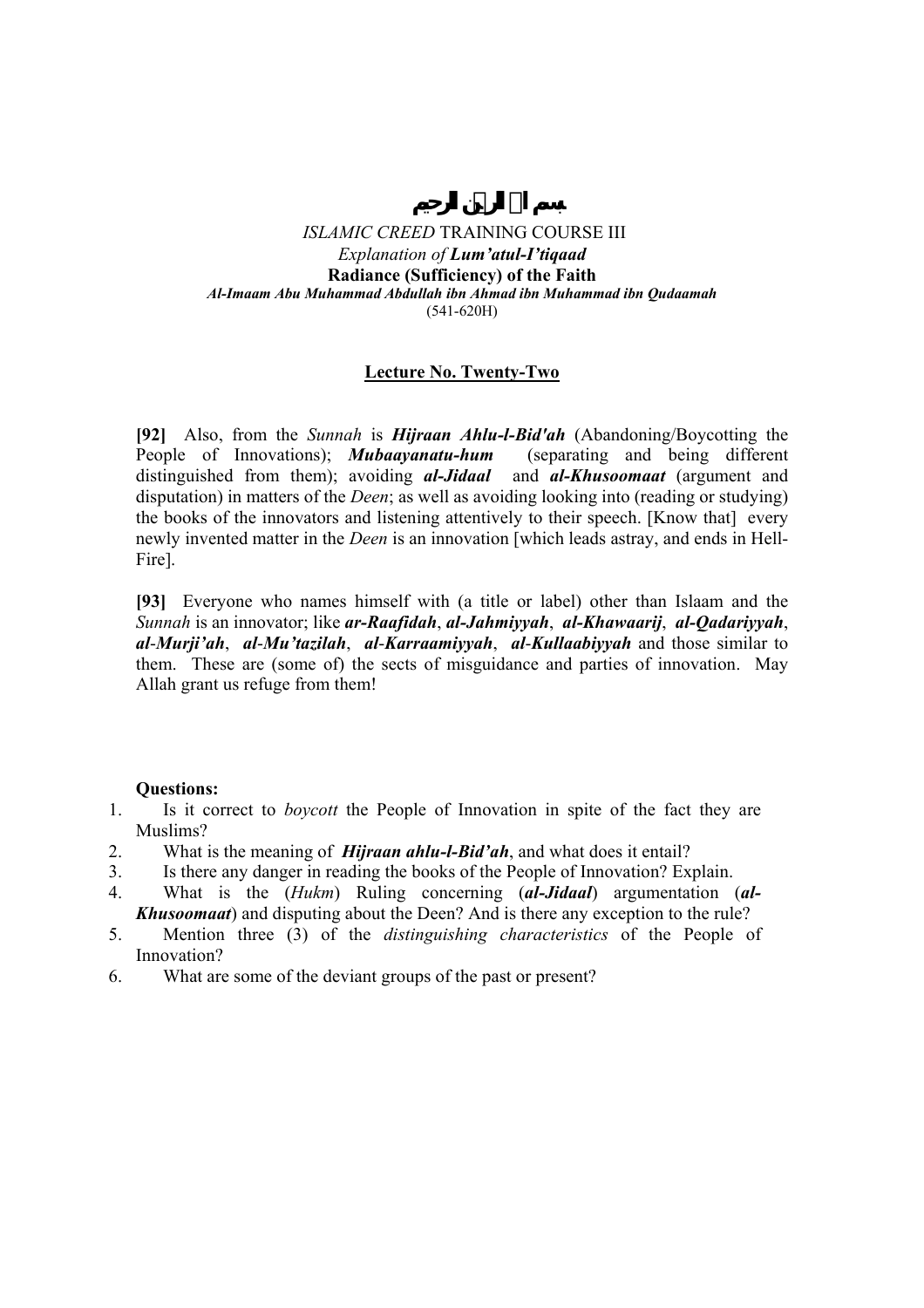# **Lecture No. Twenty-Three**

**[94]** As for ascription or linking (oneself) to an *Imaam* in the secondary (*al-Furoo'*) matters of *Deen* (issues of Jurisprudence), such as the Four Schools of Law - this is not something blameworthy [i.e. there is no harm in linking oneself to one of the Four *Madhhabs* by referring to oneself as a *Shaafi'ee* or *Maalikee* etc.]. Indeed, differences of opinion in the secondary (*al-Furoo'*) matters (Jurisprudence) is a mercy (*rahmah*). And those who differ in it (i.e. the trustworthy, qualified scholars) are praised (even) in their *Ikhti-laaf* (differing) and rewarded for their *Ijti-haad* (striving to reach the correct opinion). Their *Ikhti-laaf* (differing) is a vast mercy (*rahmah waasi'ah*) while their *Ittifaaq* (agreeing) is a decisive proof (*Hujjah Qaati'ah*).

**[95]** We ask Allah that He protect us from *innovations* and *trials*; that He cause us to live according to *Islaam* and the *Sunnah;* that He cause us to be of those who *strictly follow* the Messenger of Allah in *this Life*, and that He resurrect us *in his company after Death* through His Mercy and His Favor, Ameen!

This is the end of the Creed, and all praise is due to Allah, Alone. May the Praise of Allah (among the Assembly of Angels) and peace, safety and security be upon our master Muhammad, as well as his family and his companions.

- 1. What is meant by the expression *al-Furoo'*? [and what is its *opposite*?]
- 2. *When* is *Ikhtilaaf* (difference) blameworthy, and when is it not?
- 3. *Why* are the scholars who differ *praised* even in their differences?
- 4. Give an example of *Ikhtilaaf* in the era of the Prophet.
- 5. Is referring to oneself as a *Shaafi'ee or Maalikee,* the same as referring to oneself as a *Ash'aree, Jahmee, Tijaanee, Nakh-shabaandee, Mu'tazilee…*(i.e. blameworthy)?
- 6. What is the author referring to when he says: 'their *Ittifaaq* (agreeing) is a decisive proof (*Hujjah Qaati'ah*).
- 7. What is the meaning of *al-Ijmaa'* (consensus)?
- 8. Explain how verse 4:59 (…*If you differ in any matter, refer it to Allah and His Messenger…*) is a proof that *Ijmaa'* is a source of Islamic Law?
- 9. What is the *definition* of *at-Taqleed* and what is the Ruling (*Hukm*) concerning it?
- 10. Is it true that there are *only* Four *Madh-habs* (Schools of Law) in Islam?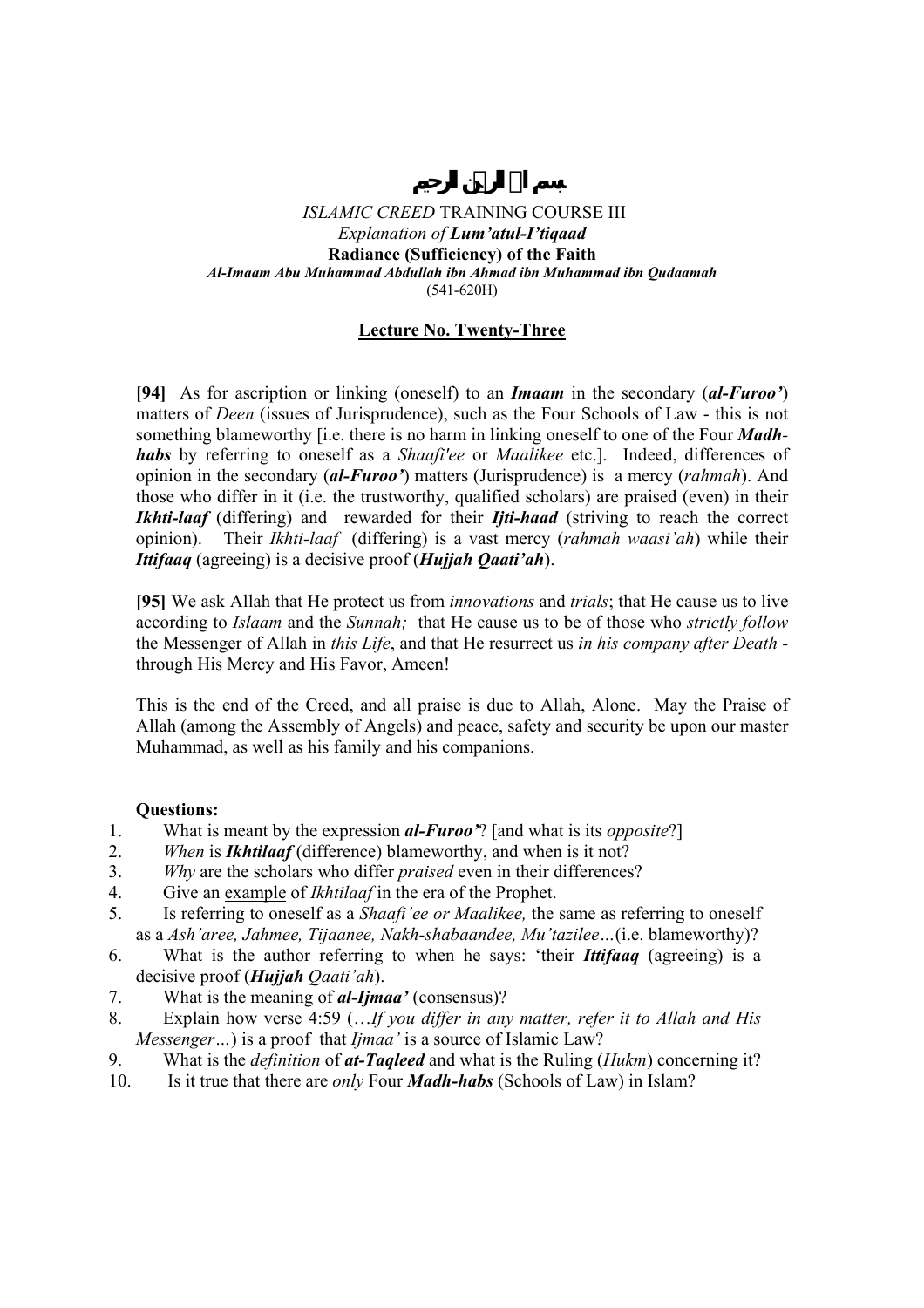### *ISLAMIC CREED* TRAINING COURSE III

*Explanation of Lum'atul-I'tiqaad*

**Radiance (Sufficiency) of the Faith** 

*Al-Imaam Abu Muhammad Abdullah ibn Ahmad ibn Muhammad ibn Qudaamah* 

(541-620H)

## **Questionnaire Study Guide**

#### **Lecture No. 1**

What is the *title* of *the book* under study in this course? What is the *name* of the author (including father and grandfather's name)? Mention the authors date of *birth* or date of *death*. Mention the titles of two of his books. What is the rule (First Rule) concerning how we view text from Qur'an and Sunnah pertaining to the *Asmaa'* (Names) of Allah and His *Sifaat* (Characteristics)? Mention two (2) matters related to the *Asmaa'* of Allah.

### **Lecture No. 2**

Mention two (2) matters related to the *Sifaat* of Allah. How can we refute *al-Mu'attilah* (Negators of *Asmaa'* and *Sifaat* of Allah)?

#### **Lecture No. 3**

What does the author mean when he says: …*Allah, the One praised by every tongue* – does this also include the disbelievers?

Can the intellect derive any *example* to describe Allah, or can He be depicted in one's *imagination*? From what sources can we derive a description of Allah, the Most High?

Explain the following: *ar-Rudd, at-Ta'weel, at-Tashbeeh and at-Tamtheel.* 

What is our position concerning *Sifaat* whose meaning is not clear to us?

What does Allah say concerning (1) those firmly grounded in knowledge, (2) those in whose hearts there is a deviation?

### **Lecture No. 4**

Who is Abu Abdullah Ahmad ibn Muhammad?

Who is Abu Abdullah Muhammad ibn Idrees?

Can we describe Allah with more than what He has described Himself with, if it is a good characteristic? How do we explain the *kaif* (how, or reality) of the *Sifaat* of Allah?

Verses of al-Qur'an are of two types – name them.

What is the meaning of *Muhkam, Mutashaabih*?

What is the statement of Imaam ash-Shaafi'ee concerning *as*-*Sifaat*?

What is the ruling concerning someone who rejects any *Sifah* of Allah, after the proofs have clearly been presented to him?

The Early Scholars (*Salaf*) agreed upon *al-Iqraar, al-Imraar, al-Ithbaat,* concerning the text of *Sifaat*. Briefly explain these three (3) terms.

The Prophet ordered us to follow his *Sunnah* and the *Sunnah* of

Can an *innovation* – if based upon *good intentions* – be considered as a *good innovation*? [Explain] What is the definition of *Sunnah?* 

What is the definition of *Bid'ah?* 

Is there such a thing as innovation in '*Aqeedah* (Beliefs)? If so, give an example.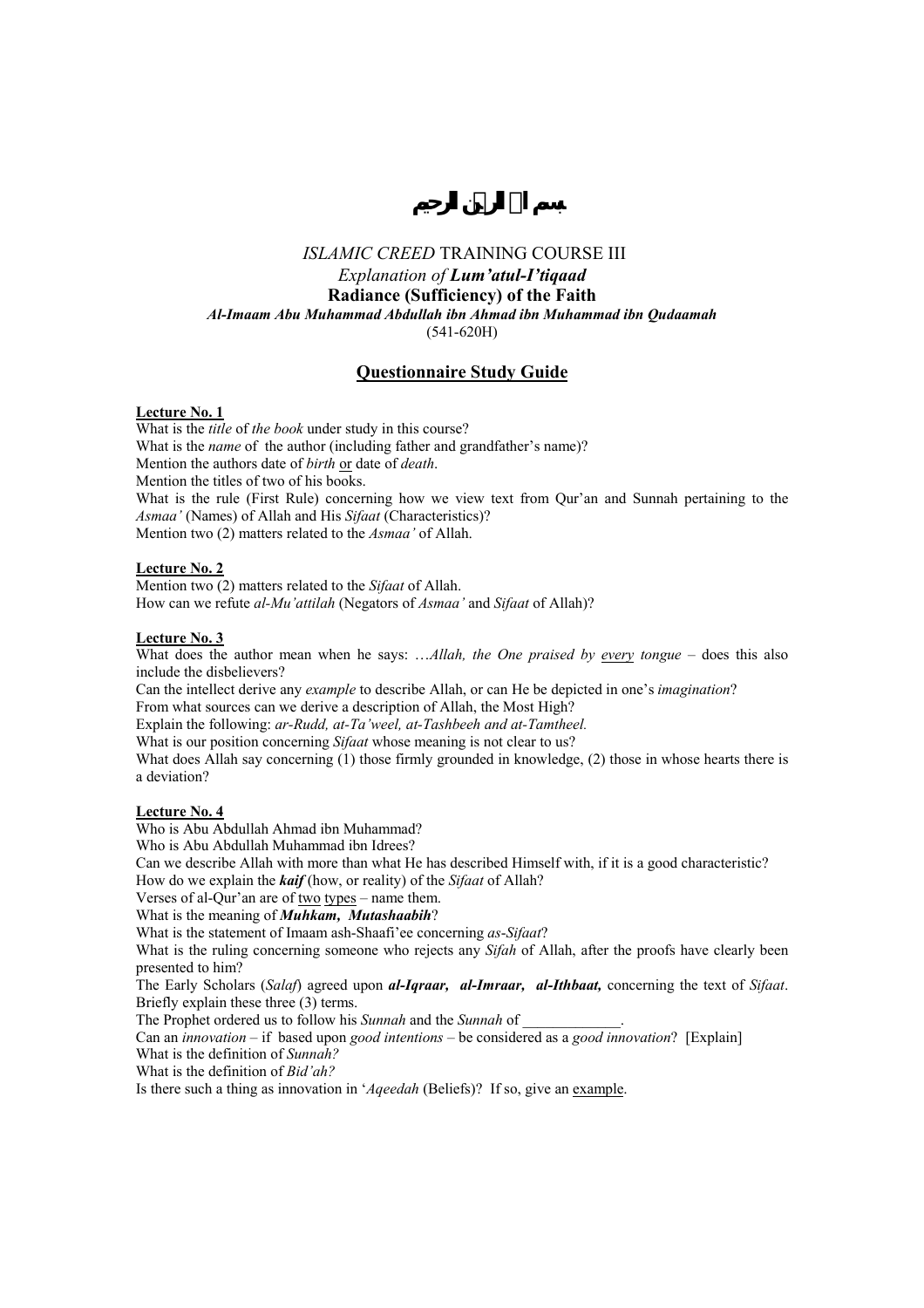What is the meaning of the statement of **Ibn Mas'ood**: ..*Verily, you have been sufficed*?

Is it possible that there be some merit or virtue outside of the *Sunnah?* Explain*.* 

Explain the saying of **Umar ibn Abdul-Azeez**: *Indeed, they (companions) were between these two [deviations], upon hudan (guidance) mustaqeem (straight and upright).* 

What does **Imaaam al-Awzaa'ee** mean when he says: *Beware of the opinions of men,* [even if they beautify it, and make it attractive for you with their speech].

What was the method used by Muhammad ibn Abdur-Rahman **al-Adraamee** to refute the innovator in his time?

What was the innovation that he refuted?

### **Lecture No. 6**

How did the deviants interpret *Hand* as a *sifah* of Allah? Can we say that *Nafs* means heart or mind, as a *sifah* of Allah? How do we understand the *sifaat* of Allah: *Ghadab*, *Kiraaha*, *Ridaa*…? How can refute the deviants who gave *false interpretation* to Allah's *Sifaat*?

#### **Lecture No. 7**

How did the deviants interpret Allah's descending (*Nuzool*) in the last third of the night? How did they interpret the characteristic of Allah – Laughing (*Dahik*)? What is the manner of Ahlus-Sunnah concerning understanding the *Sifaat* of Allah? How can we answer the false interpretations of the astray groups?

## **Lecture No. 8**

How did they interpret the Ascending (*al*-*Istiwaa*) of Allah above His Throne? Why did the Prophet order the slave-girl to be freed? How did Imaam Maalik answer when asked the *How* of Allah's *Ascending*? What is the manner of Ahlus-Sunnah concerning understanding the *Sifaat* of Allah? How can we answer the false interpretations of the astray groups?

### **Lecture No. 9**

Who did Allah *Speak to* directly? What are the ways that Allah speaks through, *besides revelation*? How can we refute those who deny *'speech'* as a *sifah* of Allah?

## **Lecture No. 10**

Mention some of the descriptions with which Imaam Ibn Qudaamah has described the Qur'an? Is the Qur'an created by Allah? [Explain]. What is *al-Lawh al-Mahfoodh*? What is the reward one receives for recitation of the Qur'an? What is the judgement of someone who denies even one word of the Qur'an?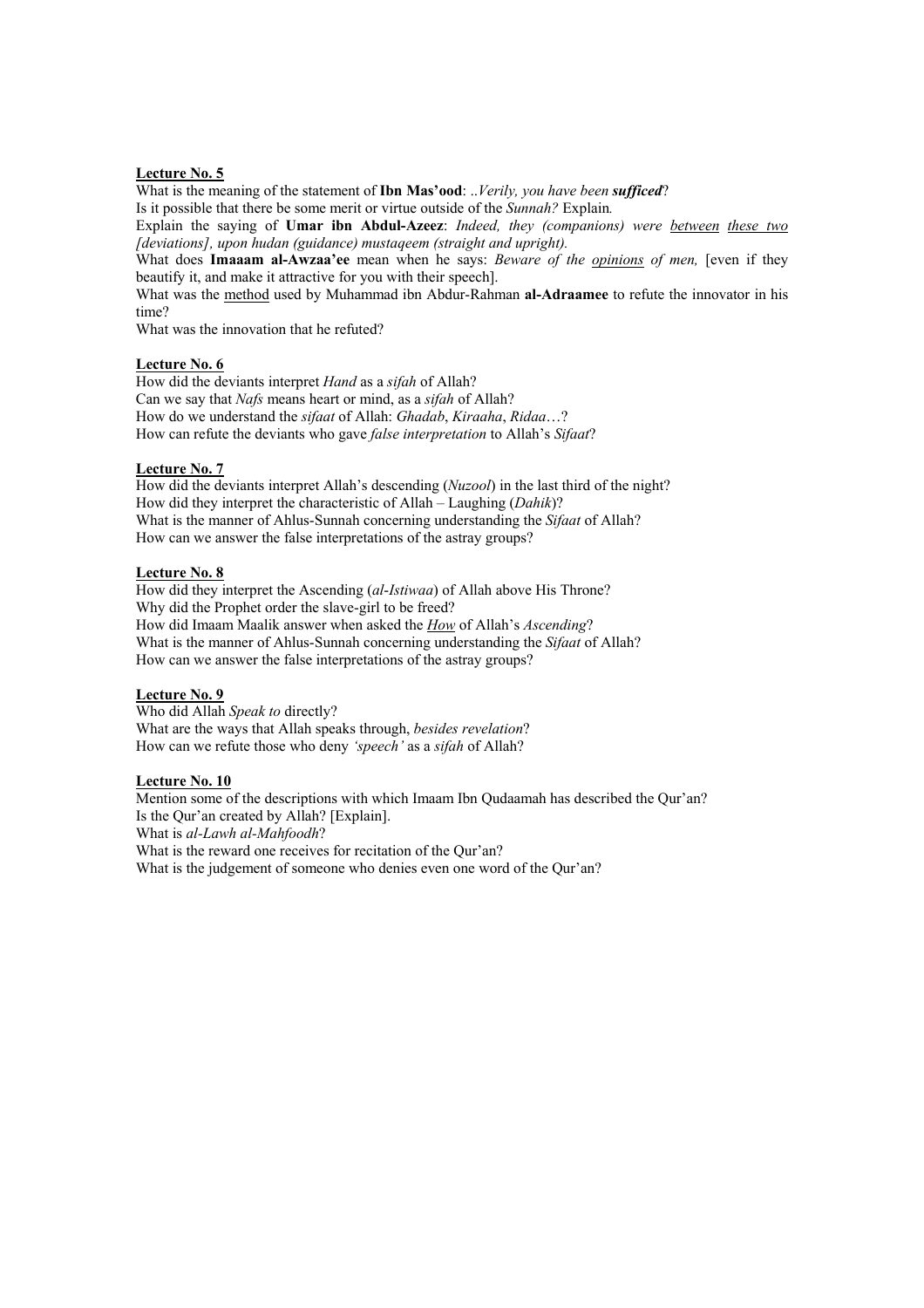When will the *Ru'yah* of Allah take place? What kind of vision will it be [vision of the eyes or the heart]? Mention an evidence from the *Qur'an* for this vision. Mention an evidence from the *Sunnah*. Will all of the people (believers and disbelievers) see Allah? [Explain] How did the people of deviation interpret the *Seeing of Allah*? How can we refute their false interpretation? Can we attribute **evil** to Allah, since nothing happens except by His Will? Mention the four degrees (levels) of al-Qadar. What is meant by the saying: Allah guides or misleads whomever He Wills?

#### **Lecture No. 12**

How can we refute the sinner who excuses himself by saying: *Allah Decreed my actions*? How can we answer the one who says the commands and prohibitions in Islam are too many and too difficult to observe?

How can reconcile the apparent contradiction between the saying: *Allah is the Creator of the creatures and their actions*; and the fact that the people are held responsible for what they do?

What were the two main deviations concerning the belief in al-Oadar? What are the two types of *Iraadah* for Allah? [Explain briefly]

What is the comprehensive definition of *al*-*Emaan*? What is the Highest and lowest branch of *al*-*Emaan*? Give a proof that *al*-*Emaan* includes both actions and speech. How can someone cause their *Emaan* to increase?

### **Lecture No. 13**

What is our obligation towards *reports* of past or future events related by the Prophet? What is *al-Israa' and al-Mi'raj?* [Linguistically and Technically] Why did Moosaa slap the Angel of Death when he came the first time? What did the Angel of death say to Moosaa when he came to him the second time?

#### **Lecture No. 14**

What is the meaning of *al-Ashraat* & *As***-***Saa'ah* linguistically *&* Technically? What is the meaning of *ad-Dajjaal*? What are some of the events related to *ad*-*Dajjaal*? What is the Islamic Belief concerning the Descent of (*Esaa*) Jesus? What is referred to by the expression *Ya'jooj* and *Ma'jooj*? Mention something of *ad-Daabah* (Beast) which will emerge from the Earth. Name other *Signs* of the nearness of the *Judgement* not mentioned by Ibn Qadaamah.

#### **Lecture No. 15**

Is the punishment in the grave is reality; and if it is true, then what is the proof for it? What is the meaning of *Fitnatu-l-Qabr?* What are the names of the two angels who question the dead in the grave? What are the questions the dead person is asked in the grave? What is the name of the angel who will blow the trumpet for resurrection? How many times will the trumpet be blown at the time of resurrection? Describe the condition of the people when they will all be gathered for Judgement.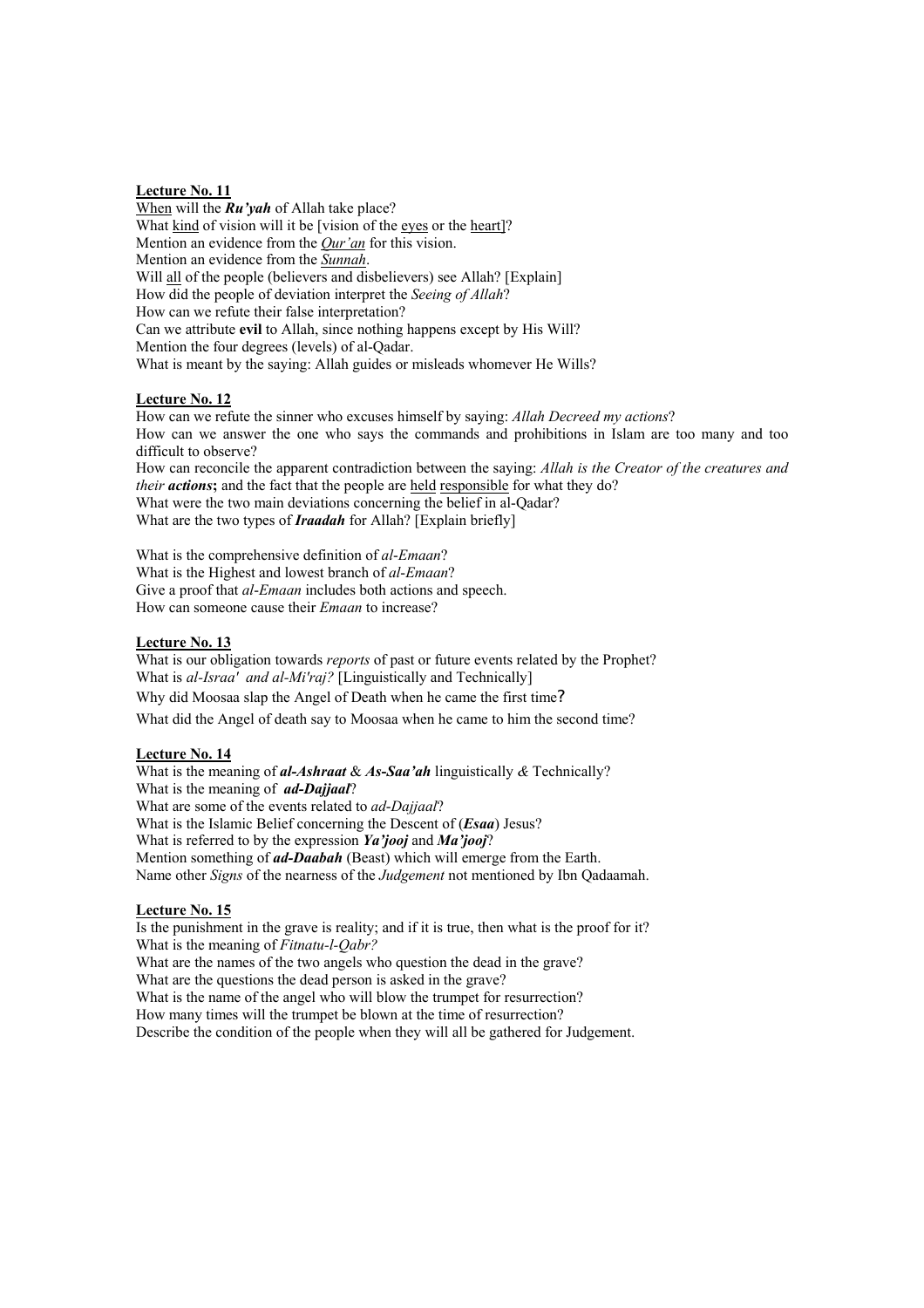Will Allah expose the deeds of the believer in the same way as the *Kaafir*? Will some people enter *al*-*Jannah* without *Hisaab* (account) or '*Adaab* (punishment)? Which will be the *First Ummah* called to account on the Day of Judgement? What is the *First of Allah's Rights* that we will be questioned about? What is the *First Matter* to be settled of the disputes between the people? Is it correct to say that *al-Meezaan* (Balance) has *two scales* and a *tongue*? Will there be many balances (Mawaazeen) or one (Meezaan)? What will be weighed in the *scales* on the Day of Judgement? Who are those who will receive their records in the *right hands?* Who are those who will receive their records in the *left hands/behind their backs?* What is the meaning of *Hisaab Yaseer* (easy reckoning)? Mention something about *al-Howd* (Fountain/Pond) of the Prophet.

#### **Lecture No. 17**

What is intended by the expression *as*-*Siraat* - on the Day of Judgement? Will everyone - *Mu'min* and *Kaafir -* enter the fire when crossing the *Sirat*? Give some describtion of *as*-*Siraat*. At what speed will the believers cross *as*-*Siraat*? Who will be the first person to cross *as*-*Siraat,* and the first *Ummah*? What is the meaning of *as*-*Shafaa'ah*? And how many types are there? What is meant by *as-Shafaa'ah al-Udhmah* (the Great Intercession)? Who will be allowed to make intercession on the Day of Judgement? What are the condition of intercession (*ash-Shafaa'ah*)? Will intercession be allowed for the disbelievers? Explain!

#### **Lecture No. 18**

Are the Paradise and Hell-Fire *already existing*, or to be created in the future? Will either Paradise or the Hell-Fire *cease to exist* at some time in the future? Who are the people of Paradise, and who are the people of Hell-Fire? Will *al-Mawt* (death) *cease to exist* at some time in the future? [Explain] Mention some of the *Khasaa'is* (distinctions) of the Prophet and his *Ummah*.

### **Lecture No. 19**

Who is the best of this Ummah? [Explain why?] Name the first four Khaleefahs, in order of preference. How long did the Rightly Guided Khilaafah (Rulership) last? Name the Ten People Promised Paradise. The description of someone being promised Paradise can be *general* or *specific;* what does this mean? What is the position of Ahlu-s-Sunnah concerning the claim that any *particular person* would be in Paradise or Hell-Fire?

#### **Lecture No. 20**

What is the position of Ahlus-Sunnah concerning declaring someone a Kaafir due to sins? What is the position of Ahlus-Sunnah concerning obedience to a wicked ruler? Is it allowed to mention the shortcoming (*masaawi'*) of the Companions? How do the Scholars of Sunnah view *Mu'aawiyah* ibn Abi Sufyaan?

#### **Lecture No. 21**

Is it obligatory to obey the Muslim ruler even if he is an *unrighteous* person? What should you do if you are ordered by the ruler to do something *sinful*? If someone takes authority *by force*, should the people rise up and *rebel* against him? What are the *ways* in which a ruler might attain authority in the Muslim society? Give an example of a *Khaleefah* who attained authority in each of the above ways.